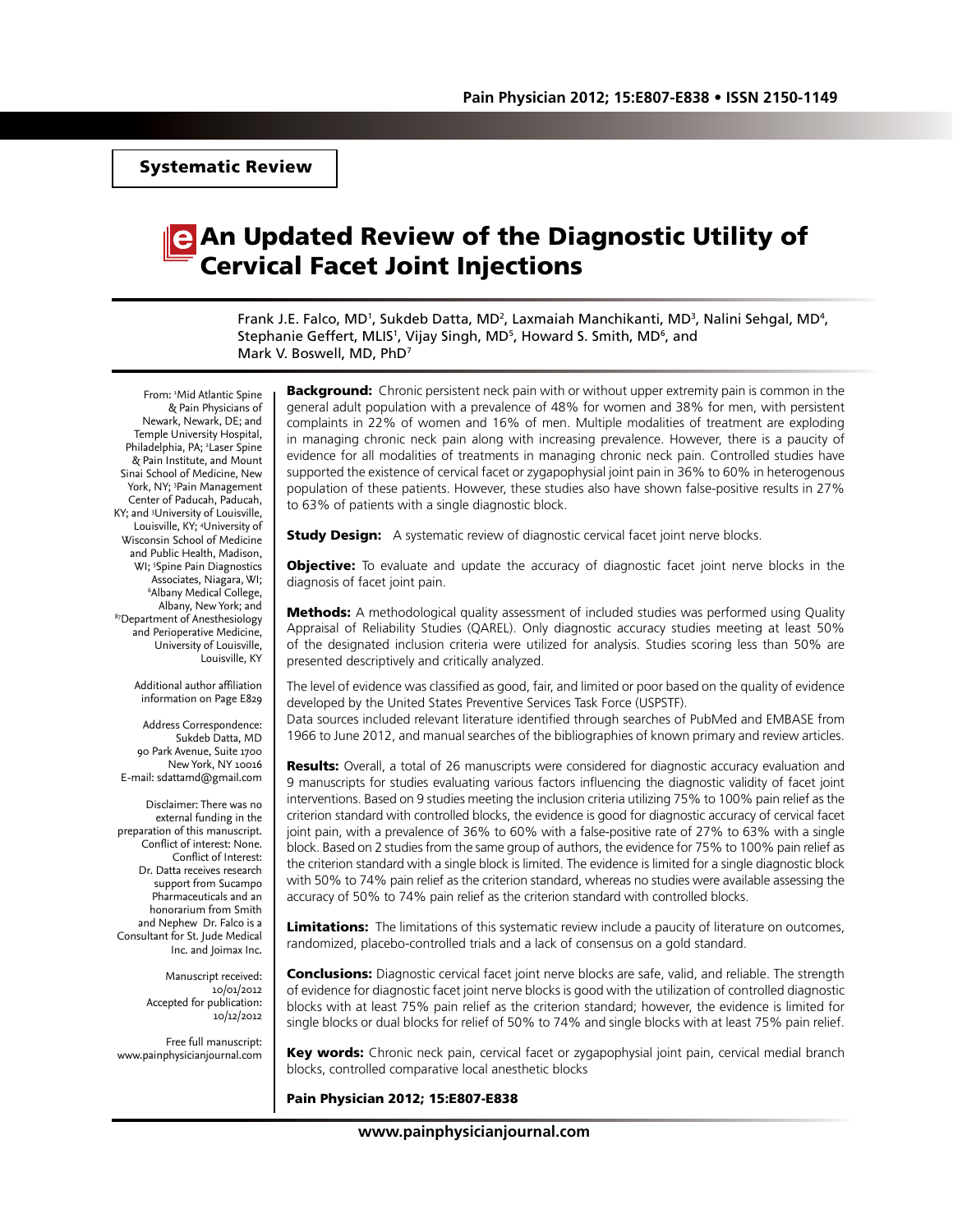**Community of the Christian Exercise of the present in almost 50% of individuals who report neck pain at some point in their lives (1-2). Furthermore, neck pain is common in the general** to be present in almost 50% of individuals who report neck pain at some point in their lives (1- 3). Furthermore, neck pain is common in the general adult population with a prevalence of 48% in women and 38% in men, with persistent complaints 22% of women and 16% of men. Studies of the prevalence of chronic neck pain (1-20) and its impact on general health (6,11,14) showed 14% of patients reporting Grade II to IV neck pain with high pain intensity with disability. Similar to low back pain, neck pain is also associated with significant economic, societal, and health impact, though not to the same extent as low back pain. In fact, neck pain is well recognized as a source of disability in the working population (15,19,20).

Cervical intervertebral discs, cervical facet joints, atlanto-axial and atlanto-occipital joints, ligaments, fascia, muscles, and nerve root dura have been shown to be capable of transmitting pain in the cervical spine with resulting symptoms of neck pain, upper extremity pain, and headache. However, very little is known about the causes of neck pain since the epidemiologic studies do not describe either the source or cause of the pain (2,17,21-23). Yin and Bogduk (23) in a study of 143 patients with chronic neck pain in a private practice pain clinic in the United States estimated the prevalence of discogenic pain in 16%, zygapophysial joint pain 55%, and lateral atlanto-axial joint pain 9%. In summary, diagnosis remained elusive in 32% of those patients who completed investigations. Based on controlled diagnostic blocks, cervical facet joints have been implicated as being responsible for pain in the neck, head, and upper extremities in 36% to 60% in heterogenous population (24-34).

Cervical facet or zygapophysial joints have been shown to be a source of pain in the neck and referred pain in the head and upper extremities (35-39). Cervical facet joints are well innervated by the medial branches of the dorsal rami (40-46) with free and encapsulated nerve endings with nociceptors and mechanoreceptors (41,42,46-62). Anatomical, biomechanical, and physiological basis has been described (63-70).

Dong et al (59) showed that neuronal stress activation is associated with painful facet injury, and that joint loading may directly mediate the behavior of the dorsal root ganglia (DRG) neurons in this class of injury. In vivo studies demonstrate that certain facet joint distractions initiate persistent firing of nociceptive afferents in the facet capsule (50), and induce persistent mechanical allodynia and spinal glial activation (53,54,59,60). Quinn

et al (58) showed that the frequency of neuronal firing increased in patients with neck pain compared to the non-painful and sham groups, as did the incidence and frequency of spontaneous and after discharge firing. They also showed that the proportion of cells in the deep laminae that responded as wide dynamic range neurons also increased in the painful group relative to non-painful or sham groups. They concluded that these findings suggest that excessive facet capsule stretch, while not producing visible tearing, can produce functional plasticity of dorsal horn neuronal activity. The increase in neuronal firing across a range of stimulus magnitude after injury provides the first direct evidence of neuronal modulation in the spinal cord following facet joint loading, and suggests that facet joint chronic pain following whiplash injury is driven, at least in part, by central sensitization.

Chua et al (57) also showed that there were differences in sensory processing between chronic cervical zygapophysial joint pain patients with and without cervicogenic headache. They showed that the main difference between patients with or without cervicogenic headache was the lateralization of pressure hyperalgesia to the painful side of the head of the headache patients, accompanied by cold as well as warm relative hyperesthesia on the painful side of the head and neck. They concluded that these results suggested that rostral neuraxial spread of central sensitization was probably linked to the trigeminal spinal nucleus. Dong et al (59) also showed spinal glutamatergic system potentiation of persistent behavioral hypersensitivity that is produced following dynamic whiplash–like joint loading. Even though there is continuing discussion on the role of facet joint degeneration in chronic neck pain as a rationale for the treatment of back pain, the morphology of lumbar facet joint degeneration has been described by means of microscopic inspection, histology, and clinical imaging techniques such as conventional tomography, computed tomography (CT), magnetic resonance imaging (MRI), or plain radiography (61). In these studies, the pathological changes attributed to facet joint degeneration were articular cartilage thinning, sclerosis of the subchondral bone, osteophyte formation, or hypertrophy. Kettler et al (61) after evaluating the morphological changes of cervical facet joints in the elderly concluded that the prevalence of cervical facet joint degeneration is probably very high in individuals aged 50 years and more, with a tendency to increase in severity with age. All levels of the middle and lower cervical spines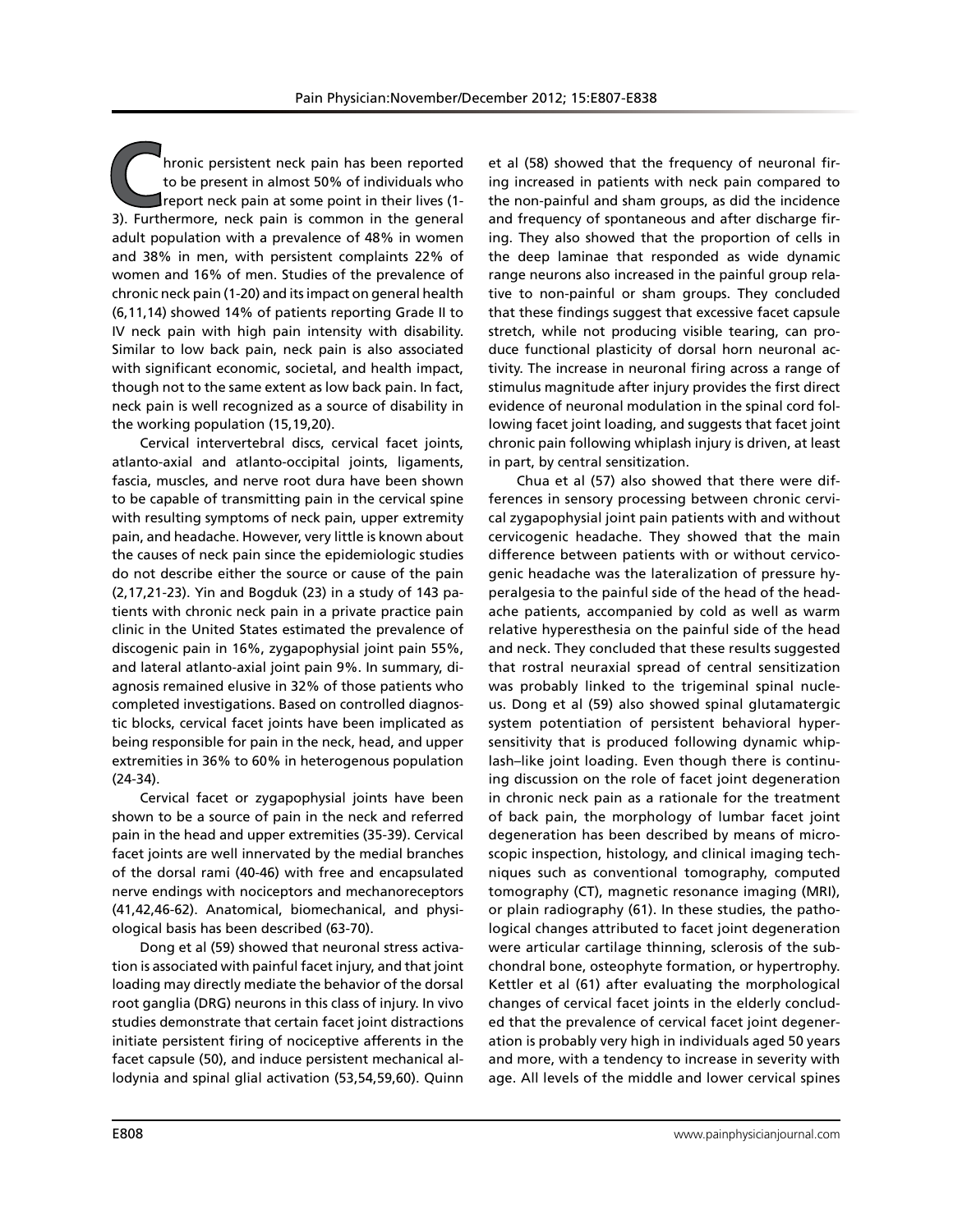were affected to almost the same degree, whereas in the lumbar spine, an increase in degeneration towards the lower levels was reported. In most cases, the cartilage in the cervical spine was evenly degenerated all over the joint surface while in the lumbar spine, certain regions were reported to be affected predominantly. In this study, only specimens of facet joints from 59 to 92 aged persons were evaluated. In addition, degenerative and traumatic changes in the lower cervical spine facet joints have been reported (62). The evaluation was performed only in the lower cervical spine facet joints from C4 through C7. These findings supported the existing knowledge that males are more commonly affected by degenerative changes than females and that these changes commonly occur at a young age. Histomorphometry also confirmed the presence of synovial fluids in all of the facet joints. Furthermore, following spinal trauma, pathological lesions may be produced in the facet joints and/or accentuate already existing pathology. Hypertrophic change of facet joints in the cervical spine also have been described (71). In another study (72), it was illustrated that stretching the facet joint capsule beyond physiological range could result in an altered axonal morphology that may be related to secondary or delayed axotomy changes similar to those seen in central nervous system injuries where axons are subjected to stretching and shearing. It was concluded that these changes may contribute to neuropathic pain and are potentially related to neck pain after whiplash events. Morishita et al (71) examined the image and clinical characteristics of patients with cervical facet hypertrophy and the significance of such characteristics and concluded that hypertrophic change of facet joint occurred at the mid-level of the cervical spine, usually unilaterally, was more frequent in males, and was associated with neck pain. Whiplash may also cause increased laxity of the cervical capsular ligament (73). One interpretation is that capsular ligament injuries, in the form of increased laxity, may be one component perpetuating chronic pain and clinical instability in whiplash patients. In fact, Bogduk (74) in describing biological features of whiplash injury showed that a spectrum of injuries can occur in the zygapophysial joints in motor vehicle accidents based on results of postmortem studies. He concluded that the fact that multiple lines of evidence, using independent techniques, consistently implicate the cervical zygapophysial joints as a site of injury and source of pain, strongly suggesting that injury to these joints is a common basis for chronic neck pain after whiplash.

Curatolo et al (75) also discussed the role of tissue damage in whiplash-associated disorders. Their results demonstrated that numerous investigations conducted in animals, cadavers, healthy volunteers, and patients have documented lesions of various tissues. Furthermore, most lesions are undetected by imaging techniques. However, for zygapophysial (facet) joints, lesions have been predicted by bioengineering studies and validated through animal studies; for zygapophysial joint pain, a valid diagnostic test and a proven treatment are available. The influence of lower cervical joint pain on a range of motion also has been described (76). Hall et al (76) showed that the average range of unilateral rotation to the limited side during flexion-rotation test (FRT) was significantly reduced in the patients with lower cervical facet joint pain. Finally, Javanshir et al (77) investigated the differences in pressure and thermal pain hypersensitivity between patients with acute and chronic neck pain and healthy subjects. They found widespread decreased pressure pain thresholds in patients with chronic but not acute, mechanical neck pain as compared with controls. Furthermore, as compared with patients with acute neck pain and controls, patients with chronic neck pain also showed cold pain hypersensitivity. They concluded that the results supported the existence of different sensitization mechanisms between patients with acute and chronic mechanical insidious neck pain. However, neck muscle strength and its relationship to neck pain have not been widely studied.

Even though a preponderance of evidence supports the existence of cervical facet joint pain and its prevalence utilizing controlled diagnostic blocks, a significant proportion of patients suspected of cervical facet joint pain present with false-positive results of 27% to 63% (24-29,34,78). Thus, to maintain the accuracy of diagnosis, facet joint blocks must be performed under controlled conditions, either with a placebo or with controlled comparative local anesthetic blocks utilizing 2 local anesthetics of different durations of action. Falco et al (34) reported that the outcome measurement needs to be appropriate providing significant pain relief ( $\geq 80\%$ ) and that the outcome must be the ability to perform previously painful movements with sustained pain relief. While diagnostic blocks may provide approximately 3 weeks of relief with the first block and approximately 6 weeks of relief with the second block (79,80), Chua et al (81) showed that despite the return of neck pain after the local anesthetic agents wore off, patients admitted to generalized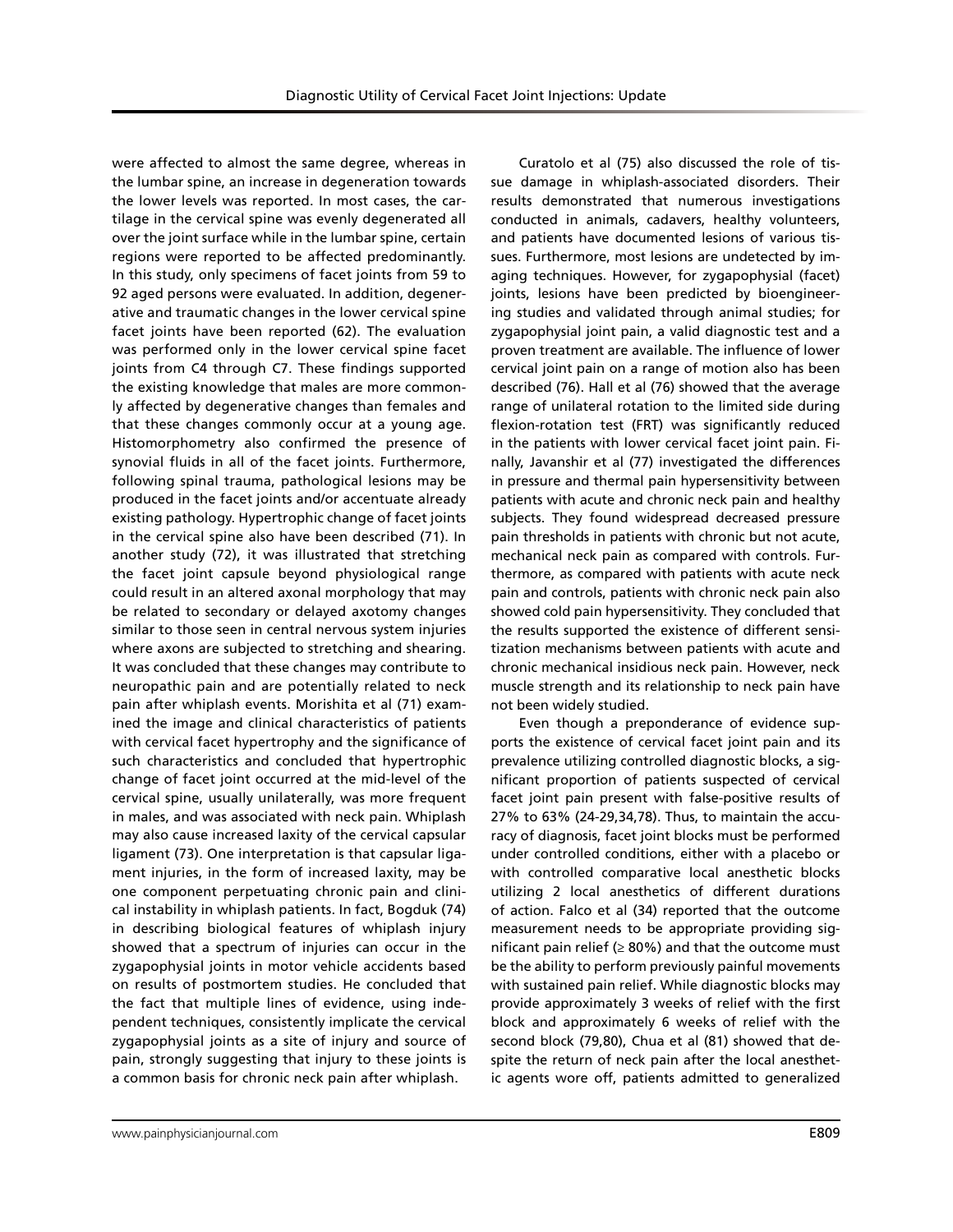electrical hypoalgesia and significantly reduced conditioned pain modulation responses. They concluded that based on preliminary evidence, the perturbations to the sensory processing system from effective diagnostic blocks positively affect the tonic inhibitory system. They also stated, however, that conditioned pain modulation needs to be interpreted in the context of altered pain thresholds, and that any shift in the nociceptive balance between facilitatory and inhibitory control after therapeutic interventions has to be further investigated.

The latest systematic review (34), published in 2009, showed strong evidence for the diagnostic accuracy of cervical facet joint blocks. In addition, Rubinstein and van Tulder (82) in a best-evidence review of diagnostic procedures for neck and low back pain concluded that there was strong evidence for the diagnostic accuracy of facet joint blocks in the diagnosis of neck pain. Significant debate surrounds the various treatments utilized in the management of chronic neck pain arising from cervical facet joints (2,34,82-96), even though the diagnosis has been well established.

The diagnosis of facet joints may not be made based on a radiologic evaluation or clinical assessment with certainty (97-99). There is little information on the validity or utility of a self-reported history in evaluating neck pain disorders (97-101). While clinical routine physical examination is more effective in ruling out cervical radiculopathy than confirming its presence, it's usefulness in non-radicular disorders or facet joint pain is debatable. Local tenderness is not diagnostic of zygapophysial joint pain in the cervical spine (102). A manual examination of the cervical spine is not a valid means of diagnosing cervical zygapophysial joint pain (100). There is however, some evidence that some features of inspection, range of motion, strength, palpation, and provocation tests can be useful. Range of motion has been described to be moderately reliable, as it does not seem to matter whether it is assessed by the clinician (assessing active or passive range of motion with or without a device) or self-described by the patient (97,100-110). There is also some evidence that chronic whiplash-associated disorder patients and subjects with neck pain and myalgia have less mobility in the cervical spine compared with controls (111). Patients with chronic neck pain also may have slightly lower neck muscle strength compared with controls (107). Even then, a role for physiotherapists has been suggested in the screening of patients suitable for diagnostic cervical facet joint blocks (112). Schneider et al (112) showed that utilizing clinical prediction guides

may allow practitioners to use the results of a patient's history, self-report measures, and physical examination toward optimal diagnostic and therapeutic decisions; namely, selecting the patient for cervical diagnostic facet joint blocks.

There is no evidence that common degenerative changes on a cervical MRI are strongly correlated with neck pain symptoms (97). The evidence illustrates that common degenerative changes are highly prevalent in asymptomatic subjects and are also prevalent with increasing age (113-130). Moreover, there is no evidence that common degenerative changes on cervical MRI are associated with pain in patients with suspected cervicogenic headache (97,130). Multiple evaluations have been shown to be non-diagnostic to facet joint pain (124-129). The utilization of an MRI to evaluate patients with acute unilateral neck pain and restricted motion (125) showed no synovial effusion or inflammation around the joints of the cervical spine.

Single photon emission computerized tomography scan (SPECT) was shown to have increased uptake into the facet joints in only 43% of patients (131). While there is ample literature addressing low back pain, there is no significant literature for the cervical spine for the diagnosis of facet joint pain by SPECT (132-137).

Self assessment questionnaires; however, may have utility in routine clinical practice and research by categorizing patients' clinical presentation, subjective functional impact of neck pain and force over time (97). However, there is no evidence that a self-assessment questionnaire alone can accurately diagnose a structural cause of illness in patients with neck pain. There is evidence that generic questionnaires may be more useful than neck specific questionnaires for comparing individuals with neck pain with other disease groups (105,108,109,138-141). In one study, however, it was shown that in patients with neck pain the use of a self-assessment questionnaire to monitor health care utilization showed poor recollection of health care utilization, rendering it unreliable as a source (100).

Thus, multiple evaluations may be the basis for a suspicion of, but not diagnosis of cervical facet joint pain. Even though debate continues on the diagnostic and therapeutic management of chronic pain in general and neck pain in particular, cervical facet joint interventions, along with multiple other interventions used in managing chronic neck pain, are increasing (34,83-96,142-160).

The diagnostic and therapeutic literature was reviewed in 2009 (34). However, due to evolving concepts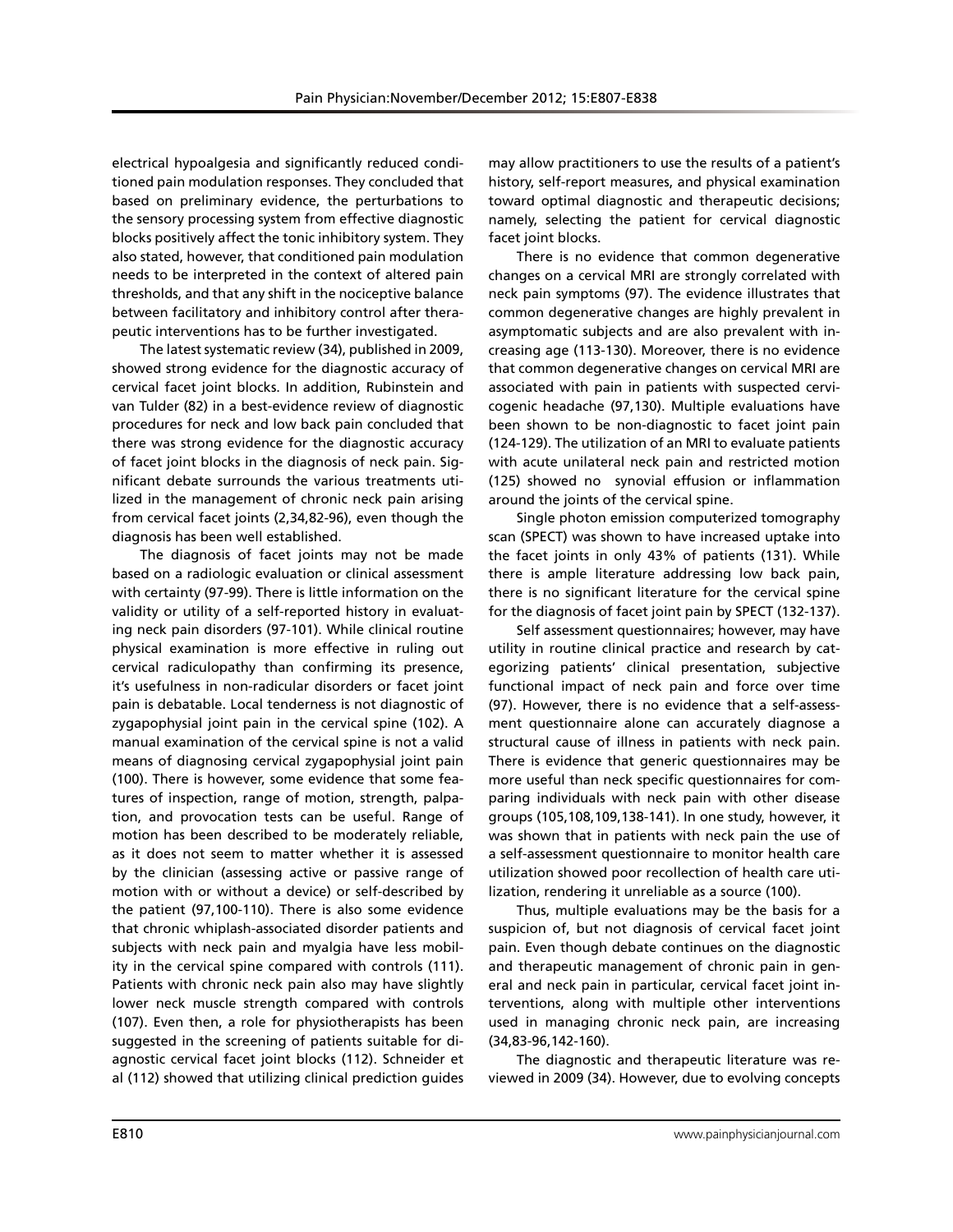and increasing health care utilization, health care costs, resulting in a crisis in the United States, it is essential to update the evidence (161,162). Thus, this systematic review was undertaken to evaluate and update the accuracy of diagnostic cervical facet joint interventions in the diagnosis of cervical facet joint pain (34).

## 1.0 METHODS

The methodology utilized in this systematic review followed the review process derived from evidencebased systematic reviews and meta-analysis of diagnostic accuracy studies (34,82,163-184).

## 1.1 Criteria for Considering Studies for This Review

## *1.1.1 Types of Studies*

Diagnostic accuracy of facet joint blocks evaluating cervical facet joint pain.

## *1.1.2 Types of Participants*

Participants of interest were adults aged at least 18 years with chronic neck and upper extremity pain of at least 3 months duration.

Participants must have failed previous pharmacotherapy, exercise therapy, etc., prior to starting diagnostic interventional pain management techniques.

## *1.1.3 Types of Interventions*

The interventions were diagnostic cervical facet joint blocks appropriately performed with proper technique under fluoroscopic or CT guidance.

## *1.1.4 Types of Outcome Measures*

- ♦ The primary outcome parameter was pain relief concordant with the type of controlled diagnostic blocks performed.
- ♦ The secondary outcome measure was the ability to perform previously painful movements without significant pain or complications.
- ♦ At least 2 of the review authors independently, in an unblinded standardized manner, assessed the outcomes measures. Any disagreements between reviewers were resolved by a third author and consensus.

## 1.2 Literature Search

Searches were performed from the following sources without language restrictions:

1. PubMed from 1966

- 2. EMBASE from 1980 www.embase.com/
- 3. Cochrane Library www.thecochranelibrary.com/view/0/index.html
- 4. U.S. National Guideline Clearinghouse (NGC) www.guideline.gov/
- 5. Previous systematic reviews and cross references
- 6. Clinical Trials clinicaltrials.gov/

The search period was from 1966 through June 2012.

## 1.3 Search Strategy

The search strategy emphasized chronic neck pain of facet joint origin with a focus on all types of diagnostic interventions. Search terminology included cervical facet joint, cervical facet joint pain, cervical diagnostic facet joint blocks, cervical facet joint intraarticular injections, and medial branch blocks.

This systematic review focused only on diagnostic studies, including invasive techniques and reports of complications. Only cervical facet joint injections performed under fluoroscopy or CT imaging techniques were evaluated. Interventional techniques performed blindly or using other identification modalities were excluded. All studies describing appropriate outcome evaluations with proper statistical evaluations were reviewed. Reports without appropriate diagnosis, nonsystematic reviews, book chapters, and case reports were excluded.

At least 2 of the review authors independently, in an unblinded standardized manner, performed each search. All searches were combined to obtain a unified search strategy. Any disagreements between reviewers were resolved by a third author and consensus.

## 1.4 Data Collection and Analysis

The quality of each individual article used in this assessment was based on the Quality Appraisal of Reliability (QAREL) checklist (Table 1) (166). This checklist has been validated and utilized in multiple systematic reviews (167). Each study in the final sample of eligible manuscripts was assessed using a 12-item appraisal checklist designed to assess the quality and applicability of studies. The face validity of these checklists was established by consultation with methodology experts (166) and comparison with quality appraisal checklists used in other systematic reviews examining diagnostic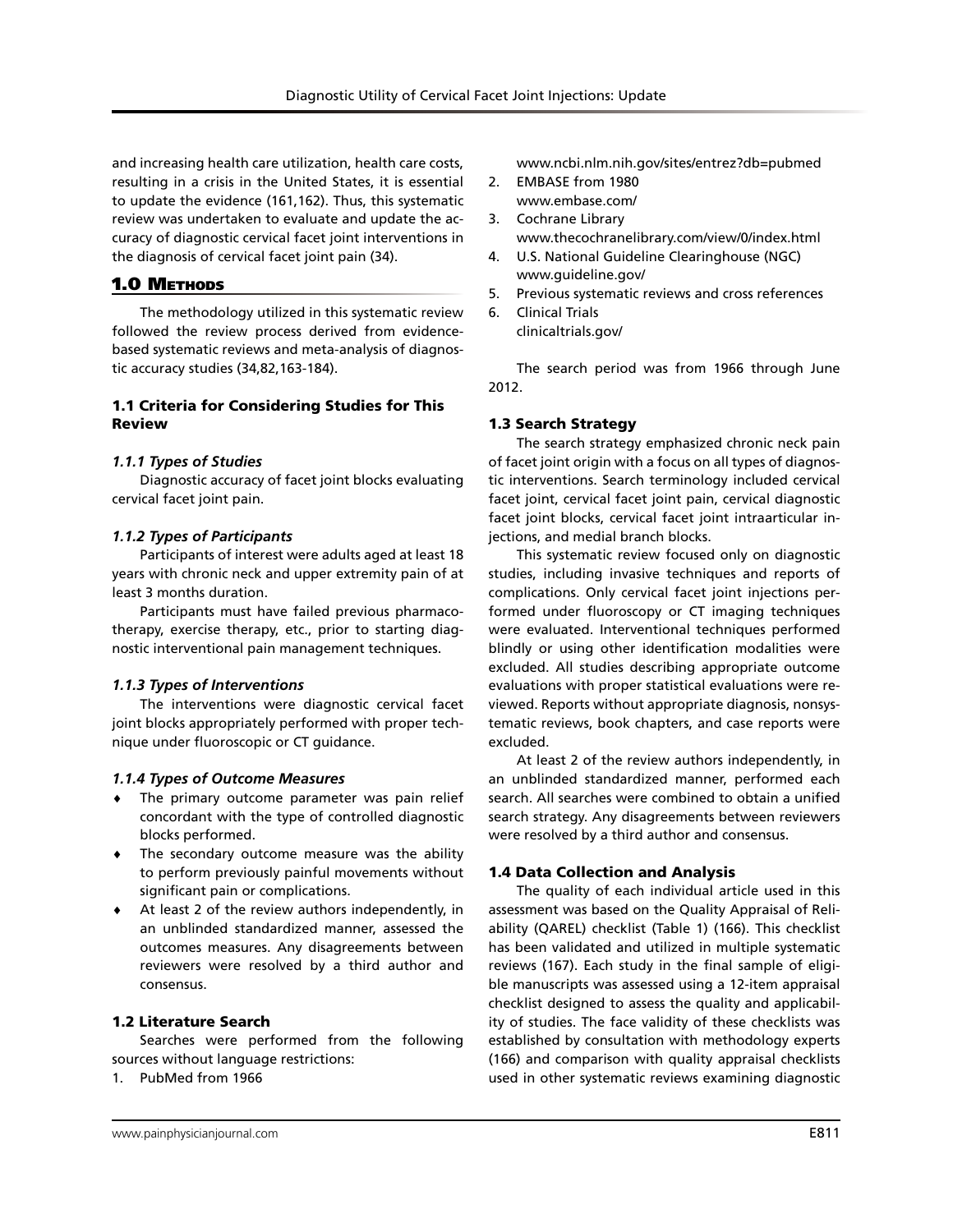reliability (185-190). This checklist was also developed in accordance to the Standards for Reporting Studies of Diagnostic Accuracy (STARD) (170), and the Quality Assessment of Diagnostic Accuracy Studies (QUADAS) (170,171) appraisal tool. Studies were not given an overall numeric quality score; instead, each item was considered separately and graded as "yes," "no," "unclear," or "not applicable."

## *1.4.1 Selection of Studies*

- In an unblinded standardized manner, 2 review authors screened the abstracts of all identified studies against the inclusion criteria.
- ♦ All articles with possible relevance were then retrieved in full text for comprehensive assessment of internal validity, quality, and adherence to inclusion criteria.

## *1.4.2 Inclusion and Exclusion Criteria*

#### **Inclusion Criteria**

Prospective and retrospective studies published on the diagnosis of cervical facet joint pain in patients with chronic pain of greater than 3 months duration were included for review. Only the studies utilizing controlled diagnostic

blocks under fluoroscopy were included. The criterion standard for diagnosis of cervical facet joint pain was at least 50% pain relief for the duration of local anesthetic and ability to perform previously painful movements.

## **Exclusion Criteria**

All non-clinical studies were excluded. Ultrasound guided injections, case reports, book chapters, nonevidence-based guidelines, letters, and expert opinions were excluded.

## *1.4.3 Clinical Relevance*

The clinical relevance of the included studies was evaluated according to 5 questions recommended by the Cochrane Back Review Group (Table 2) (191,192). Each question was scored as positive  $(+)$  if the clinical relevance item was met, negative (–) if the item was not met, and unclear (?) if data were not available to answer the question.

## *1.4.4 Methodological Quality or Validity Assessment*

Each study was evaluated by at least 2 authors for stated criteria, with any disagreements discussed with a third reviewer. Authors with a perceived conflict of

Table 1. *Quality Appraisal of Diagnostic Reliability (QAREL) checklist.*

| <b>Item</b>                                                                                                                                 | Yes | No | Unclear | N/A |
|---------------------------------------------------------------------------------------------------------------------------------------------|-----|----|---------|-----|
| 1. Was the test evaluated in a spectrum of subjects representative of patients who would normally<br>receive the test in clinical practice? |     |    |         |     |
| 2. Was the test performed by examiners representative of those who would normally perform the test in<br>practice?                          |     |    |         |     |
| 3. Were raters blinded to the reference standard for the target disorder being evaluated?                                                   |     |    |         |     |
| 4. Were raters blinded to the findings of other raters during the study?                                                                    |     |    |         |     |
| 5. Were raters blinded to their own prior outcomes of the test under evaluation?                                                            |     |    |         |     |
| 6. Were raters blinded to clinical information that may have influenced the test outcome?                                                   |     |    |         |     |
| 7. Were raters blinded to additional cues, not intended to form part of the diagnostic test procedure?                                      |     |    |         |     |
| 8. Was the order in which raters examined subjects varied?                                                                                  |     |    |         |     |
| 9. Were appropriate statistical measures of agreement used?                                                                                 |     |    |         |     |
| 10. Was the application and interpretation of the test appropriate?                                                                         |     |    |         |     |
| 11. Was the time interval between measurements suitable in relation to the stability of the variable being<br>measured?                     |     |    |         |     |
| 12. If there were dropouts from the study, was this less than 20% of the sample.                                                            |     |    |         |     |
| <b>TOTAL</b>                                                                                                                                |     |    |         |     |

Lucas N, Macaskill P, Irwig L, Moran R, Bogduk N. Reliability of physical examination for diagnosis of myofascial trigger points. *Clin J Pain* 2008; 25:80-89 (166).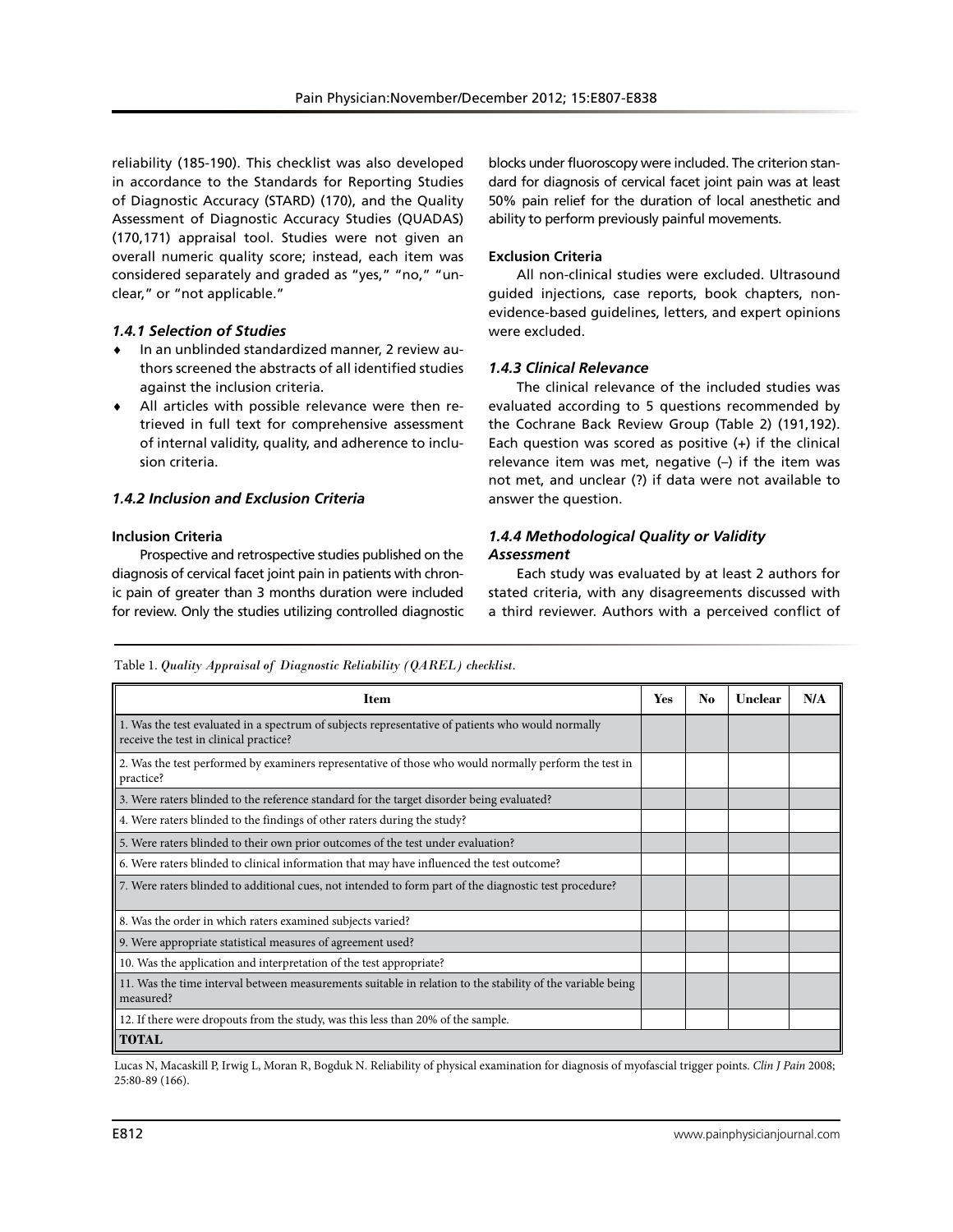interest for any manuscript were recused from reviewing the manuscript.

Only diagnostic accuracy studies meeting at least 50% of applicable inclusion criteria were included for analysis. Studies scoring less than 50% are reported descriptively with critical analysis.

#### *1.4.5 Data Extraction and Management*

Two review authors independently, in an unblinded standardized manner, extracted the data from the included studies. Disagreements were resolved by discussion between the 2 reviewers; if no consensus could be reached, a third author was called in to break the impasse.

#### *1.4.6 Assessment of Heterogeneity*

Analysis of the evidence was based on diagnostic criteria as follows: 1) blocks in which the reference standard for diagnosis was between 50% to 74% pain relief with a single block; 2) blocks in which the reference standard for diagnosis was between 50% to 74% pain relief with either placebo controlled or comparative controlled diagnostic blocks; 3) blocks in which the reference standard for diagnosis was between 75% to 100% pain relief with a single block; and 4) blocks in which the reference standard for diagnosis was between 75% to 100% pain relief with either placebo controlled or comparative controlled diagnostic blocks, to reduce clinical heterogeneity.

## *1.4.7 Measurement of Treatment Effect in Data Synthesis (Meta-Analysis)*

Data was separately summarized using meta-analysis when at least 5 studies per type of diagnostic criteria were available that met the inclusion criteria (e.g., single block, double blocks, and 50% to 80% relief).

The minimum acceptable relief was considered to be 50%; however, data were analyzed for  $\geq$  75% and 50% to 74% relief as the cutoff threshold for a positive block during the performance of previously painful movements. Four separate diagnostic categories were evaluated (i.e., 50% to 74% relief as the cutoff threshold with single and dual blocks; and 75% to 100% relief as the cutoff threshold with single or dual blocks). For dual blocks, there had to have been a concordant response with short-acting and long-acting local anesthetics, or placebo.

## *1.4.8 Integration of Heterogeneity*

A meta-analysis was performed only if there were at least 5 homogeneous studies meeting the inclusion criteria for each variable.

Statistical heterogeneity was explored using univariate meta-regression (193).

## 1.5 Summary Measures

Summary measures included 50% to 74% or 75% to 100% pain relief with the capability of performing previously painful movements concordant with the duration of local anesthetic.

## 1.6 Analysis of Evidence

The analysis of the evidence was performed based on United States Preventive Services Task Force (USPSTF) criteria (194) as illustrated in Table 3, which has been utilized by multiple authors (164,165,179,194-203).

The analysis was conducted using 3 levels of evidence ranging from good, fair, and limited or poor (164,165,179,194-203).

At least 2 of the review authors independently, in an unblinded standardized manner, analyzed the evi-

|  |  |  | Table 2. Clinical relevance questions. |
|--|--|--|----------------------------------------|
|--|--|--|----------------------------------------|

|                                                                                                                                  | P (+ | unclear |
|----------------------------------------------------------------------------------------------------------------------------------|------|---------|
| A) Are the patients described in detail so that one can decide whether they are comparable to those who<br>are treated practice? |      |         |
| [B] Are the interventions and treatment settings described in sufficient detail to apply its use in clinical<br>practice?        |      |         |
| C) Were clinically relevant outcomes measured and reported?                                                                      |      |         |
| $\parallel$ D) Is the size of the effect clinically meaningful?                                                                  |      |         |
| [E] Do the likely treatment benefits outweigh the potential harms?                                                               |      |         |

Scoring adapted and modified from Staal JB, et al. Injection therapy for subacute and chronic low-back pain. *Cochrane Database Syst Rev* 2008; 3:CD001824 (192).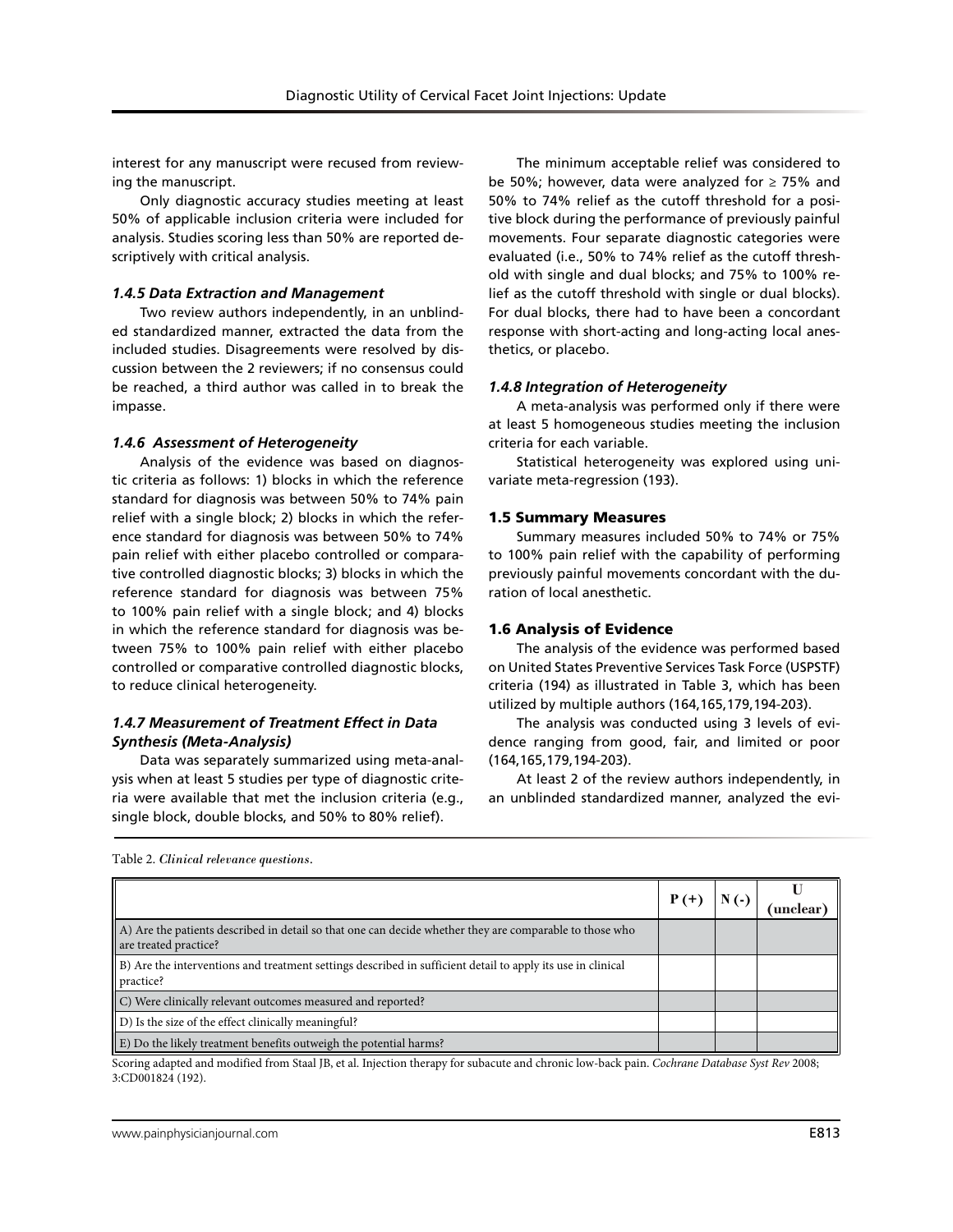| Grade           | <b>Definition</b>                                                                                                                                                                                                                                                                                                                                                                                                                                                                                                                                                                                                                                                    |
|-----------------|----------------------------------------------------------------------------------------------------------------------------------------------------------------------------------------------------------------------------------------------------------------------------------------------------------------------------------------------------------------------------------------------------------------------------------------------------------------------------------------------------------------------------------------------------------------------------------------------------------------------------------------------------------------------|
| Good            | Evidence includes consistent results from well-designed, well-conducted studies in representative populations that directly<br>assess effects on health outcomes (at least 2 consistent, higher-quality RCTs or studies of diagnostic test accuracy).                                                                                                                                                                                                                                                                                                                                                                                                                |
| Fair            | Evidence is sufficient to determine effects on health outcomes, but the strength of the evidence is limited by the number,<br>quality, size, or consistency of included studies; generalizability to routine practice; or indirect nature of the evidence on<br>health outcomes (at least one higher-quality trial or study of diagnostic test accuracy of sufficient sample size; 2 or more<br>higher-quality trials or studies of diagnostic test accuracy with some inconsistency; at least 2 consistent, lower-quality trials<br>or studies of diagnostic test accuracy, or multiple consistent observational studies with no significant methodological flaws). |
| Limited or Poor | Evidence is insufficient to assess effects on health outcomes because of limited number or power of studies, large and<br>unexplained inconsistency between higher-quality trials, important flaws in trial design or conduct, gaps in the chain of<br>evidence, or lack of information on important health outcomes.                                                                                                                                                                                                                                                                                                                                                |

Table 3. *Method for grading the overall strength of the evidence for an intervention.*

Adapted and modified from methods developed by U.S. Preventive Services Task Force (179,194-203).

dence. Any disagreements between reviewers were resolved by a third author and consensus. If there were any conflicts of interest (e.g., authorship), those reviewers were recused from assessment and analysis.

#### 1.7 Outcome of the Studies

Outcomes included the prevalence of cervical facet joint pain and false-positive rate. Based on the above parameters, the reliability of the data derived from each study was assessed.

## 2.0 Results

Figure 1 shows the flow diagram of study selection. There were 26 considered for inclusion (23-33,35- 39,43,78,159,204-210). Among these, 5 studies evaluated pain patterns (35-39), and were therefore not included in the accuracy or prevalence evaluation. Diagnostic accuracy or false-positive rate was evaluated in 12 studies (23-25,27,29,30,32,33,78,159,204,206). An additional 8 studies evaluated the influence of various factors on the diagnosis and prevalence of facet joint pain (26,28,31,205,206,208-210). There was one study that failed to meet the inclusion criteria, in which Barnsley and Bogduk (43) assessed the specificity of medial branch blocks without an evaluation of the accuracy of false-positive rates.

## 2.1 Diagnostic Accuracy Studies

Table 4 illustrates characteristics of the diagnostic accuracy studies considered for inclusion (23- 25,27,29,30,32,33,78,159,204,206). Of these, one study (206) utilized 50% to 74% relief as the criterion standard or cutoff threshold for a positive block, whereas 2 studies utilized 75% to 100% pain relief as the criterion standard with a single block (159,204). There were

no studies evaluating with controlled diagnostic blocks with 50% relief as the criterion standard. There were 9 studies utilizing controlled diagnostic blocks with a > 75% cutoff threshold (23-25,27,29,30,32,33,78).

## 2.2 Factors Influencing Diagnosis

Table 5 illustrates the study characteristics of published reports of cervical facet joint blocks evaluating the influence of various factors on diagnostic accuracy (26,28,31,205,206,208-210).

#### 2.3 Clinical Relevance

Of the 19 studies assessed for clinical relevance (23-33,78,159,204-206,208-210), 18 of the studies met criteria with score of 3 of 5 or greater (23- 33,78,159,204,206,208-210). Table 6 illustrates assessment of clinical relevance.

## 2.4 Methodological Quality Assessment

A methodological quality assessment of diagnostic accuracy studies meeting inclusion criteria was carried out utilizing QAREL criteria as shown in Table 7. Studies achieving 50% or higher scores were included. Scores of 67% or higher were considered to be high quality, 50% were considered to be moderate quality, and studies scoring less than 50% were considered to be of poor quality and excluded.

## 2.5 Meta-Analysis of Diagnostic Accuracy Studies

There were 3 randomized trials (33,78,206) and 2 placebo-controlled studies of diagnostic accuracy (33,78). There was one study in the single block group using 50% to 74% relief as the cutoff threshold (206). Two studies met inclusion that utilized a single block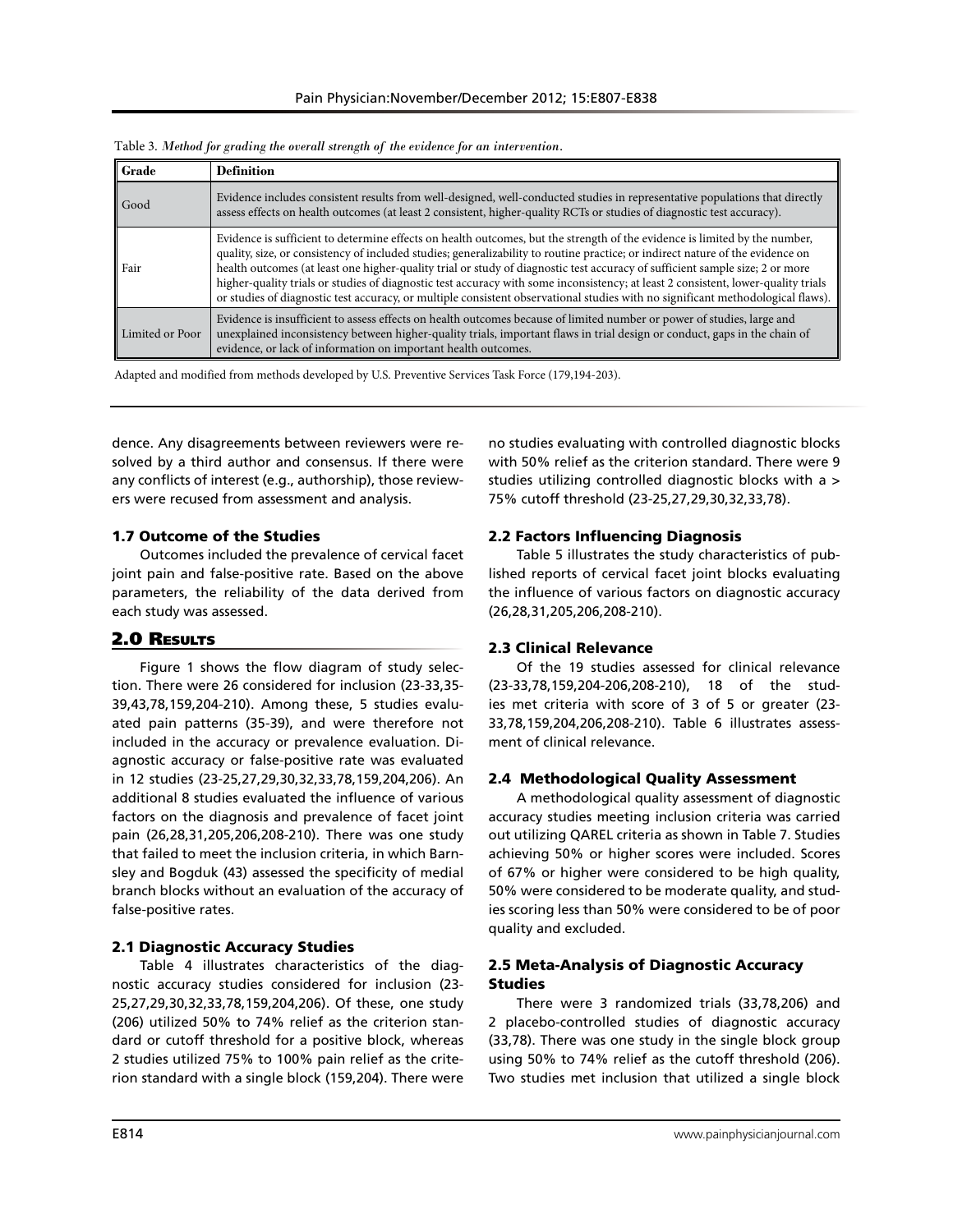

with a cutoff threshold  $> 75%$  pain relief (159,204). There were no studies with a cutoff between 50% and 74% pain relief that employed controlled diagnostic blocks as the criterion standard.

There were 9 studies (23-25,27,29,30,32,33,78) using controlled diagnostic blocks with a criterion standard ranging between 75% and 100% relief. In this evaluation, 4 studies utilized  $\geq$  90% pain relief (30,32,33,78), whereas 5 studies utilized 75% or greater relief as criterion standard (23-25,27,29). Inclusion criteria were different. Thus, there was homogeneity only among the 4 studies (24,25,27,29). Consequently, there was no meta-analysis performed.

#### 2.6 Analysis of Evidence

The evidence was synthesized based on the relief criteria when cervical facet joint injections were performed. Table 8 illustrates the results of diagnostic studies.

#### *2.6.1 Single Block with 50% to 74% Pain Relief*

There was only one study evaluating the role of cervical facet joint nerve blocks with ≥ 50% relief with a single block as the criterion standard (206). This was not designed to be a prevalence study; however, it showed a prevalence of 25% in patients with 0.5 mL of bupivacaine administered and 55% in patients administered with 0.25 mL of bupivacaine.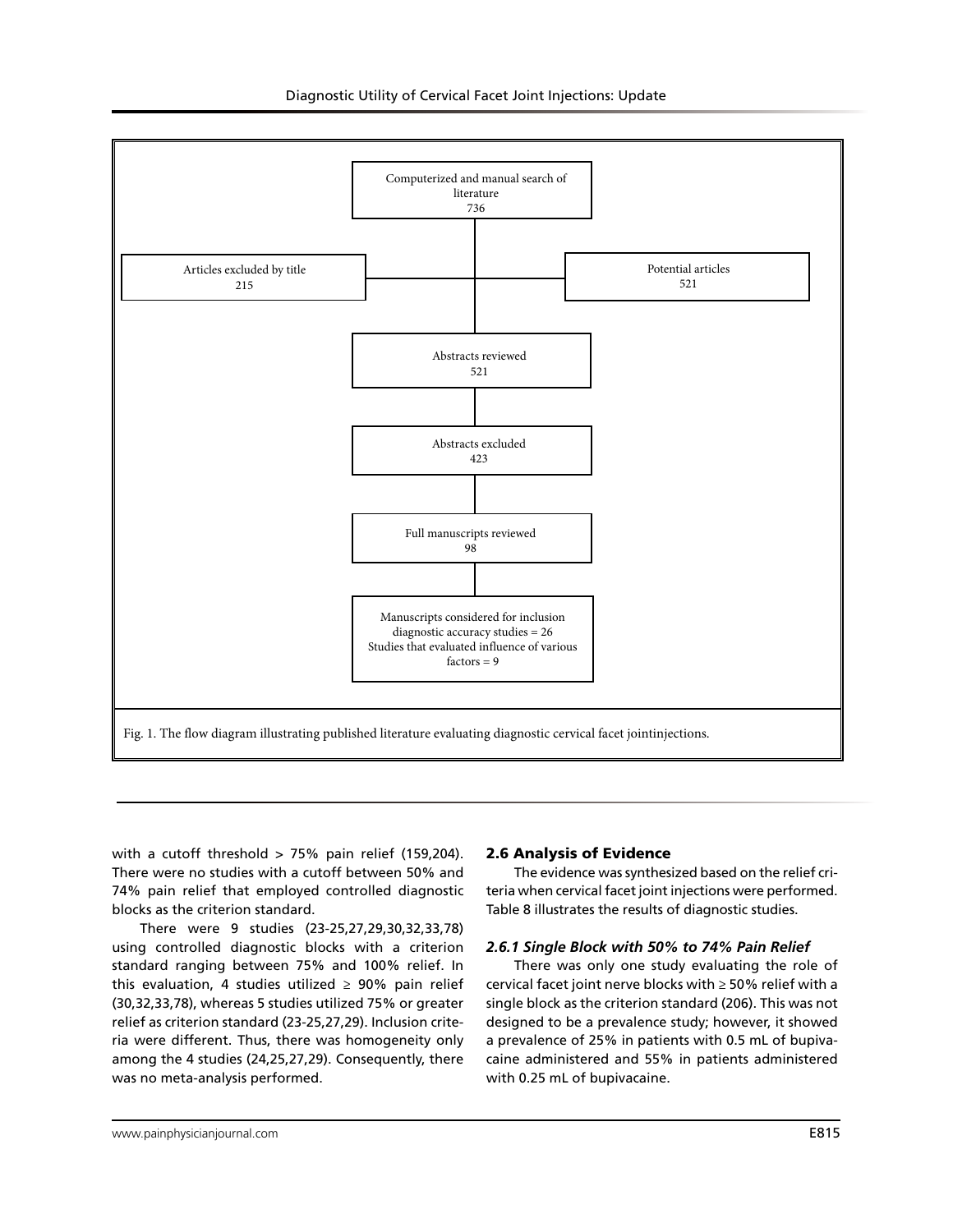| E816                         |                                                  |                                                                                                                                                                                                                                                                                              | Table 4. Study characteristics of published reports of cervical facet joint blocks of diagnostic accuracy.                                                                                                                                                                                                                     |                                                                                                                                                                                                   |                                                                                                                                                                                                                                                                                                                                       |                                                                                                                                                                                                                                                                                          |  |
|------------------------------|--------------------------------------------------|----------------------------------------------------------------------------------------------------------------------------------------------------------------------------------------------------------------------------------------------------------------------------------------------|--------------------------------------------------------------------------------------------------------------------------------------------------------------------------------------------------------------------------------------------------------------------------------------------------------------------------------|---------------------------------------------------------------------------------------------------------------------------------------------------------------------------------------------------|---------------------------------------------------------------------------------------------------------------------------------------------------------------------------------------------------------------------------------------------------------------------------------------------------------------------------------------|------------------------------------------------------------------------------------------------------------------------------------------------------------------------------------------------------------------------------------------------------------------------------------------|--|
|                              | METHODS<br><b>XunLS</b>                          | PARTICIPANTS                                                                                                                                                                                                                                                                                 | OBJECTIVE(S)                                                                                                                                                                                                                                                                                                                   | INTERVENTION(S)                                                                                                                                                                                   | RESULT(S)                                                                                                                                                                                                                                                                                                                             | <b>CONCLUSION</b>                                                                                                                                                                                                                                                                        |  |
|                              |                                                  | 50% - 74% WITH SINGLE BLOCK                                                                                                                                                                                                                                                                  |                                                                                                                                                                                                                                                                                                                                |                                                                                                                                                                                                   |                                                                                                                                                                                                                                                                                                                                       |                                                                                                                                                                                                                                                                                          |  |
|                              | Randomized<br>Cohen et al,<br>2010 (206)         | branch blocks. Patients were<br>selected with predominance<br>conservative therapy, and<br>with failure to respond to<br>to receive cervical medial<br>neck pain were allocated<br>24 patients with chronic<br>of axial cervical pain for<br>asymmetry in laterality.<br>more than 3 months, | cervical medial branch blocks<br>This study was conducted in<br>can enhance the specificity.<br>reducing the volume for<br>To determine whether<br>an academic setting.                                                                                                                                                        | 24 patients were randomly allocated into 2<br>groups with 0.25 mL or 0.5 mL of 0.375%<br>bupivacaine, either in the lateral position<br>or prone position.                                        | Prevalence = 55% with low<br>volume and 25% with high<br>volume.                                                                                                                                                                                                                                                                      | and the specificity of the<br>blocks had no relevance<br>showing volume spread<br>to positive response.<br>perplexing results<br>Small study with                                                                                                                                        |  |
|                              | 75%-100% WITH                                    | <b>SINGLE BLOCK</b>                                                                                                                                                                                                                                                                          |                                                                                                                                                                                                                                                                                                                                |                                                                                                                                                                                                   |                                                                                                                                                                                                                                                                                                                                       |                                                                                                                                                                                                                                                                                          |  |
|                              | Bogduk, 1991<br>Prospective<br>Aprill &<br>(159) | months without myelopathy<br>of 318 patients with chronic<br>1990 in a radiology practice<br>from January 1989 to April<br>The records were reviewed<br>neck pain of at least 6<br>in New Orleans.                                                                                           | The authors wanted to test a<br>null hypothesis to the effect<br>that cervical zygapophysial<br>joint pain was uncommon.                                                                                                                                                                                                       | assessment of provocation and pain relief.<br>contrast injection with provocation with<br>Intraarticular lidocaine injection after                                                                | additional 38% suffered with<br>with the possibility that an<br>Ш<br>63%. A 25% positive rate<br>Approximate prevalence<br>zygapophysial joint pain.                                                                                                                                                                                  | The study was performed<br>Only a single block was<br>a motor vehicle injury.<br>and only with patients<br>in a radiology setting<br>who were involved in<br>performed.                                                                                                                  |  |
|                              | Prospective<br>Aprill, 1993<br>Bogduk &<br>(204) | 56 patients underwent both<br>response was considered as<br>complete pain relief for the<br>and cervical zygapophysial<br>duration of action of the<br>provocation discography<br>joint blocks. A positive<br>local anesthetic used.                                                         | of disc pain and zygapophysial<br>To determine the prevalence<br>simultaneously in the same<br>segment of the neck.<br>joint pain occurring                                                                                                                                                                                    | Cervical discography, along with cervical<br>medial branch blocks utilizing 0.5 mL of<br>lasting the duration of action of the local<br>0.5% bupivacaine with complete relief<br>anesthetic used. | zygapophysial joint pain may<br>be present in 64% of patients.<br>Zygapophysial joints alone<br>A 41% positive rate of disc<br>positive in 23%. Overall,<br>and zygapophysial joint.                                                                                                                                                  | patients had both discogenic<br>was performed even though<br>All the patients included<br>100% relief was utilized as<br>great proportion (41%) of<br>pain. Only a single block<br>and zygapophysial joint<br>injury. Furthermore, a<br>suffered some type of<br>the criterion standard. |  |
|                              |                                                  | 75% - 100% WITH CONTROLLED BLOCKS                                                                                                                                                                                                                                                            |                                                                                                                                                                                                                                                                                                                                |                                                                                                                                                                                                   |                                                                                                                                                                                                                                                                                                                                       |                                                                                                                                                                                                                                                                                          |  |
| www.painphysicianjournal.com | Bogduk, 2008<br>Retrospective<br>Yin and<br>(23) | origins of at least 3 months<br>underwent cervical medial<br>143 patients with chronic<br>duration were included.<br>A total of 84 patients<br>neck pain of various<br>branch blocks.                                                                                                        | practice setting rather than an<br>approximation of the possible<br>pain in a private practice in<br>sources and causes of neck<br>was conducted in a private<br>affect studies conducted in<br>order to avoid the possible<br>academic units. The study<br>selection bias that can<br>To provide a first<br>academic setting. | local anesthetic medial branch blocks<br>with either 4% lignocaine or 0.75%<br>Cervical controlled, comparative<br>bupivacaine.                                                                   | bupivacaine was administered<br>response (i.e., patients were<br>anesthetic with concordant<br>of relief based on the local<br>determined with duration<br>lasting relief when 0.75%<br>when 4% lignocaine was<br>Positive responses were<br>and short-lasting relief<br>required to have long-<br>Prevalence = 55%<br>administered). | completed investigations.<br>remained elusive in 32%<br>which diluted the crude<br>conditions. A diagnosis<br>patients (36%) did not<br>pursue investigations,<br>prevalence of various<br>of those patients who<br>large proportion of<br>In this evaluation a                          |  |
|                              |                                                  |                                                                                                                                                                                                                                                                                              |                                                                                                                                                                                                                                                                                                                                |                                                                                                                                                                                                   |                                                                                                                                                                                                                                                                                                                                       |                                                                                                                                                                                                                                                                                          |  |

| Š<br>í    |  |
|-----------|--|
|           |  |
| )<br>j    |  |
| ֡֡֡֡֡֡    |  |
|           |  |
|           |  |
|           |  |
| ì<br>ś    |  |
| š<br>Į    |  |
| i<br>ĕ    |  |
| ì         |  |
| ś         |  |
| î<br>l    |  |
| í         |  |
|           |  |
|           |  |
|           |  |
| Ë<br>j    |  |
| ā<br>¢    |  |
|           |  |
|           |  |
|           |  |
| i         |  |
|           |  |
| ì         |  |
|           |  |
| I         |  |
| ₹         |  |
| d<br>ăDi∉ |  |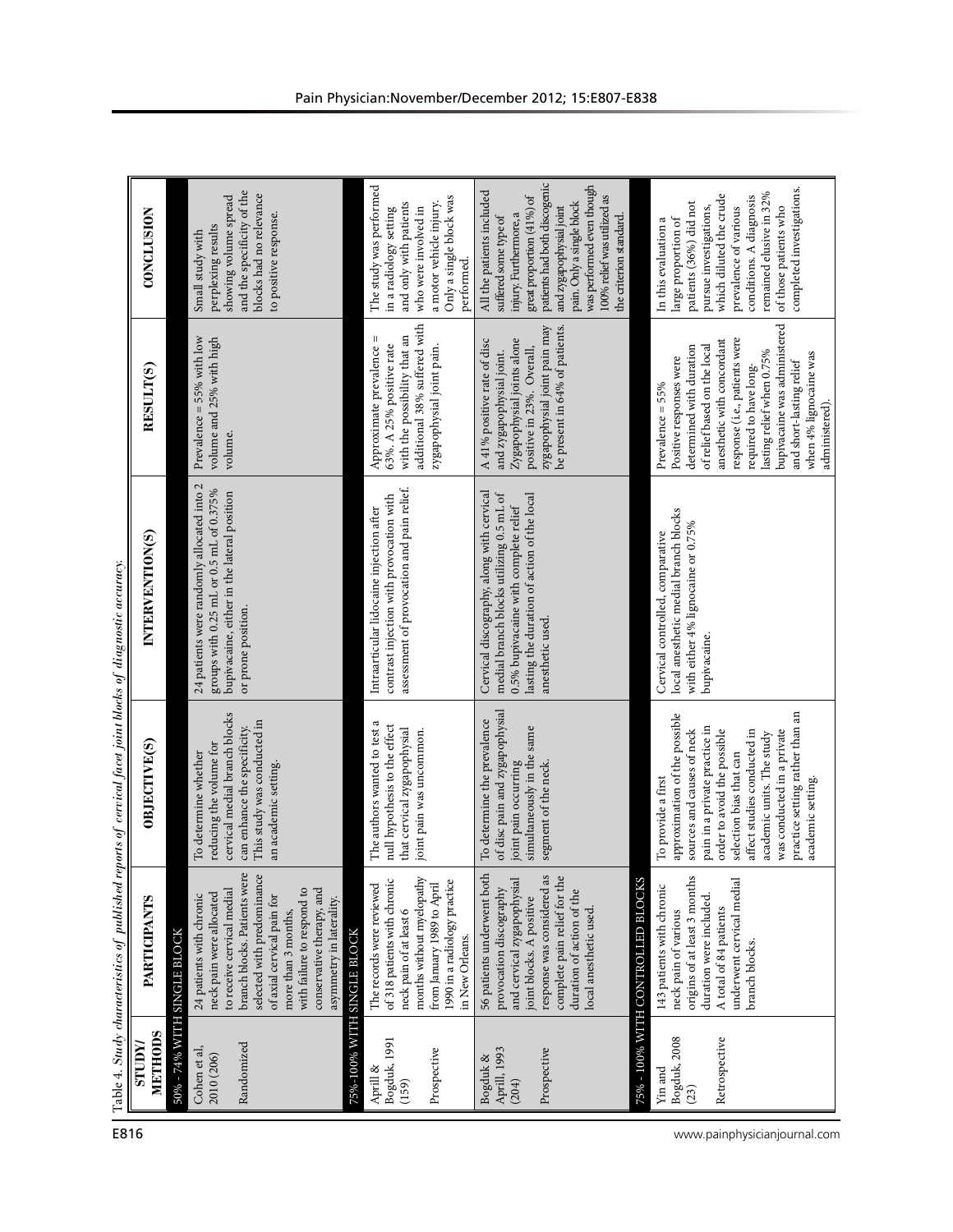|                                                  |                                                                                                                                                                                                                                                                     |                                                                                                                                                                                                                                                                                                                                                                                 | Table 4 (cont.). Study characteristics of published reports of cervical facet joint blocks of diagnostic accuracy.                                                                                                                                                                                                                                                  |                                                    |                                                                                                                                                                                                                                                                                          |
|--------------------------------------------------|---------------------------------------------------------------------------------------------------------------------------------------------------------------------------------------------------------------------------------------------------------------------|---------------------------------------------------------------------------------------------------------------------------------------------------------------------------------------------------------------------------------------------------------------------------------------------------------------------------------------------------------------------------------|---------------------------------------------------------------------------------------------------------------------------------------------------------------------------------------------------------------------------------------------------------------------------------------------------------------------------------------------------------------------|----------------------------------------------------|------------------------------------------------------------------------------------------------------------------------------------------------------------------------------------------------------------------------------------------------------------------------------------------|
| METHODS<br><b>ZunLS</b>                          | PARTICIPANTS                                                                                                                                                                                                                                                        | OBJECTIVE(S)                                                                                                                                                                                                                                                                                                                                                                    | INTERVENTION(S)                                                                                                                                                                                                                                                                                                                                                     | RESULT(S)                                          | <b>CONCLUSION</b>                                                                                                                                                                                                                                                                        |
| Manchukonda<br>et al, 2007 (24)<br>Retrospective | local anesthetic blocks with<br>for at least 6 months, which<br>included. Patients had pain<br>was nonspecific without a<br>A total of 251 consecutive<br>controlled, comparative<br>chronic neck pain were<br>radicular component.<br>patients receiving           | chronic spinal pain presenting<br>private practice setting rather<br>diagnosis and treatment. The<br>To determine the prevalence<br>of facet joint pain by spinal<br>study was conducted in a<br>than an academic setting.<br>management practice for<br>to an interventional pain<br>region in patients with                                                                   | bupivacaine, 0.5 mL per medial branch, on<br>apart were performed. A positive response<br>2 separate occasions, usually 3 to 4 weeks<br>was considered at least an 80% reduction<br>previously painful movements. There<br>Controlled diagnostic medial branch<br>blocks using 1% lidocaine or 0.25%<br>of pain with the ability to perform<br>were no withdrawals. | False-positive rate = 45%<br>Prevalence = 39%      | heterogenous population<br>39% with a false-positive<br>moderate prevalence of<br>largest study following<br>and 251 patients with<br>the previous one (28)<br>with inclusion of the<br>neck pain yielding a<br>This is the second<br>rate of 45%.                                       |
| Manchikanti et<br>al, 2004 (25)<br>Prospective   | neck pain. Patients suffered<br>with radicular symptoms.<br>without disc-related pain<br>The study evaluated 255<br>presenting with chronic<br>with chronic neck pain<br>consecutive patients                                                                       | chronic spinal pain presenting<br>diagnosis and treatment. The<br>private practice setting rather<br>of facet joint pain by spinal<br>To evaluate the prevalence<br>study was conducted in a<br>than an academic setting.<br>management practice for<br>to an interventional pain<br>region in patients with                                                                    | previously painful movements. There were<br>bupivacaine, 0.5 mL per medial branch, on<br>apart were performed. A positive response<br>2 separate occasions, usually 3 to 4 weeks<br>was considered at least an 80% reduction<br>Controlled diagnostic medial branch<br>blocks using 1% lidocaine or 0.25%<br>of pain with the ability to perform<br>no withdrawals. | False-positive rate = 63%<br>Prevalence = 55%      | false-positive rate of 63%.<br>the cervical spine, with a<br>a 55% prevalence rate in<br>with neck pain, yielding<br>until 2004 with patients<br>This is the largest study                                                                                                               |
| Manchikanti et<br>al, 2002 (27)<br>Prospective   | presenting with complaints<br>management practice were<br>university setting, in one<br>120 consecutive patients<br>of chronic low back pain<br>and neck pain, in a non-<br>private comprehensive<br>interventional pain<br>evaluated.                              | The study was conducted in a<br>private practice setting rather<br>pain in patients with chronic<br>low back pain and neck pain.<br>and correlation of facet joint<br>This study was undertaken<br>to evaluate the prevalence<br>than an academic setting.                                                                                                                      | previously painful movements. There were<br>bupivacaine, 0.5 mL per medial branch, on<br>apart were performed. A positive response<br>2 separate occasions, usually 3 to 4 weeks<br>was considered at least an 80% reduction<br>Controlled diagnostic medial branch<br>blocks using 1% lidocaine or 0.25%<br>of pain with the ability to perform<br>no withdrawals. | False-positive rate = 63%<br>Prevalence = $67\%$   | criteria. Authors utilized<br>controlled, comparative<br>been higher due to the<br>local anesthetic blocks<br>nature of the selection<br>Prevalence may have<br>yielding high false-<br>positive rates.                                                                                  |
| Manchikanti et<br>al, 2002 (29)<br>Prospective   | months and also have failed<br>have had pain for at least 6<br>conservative management<br>106 consecutive patients<br>included. Patients must<br>with chronic neck pain<br>of various origins were<br>without any evidence<br>of radiculitis or disc<br>herniation. | To determine the prevalence of<br>practice setting rather than an<br>cervical facet joint pain using<br>chronic neck pain presenting<br>controlled diagnostic blocks<br>the United States. The study<br>in a sample of patients with<br>was conducted in a private<br>management practice in a<br>private practice setting in<br>to an interventional pain<br>academic setting. | previously painful movements. There were<br>bupivacaine, 0.5 mL per medial branch, on<br>2 separate occasions. A positive response<br>was considered at least an 75% reduction<br>Controlled diagnostic medial branch<br>blocks using 1% lidocaine or 0.25%<br>of pain with the ability to perform<br>no withdrawals.                                               | False-positive rate $=40\%$<br>Prevalence = $60\%$ | false-positive rate of 40%<br>cervical facet joint pain<br>diagnostic blocks and a<br>of 60% with controlled<br>of heterogenous origin<br>Australians evaluating<br>This is the only study<br>yielding a prevalence<br>in chronic neck pain<br>outside the group of<br>the prevalence of |

| ١<br>Ì                    |  |
|---------------------------|--|
|                           |  |
|                           |  |
|                           |  |
|                           |  |
|                           |  |
| i<br>Ï                    |  |
|                           |  |
| l                         |  |
|                           |  |
|                           |  |
| i                         |  |
| l                         |  |
|                           |  |
|                           |  |
|                           |  |
|                           |  |
|                           |  |
|                           |  |
|                           |  |
|                           |  |
|                           |  |
| ţ<br>۲.<br>F<br>֚֘֝֬<br>l |  |

www.painphysicianjournal.com **E817**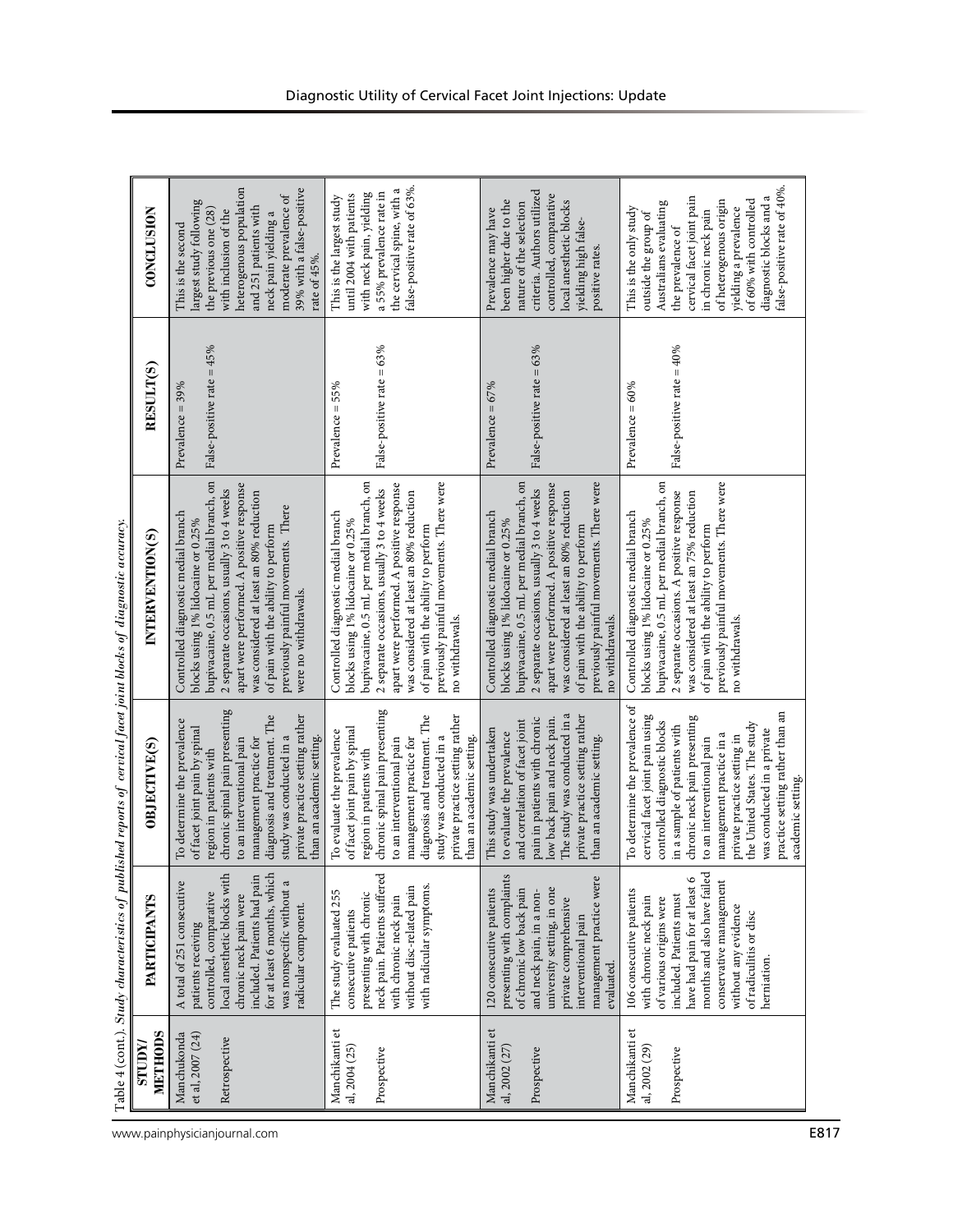| <b>CONCLUSION</b>                | heterogenous population<br>setting in a retrospective<br>criterion standard with<br>100% pain relief as the<br>controlled diagnostic<br>selection criteria in a<br>blocks utilizing strict<br>The authors utilized<br>in a private practice<br>evaluation. | academic research unit in<br>The study was performed<br>Australia in patients after<br>in a highly specialized<br>whiplash injury.                                                                                                                                                                            | academic research unit in<br>The study was performed<br>Australia in patients after<br>in a highly specialized<br>whiplash injury.                                                                                                                                                                                                                                                                                                                                                                                             | A well-performed study<br>patients after whiplash.<br>in a highly research<br>oriented center in                                                                                                                                                           |
|----------------------------------|------------------------------------------------------------------------------------------------------------------------------------------------------------------------------------------------------------------------------------------------------------|---------------------------------------------------------------------------------------------------------------------------------------------------------------------------------------------------------------------------------------------------------------------------------------------------------------|--------------------------------------------------------------------------------------------------------------------------------------------------------------------------------------------------------------------------------------------------------------------------------------------------------------------------------------------------------------------------------------------------------------------------------------------------------------------------------------------------------------------------------|------------------------------------------------------------------------------------------------------------------------------------------------------------------------------------------------------------------------------------------------------------|
| RESULT(S)                        | Prevalence = $36%$                                                                                                                                                                                                                                         | Prevalence = 54%                                                                                                                                                                                                                                                                                              | Prevalence = $60\%$                                                                                                                                                                                                                                                                                                                                                                                                                                                                                                            | False-positive rate = 27%                                                                                                                                                                                                                                  |
| INTERVENTION(S)                  | bupivacaine, with 100% pain relief as the<br>Controlled, comparative local anesthetic<br>blocks, 2% lignocaine or 0.5%<br>criterion standard.                                                                                                              | Patients were classified as having a painful<br>cervical zygapophysial joint only if they<br>pain with both anesthetics and a longer<br>achieved definite or complete relief of<br>duration of pain relief after the use of<br>bupivacaine.                                                                   | In this placebo controlled study, diagnostic<br>remaining agent. 100% pain relief was the<br>lidocaine or 0.5% bupivacaine for the first<br>block. If a patient obtained relief from the<br>were allocated randomly to receive either<br>first block, on the second occasion, they<br>normal saline or the local anesthetic but<br>On the third occasion, they received the<br>they did not receive for their first block.<br>11 patients withdrew from the study<br>blocks were performed utilizing 2%<br>criterion standard. | bupivacaine as the initial local anesthetic.<br>to receive either 2% lignocaine or 0.5%<br>blinded to the type of local anesthetic.<br>Each patient was randomly assigned<br>The patient and the evaluator were                                            |
| OBJECTIVE(S)                     | practice setting and compare it<br>This study was conducted to<br>determine the prevalence of<br>facet joint pain in a private<br>to research centers.                                                                                                     | controlled diagnostic blocks in<br>chronic cervical zygapophysial<br>joint pain after whiplash with<br>To assess the prevalence of<br>a research setting.                                                                                                                                                     | chronic neck pain after whiplash<br>injury. The major interest of this<br>study is the placebo control and<br>validation of the cervical medial<br>incorporated a placebo control,<br>pain using a stringent, double-<br>The study was undertaken to<br>determine the prevalence of<br>cervical zygapophysial joint<br>in a sample of patients with<br>blindfolded protocol that<br>branch blocks.                                                                                                                             | To determine the false-positive<br>medial branches of the cervical<br>rate of anesthetic blocks of the<br>of cervical zygapophysial joint<br>cervical spine research unit in<br>dorsal rami in the diagnosis<br>pain in a highly specialized<br>Australia. |
| PARTICIPANTS                     | blocks from 1994 to 1997.<br>neck pain were evaluated<br>rehabilitation physicians<br>97 patients with chronic<br>cervical medial branch<br>undergoing diagnostic<br>by 3 independent                                                                      | following and attributed to<br>The criteria for inclusion<br>a motor vehicle accident,<br>Australia were evaluated<br>than 3 months duration<br>were neck pain of more<br>50 consecutive patients<br>tertiary referral unit, in<br>referred to the cervical<br>spine research unit, a<br>previous assessment. | studied in a cervical spine<br>evaluation by a consultant<br>of neck pain after a motor<br>research unit in Australia.<br>The criteria for inclusion<br>referred for chronic neck<br>pain after whiplash were<br>specialist before referral,<br>and over 18 years of age.<br>were 3 months duration<br>68 consecutive patients<br>vehicle accident and                                                                                                                                                                         | consecutive patients with<br>neck pain of greater than<br>3 months attributed to a<br>motor vehicle accident.<br>The study evaluated 55                                                                                                                    |
| METHODS<br><b>NUIDES</b><br>E818 | Speldewinde et<br>Retrospective<br>al, 2001 (30)                                                                                                                                                                                                           | Barnsley et al,<br>Prospective<br>1995 (32)                                                                                                                                                                                                                                                                   | Lord et al, 1996<br>Randomized<br>double blind<br>(33)                                                                                                                                                                                                                                                                                                                                                                                                                                                                         | Barnsley et al,<br>Randomized,<br>double blind<br>1993 (78)                                                                                                                                                                                                |

| ļ<br>J<br>$\ddot{\phantom{a}}$<br>j |
|-------------------------------------|
|                                     |
|                                     |
|                                     |
|                                     |
|                                     |
|                                     |
|                                     |
| ¢                                   |
| j                                   |
| I                                   |
| l                                   |
|                                     |
|                                     |
|                                     |
| j                                   |
|                                     |
| ļ<br>Ì                              |
| ֖֖֚֚֚֡֬֝֬֝<br>d                     |
| í<br>$\overline{\phantom{a}}$       |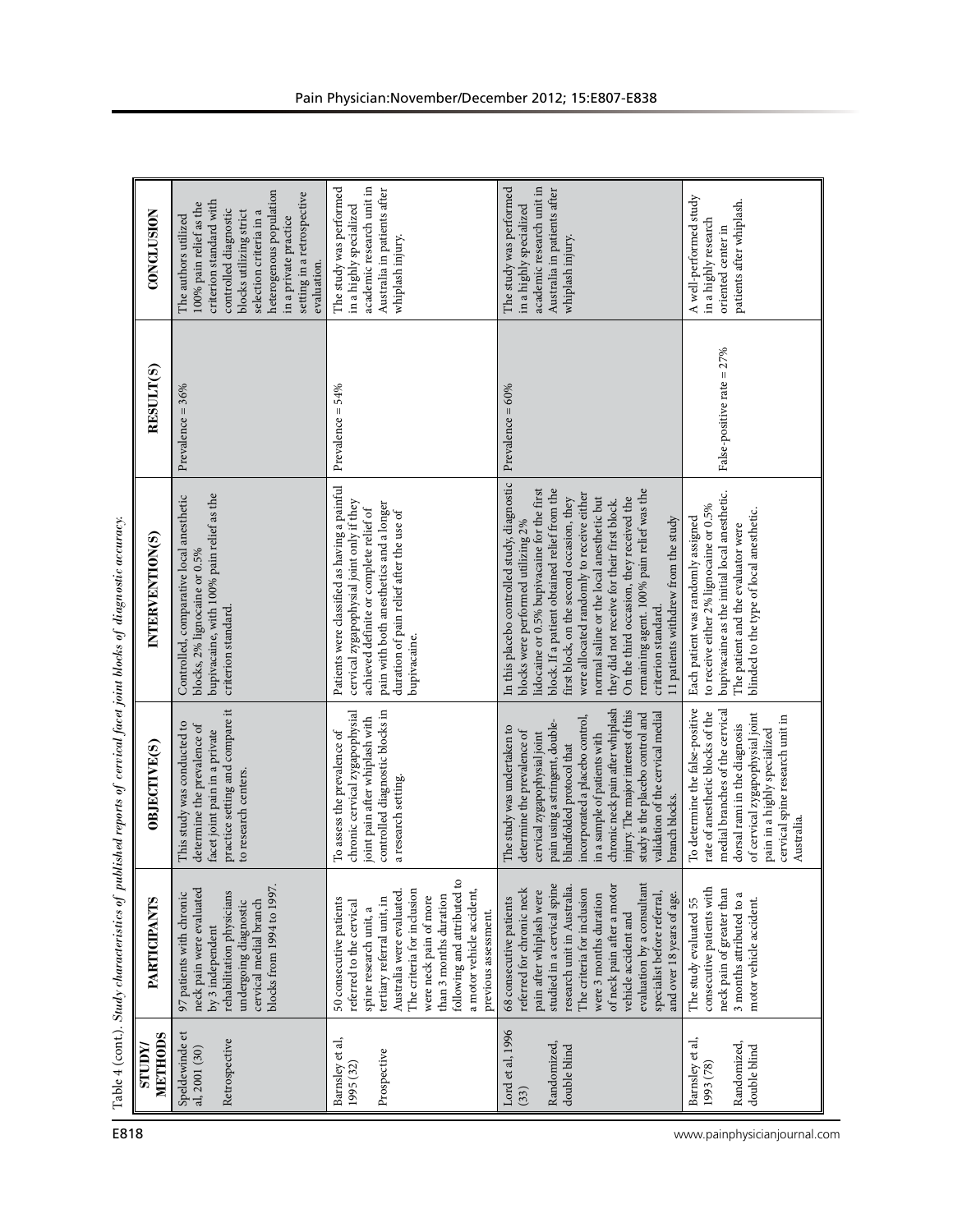| Conclusion                                                                                                                        | heterogenous population in<br>local anesthetic blocks in a<br>a private practice setting.<br>controlled, comparative<br>prevalence study with<br>The first age-related                                                                                                                                                                                                                                                  | $\omega$<br>evaluating the differences<br>retrospective evaluation,<br>anesthetic blocks and in<br>in prevalence following<br>This is the only study<br>surgical intervention.<br>Even though this is a<br>it utilized controlled,<br>comparative local<br>practical setting.                                                                                                                 | proportion of patients with<br>local anesthetic blocks in a<br>The study included a large<br>controlled, comparative<br>private practice setting.                                                                                                                                                                                                                                                                                                                                                                                                            |
|-----------------------------------------------------------------------------------------------------------------------------------|-------------------------------------------------------------------------------------------------------------------------------------------------------------------------------------------------------------------------------------------------------------------------------------------------------------------------------------------------------------------------------------------------------------------------|-----------------------------------------------------------------------------------------------------------------------------------------------------------------------------------------------------------------------------------------------------------------------------------------------------------------------------------------------------------------------------------------------|--------------------------------------------------------------------------------------------------------------------------------------------------------------------------------------------------------------------------------------------------------------------------------------------------------------------------------------------------------------------------------------------------------------------------------------------------------------------------------------------------------------------------------------------------------------|
| Result(S)                                                                                                                         | over the age of 70, and the highest<br>groups with a mean false-positive<br>The prevalence ranged from 33%<br>V1 with the lowest prevalence in<br>Group V1, constituting of those<br>False-positive rate ranged from<br>to 42% from Group I to Group<br>prevalence of 42% in Group I,<br>constituting 18 to 30 year age<br>39% to 56% based on the age<br>rate of 45%.<br>group.                                        | False-positive rate = 43%<br>$=50%$<br>False-positive rate<br>Prevalence = 39%<br>Prevalence = 36%<br>Without surgery:<br>Postsurgery:                                                                                                                                                                                                                                                        | No generalized anxiety disorder<br>Generalized anxiety disorder:<br>No somatization disorder:<br>False-positive rate = 58%<br>$= 55%$<br>False-positive rate = 39%<br>False-positive rate = 55%<br>False-positive rate = $40\%$<br>False-positive rate = 46%<br>False-positive rate = 42%<br>Somatization disorder:<br>No psychopathology:<br>False-positive rate<br>Prevalence = $30\%$<br>Prevalence = $42\%$<br>Prevalence = 39%<br>Prevalence = 38%<br>Prevalence = $28\%$<br>Prevalence = 30%<br>Major depression:<br>Prevalence =43%<br>No depression: |
| is along the product of the product of the product of the product of the product of the product of the product<br>Intervention(S) | Age groups and controlled diagnostic<br>mL per medial branch, on 2 separate<br>ability to perform previously painful<br>lidocaine or 0.25% bupivacaine, 0.5<br>an 80% reduction of pain with the<br>apart were performed. A positive<br>response was considered at least<br>medial branch blocks using 1%<br>occasions, usually 3 to 4 weeks<br>movements.                                                              | usually 3 to 4 weeks apart. A positive<br>controlled diagnostic medial branch<br>ability to perform previously painful<br>blocks using 1% lidocaine or 0.25%<br>an 80% reduction of pain with the<br>response was considered at least<br>Patients with or without cervical<br>branch, on 2 separate occasions,<br>bupivacaine, 0.5 mL per medial<br>surgery were evaluated with<br>movements. | Age groups and controlled diagnostic<br>mL per medial branch, on 2 separate<br>occasions, usually 3 to 4 weeks apart<br>lidocaine or 0.25% bupivacaine, 0.5<br>positive response was considered at<br>least an 80% reduction of pain with<br>without any psychological issues. A<br>the ability to perform previously<br>were performed in patients with<br>multiple psychological issues or<br>medial branch blocks using 1%<br>painful movements.                                                                                                          |
| Objective(S)                                                                                                                      | chronic spinal pain using<br>To assess the age-related<br>controlled, comparative<br>local anesthetic blocks.<br>positive rates of facet<br>prevalence and false-<br>joint involvement in                                                                                                                                                                                                                               | evaluation was conducted<br>This study was conducted<br>the prevalence of chronic<br>cervical facet joint pain.<br>post surgical facet joint<br>to assess and compare<br>cervical spinal pain to<br>non-surgical, chronic<br>in a practical setting.<br>This retrospective                                                                                                                    | of controlled, comparative<br>false-positive rates with a<br>conditions) on the ability<br>combination of multiple<br>(depression, generalized<br>To study the influence<br>local anesthetic blocks<br>to accurately identify<br>of psychopathology<br>facet joint pain and<br>psychopathologic<br>and somatization,<br>individually or in<br>anxiety disorder,<br>single block.                                                                                                                                                                             |
| control of the parameter of the property of the parameter of the second the second terms of the second terms of<br>Participants   | practice setting in the United States.<br>All patients suffered pain of longer<br>This study evaluated 424 patients<br>than 6 months and also had failed<br>pain, in a non-university, private<br>conservative management. Disc<br>with chronic, persistent cervical<br>evaluation, with 251 presenting<br>herniation and radiculitis were<br>with spinal pain, consecutive<br>patients in a retrospective<br>excluded. | least 3 months duration after failure<br>diagnostic facet joint nerve blocks<br>chronic persistent neck pain of at<br>persistent neck pain requiring<br>were evaluated. There were 45<br>patients post surgery and 206<br>251 consecutive patients with<br>patients without surgery with<br>of conservative management                                                                        | 301 patients undergoing controlled,<br>comparative local anesthetic blocks<br>duration and have failed to respond<br>to conservative managements, with<br>or without associated psychological<br>for diagnosis of cervical facet joint<br>a retrospective evaluation. Patients<br>pain were included in this study in<br>suffered with chronic disabling<br>neck pain of at least 6 months<br>diagnosis.                                                                                                                                                     |
| Methods<br>Study                                                                                                                  | Manchikanti et<br>Retrospective<br>al, 2008 (26)                                                                                                                                                                                                                                                                                                                                                                        | Manchikanti et<br>Retrospective<br>al, 2008 (28)                                                                                                                                                                                                                                                                                                                                              | Manchikanti et<br>Retrospective<br>al, 2008 (31)                                                                                                                                                                                                                                                                                                                                                                                                                                                                                                             |

Table 5. *Study characteristics of published reports of cervical facet joint blocks evaluating various factors influencing diagnostic accuracy.*  $\alpha$ etic $\alpha$ arious factors influencing diau rts of cervical facet joint blocks evaluating cteristics of published ren Study che Table 5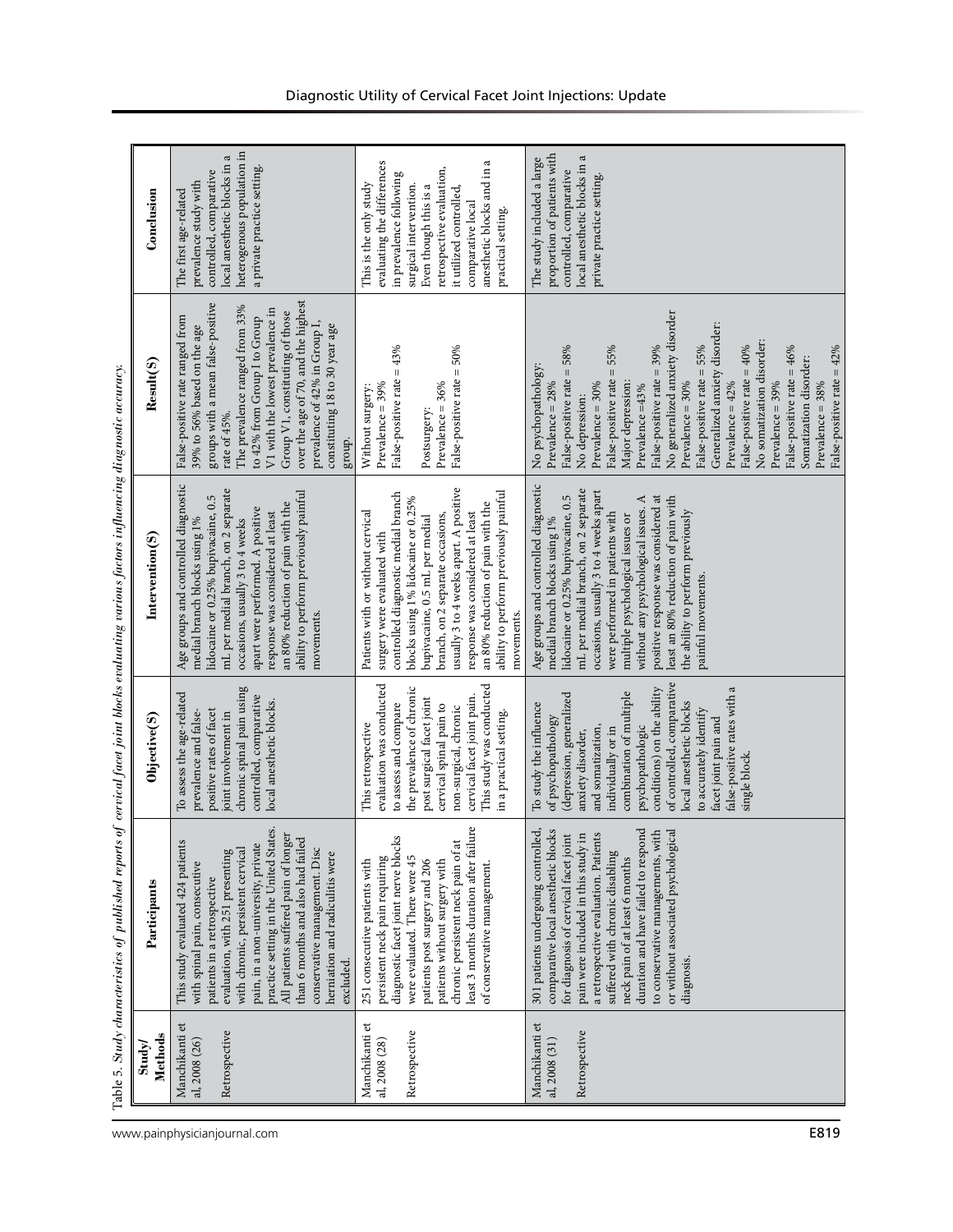| ì<br>ś                     |
|----------------------------|
| i<br>ì                     |
|                            |
|                            |
|                            |
| j                          |
|                            |
| į<br>í                     |
| j                          |
| į                          |
|                            |
|                            |
| j                          |
| ì                          |
| í<br>í                     |
|                            |
|                            |
| $\overline{\phantom{a}}$   |
|                            |
| į                          |
|                            |
|                            |
| ł                          |
| .<br>.<br>.<br>į<br>۲<br>j |
| ֠֕                         |
|                            |
| I<br>j                     |
|                            |
|                            |
|                            |
|                            |
|                            |
|                            |
| ļ                          |
|                            |
| Ì<br>j                     |
|                            |
|                            |
| ֘֒                         |
|                            |
| ł                          |
|                            |
| $\mathbf{I}$               |
| j<br>$\frac{ab}{2}$        |
| F                          |

| Conclusion                                                                                                                                                               | Response rate was only 52%<br>low psychopathology group<br>study may not be applicable<br>reported a mean worsening<br>single block was performed<br>in a university setting, even<br>successful block. Further, a<br>from 166 participants with<br>There was no definition of<br>one month, while the high<br>in pain. The results of this<br>though the response rate<br>was extremely poor. The<br>reported a mean of 23%<br>psychopathology group<br>improvement in pain at<br>86 patients responding.<br>to clinical practice | patients were included with<br>A very small proportion of<br>blocks had no relevance to<br>The results are perplexing<br>12 patients in each group.<br>and the specificity of the<br>in that volume spread<br>positive response.                                                       | when higher relief (80%) is<br>groups compared to 5% in<br>have been diagnosed with<br>utilized, the false-positive<br>proportion with 8%, 13%,<br>response. The advantages<br>setting in patients already<br>rate of diagnostic cervical<br>extremely low with 8% in<br>facet joint nerve blocks is<br>of this study are practical<br>midazolam and fentanyl<br>relief there was a higher<br>This study showed that<br>and 27% with positive<br>At 50% to 79% pain<br>the placebo group<br>facet joint pain. |
|--------------------------------------------------------------------------------------------------------------------------------------------------------------------------|------------------------------------------------------------------------------------------------------------------------------------------------------------------------------------------------------------------------------------------------------------------------------------------------------------------------------------------------------------------------------------------------------------------------------------------------------------------------------------------------------------------------------------|----------------------------------------------------------------------------------------------------------------------------------------------------------------------------------------------------------------------------------------------------------------------------------------|---------------------------------------------------------------------------------------------------------------------------------------------------------------------------------------------------------------------------------------------------------------------------------------------------------------------------------------------------------------------------------------------------------------------------------------------------------------------------------------------------------------|
| Result(S)                                                                                                                                                                | False-positive rate = NA<br>$= NA$<br>Prevalence                                                                                                                                                                                                                                                                                                                                                                                                                                                                                   | Prevalence = $55\%$ with low<br>volume and 25% with high<br>volume                                                                                                                                                                                                                     | Sodium chloride solution = $8\%$<br>Pain relief of 50% to 79%<br>Midazolam = 13%<br>≥ 80% Pain relief<br>Midazolam = 8%<br>Fentanyl = $27%$<br>Fentanyl = $8\%$<br>$Placebo = 5%$                                                                                                                                                                                                                                                                                                                             |
| Table 5 (cont.). Sudy characteristics of published reports of cervical facet joint blocks evaluating various factors influencing diagnostic accuracy.<br>Intervention(S) | methylprednisolone, 20-30 mg (0.5 to<br>infiltration) without sedation at each<br>mL) at each level, with a total of 1.25<br>cervical spine, using local anesthetic<br>lidocaine for skin and subcutaneous<br>was performed at 3 or 4 levels in the<br>7.5 mL) and 0.25% bupivacaine (0.5<br>positive response was defined. Only<br>The medial branch block procedure<br>mL injected volume per level. No<br>level. The injections consisted of<br>at each level (1 to 2 mL of 0.5%<br>assessment of relief.                       | into 2 groups with 0.25 mL or 0.5 mL<br>24 patients were randomly allocated<br>of 0.375% bupivacaine, either in the<br>lateral position or prone position.                                                                                                                             | pain relief with the ability to perform<br>return of pain for further treatment.<br>previously painful movements after<br>therapeutic facet joint nerve blocks.<br>diagnostic blocks and subsequently<br>Patients presented to the center on<br>Outcomes were considered as 80%<br>All patients underwent controlled<br>chloride solution, midazolam, or<br>administration of either sodium<br>fentanyl intravenously.                                                                                        |
| Objective(S)                                                                                                                                                             | and medial branch blocks<br>each level, with a mixture<br>Psychological evaluation<br>mL injectate volume per<br>level with a single block.<br>with a mixture of 0.25%<br>with a total of 1 to 1.25<br>of methylprednisolone<br>bupivacaine, 0.5 mL at                                                                                                                                                                                                                                                                             | conducted in an academic<br>specificity. This study was<br>reducing the volume for<br>blocks can enhance the<br>cervical medial branch<br>To determine whether<br>setting.                                                                                                             | blind, placebo-controlled<br>To evaluate the effective<br>fentanyl on the validity<br>of diagnosis of cervical<br>randomized, double-<br>facet joint pain in a<br>of midazolam and<br>evaluation.                                                                                                                                                                                                                                                                                                             |
| Participants                                                                                                                                                             | medial branch blocks. The inclusion<br>In a prospective cohort evaluation,<br>and high psychopathology groups<br>differentiated into low, moderate,<br>tenderness, relevance supporting<br>facet loading signs, or paraspinal<br>neck pain with radiation of pain<br>radiographic studies suggesting<br>undergoing lumbar or cervical<br>criteria were that chronic axial<br>in a common pattern for facet<br>syndrome, documentation of<br>with spinal pain in patients<br>86 patients were included,<br>facet arthropathy.       | of axial cervical pain for more than<br>24 patients with chronic neck pain<br>were selected with predominance<br>3 months, with failure to respond<br>were allocated to receive cervical<br>medial branch blocks. Patients<br>to conservative therapy, and<br>asymmetry in laterality. | patients randomized into 3 groups.<br>All patients suffered with neck pair<br>and have undergone diagnostic and<br>therapeutic facet joint nerve blocks<br>interventional pain management<br>The study was undertaken in an<br>practice with inclusion of 180                                                                                                                                                                                                                                                 |
| Methods<br>Study/<br>E820                                                                                                                                                | Prospective<br>Wasan et al,<br>2009 (205)                                                                                                                                                                                                                                                                                                                                                                                                                                                                                          | Randomized<br>Cohen et al,<br>2010 (206)                                                                                                                                                                                                                                               | Manchikanti et<br>al, 2004 (208)<br>Randomized,<br>double blind<br>www.painphysicianjournal.com                                                                                                                                                                                                                                                                                                                                                                                                               |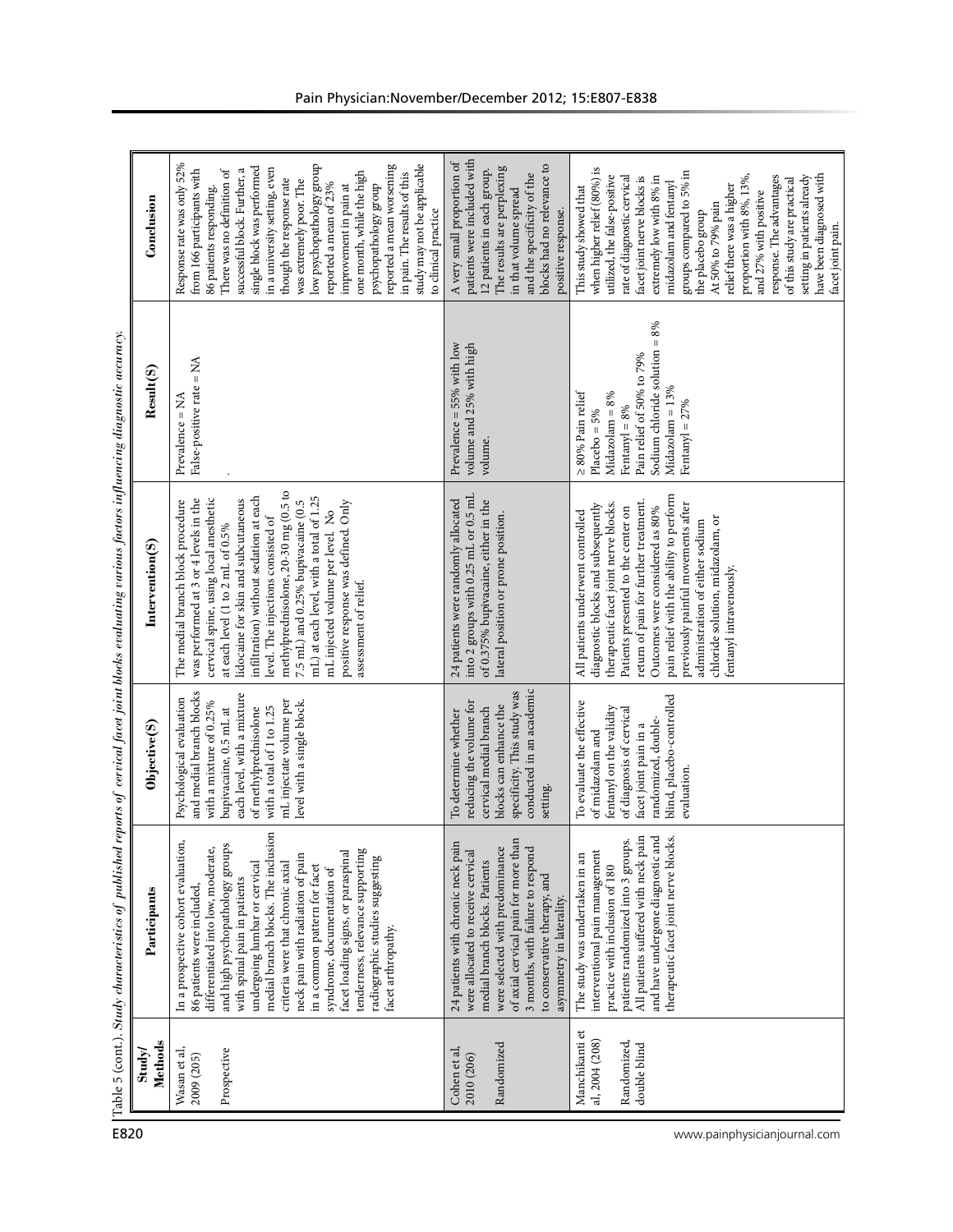Table 5 (cont.). Suudy characteristics of published reports of cervical facet joint blocks evaluating various factors influencing diagnostic accuracy. Table 5 (cont.). *Study characteristics of published reports of cervical facet joint blocks evaluating various factors influencing diagnostic accuracy.*

| Conclusion               | criterion standard, 15% of the<br>80% as the criterion standard.<br>with no significant difference<br>patients in the cervical region<br>validity whether midazolam<br>This study is unique in that<br>With 50% pain relief as the<br>and lumbar facet joint pain<br>or fentanyl is utilized with<br>it evaluated both cervical<br>noted in the diagnostic<br>reported pain relief.                                                              | private practice setting with<br>This appears to be the first<br>study performed in a large<br>proportion of patients in a<br>influence of prior opioid<br>This study evaluated the<br>controlled, comparative<br>facet joint nerve blocks.<br>exposure on diagnostic<br>local anesthetic blocks                                        |
|--------------------------|--------------------------------------------------------------------------------------------------------------------------------------------------------------------------------------------------------------------------------------------------------------------------------------------------------------------------------------------------------------------------------------------------------------------------------------------------|-----------------------------------------------------------------------------------------------------------------------------------------------------------------------------------------------------------------------------------------------------------------------------------------------------------------------------------------|
| Result(S)                | placebo group, 10% in the midazolam<br>the midazolam group, and 15% in the<br>group, and 10% in the fentanyl group.<br>Greater than 50% relief was observed<br>observed in 5% of the patients in the<br>sedated. Greater than 80% relief was<br>in 5% in the placebo group, 15% in<br>Overall 50% of the patients in the<br>placebo group and 100% of the<br>fentanyl groups were relaxed or<br>patients in the midazolam and<br>fentanyl group. | No opioid use: Prevalence = 33%<br>False-positive rate = 53%<br>Prevalence = $37\%$ to $53\%$<br>False-positive rate =38%<br>Heavy opioid use:                                                                                                                                                                                          |
| $\text{Intervention}(S)$ | considered in the therapeutic phase of<br>facet joint pain in both regions being<br>treated with therapeutic facet joint<br>All patients underwent diagnostic<br>facet joint nerve blocks and were<br>nerve blocks.                                                                                                                                                                                                                              | with the ability to perform previously<br>branch were performed on 2 separate<br>Controlled diagnostic medial branch<br>occasions, usually 3 to 4 weeks apart.<br>A positive response was considered<br>blocks using 1% lidocaine or 0.25%<br>at least an 80% reduction of pain<br>bupivacaine, 0.5 mL per medial<br>painful movements. |
| Objective(S)             | on the diagnostic validity<br>both cervical and lumbar<br>midazolam and fentanyl<br>To assess the effects of<br>of facet joint blocks in<br>patients suffering with<br>facet joint pain.                                                                                                                                                                                                                                                         | influence of prior opioid<br>anesthetic blocks in the<br>involvement in chronic<br>diagnosis of facet joint<br>use on the diagnostic<br>validity of controlled,<br>comparative local<br>To determine the<br>spinal pain.                                                                                                                |
| Participants             | patients suffered with chronic neck<br>with facet joint pain were included<br>pain which was confirmed by dual<br>both cervical and lumbar regions<br>blind, randomized evaluation. Al<br>60 patients with involvement of<br>in a placebo-controlled, double-<br>diagnostic blocks.                                                                                                                                                              | joint nerve blocks based on the level<br>patients with chronic spinal pain<br>of opioid use with no opioid use,<br>who underwent diagnostic facet<br>low opioid use, moderate opioid<br>Data were evaluated from 438<br>use, and high opioid use.                                                                                       |
| Methods<br>Study         | Manchikanti et<br>al, 2006 (209)<br>Randomized,<br>double blind                                                                                                                                                                                                                                                                                                                                                                                  | Manchikanti et<br>Retrospective<br>al, 2008 (210)                                                                                                                                                                                                                                                                                       |

#### Diagnostic Utility of Cervical Facet Joint Injections: Update

## *2.6.2 Single Block with 75% to 100% Relief*

There were 2 studies meeting the inclusion criteria evaluating cervical facet joint pain using a cutoff threshold between 75% and 100% relief following a single block, by the same authors (159,204). They evaluated neck pain in combination with discography and diagnostic cervical medial branch blocks in patients sustaining chronic neck pain after a motor vehicle injury. The prevalence in this group was 64% in one study (204) and definitively 23% and probably 64% in the other study.

## *2.6.3 Controlled Blocks with 75% to 100% Relief*

There were a total of 9 studies meeting the inclusion criteria (23-25,27,29,30,32,33,78). One study evaluated only false-positive rates (78).

Using between 75% and 100% pain relief as the criterion standard with controlled diagnostic blocks has been advocated by some as the most rigorous means for diagnosing cervical facet joint pain.

Among the 8 studies assessing the prevalence (23-25,27,29,30,32,33), all of them utilized 80% or more relief as the criterion standard except for one study (29) that utilized  $≥$ 75% as the criterion standard. The prevalence of facet joint pain in these studies varied from 39% to 60% in heterogenous population.

#### 2.7 Factors Affecting Diagnosis

Eight studies were available to evaluate the multiple factors affecting the diagnosis of cervical facet joint pain (26,28,31,205,206,208- 210). Among these, one study evaluated the age-related prevalence of cervical facet joint pain (26), 2 studies evaluated the influence of psychological factors (31,205), one study evaluated the diagnostic volume (206), 2 studies evaluated the role of sedation (208,209), and one study evaluated the role of opioid usage on the validity of the diagnostic facet joint nerve blocks (210).

## 2.8 Level of Evidence

Based on the USPSTF criteria, the evidence was classified as either good, fair, and limited or poor.

www.painphysicianjournal.com **E821**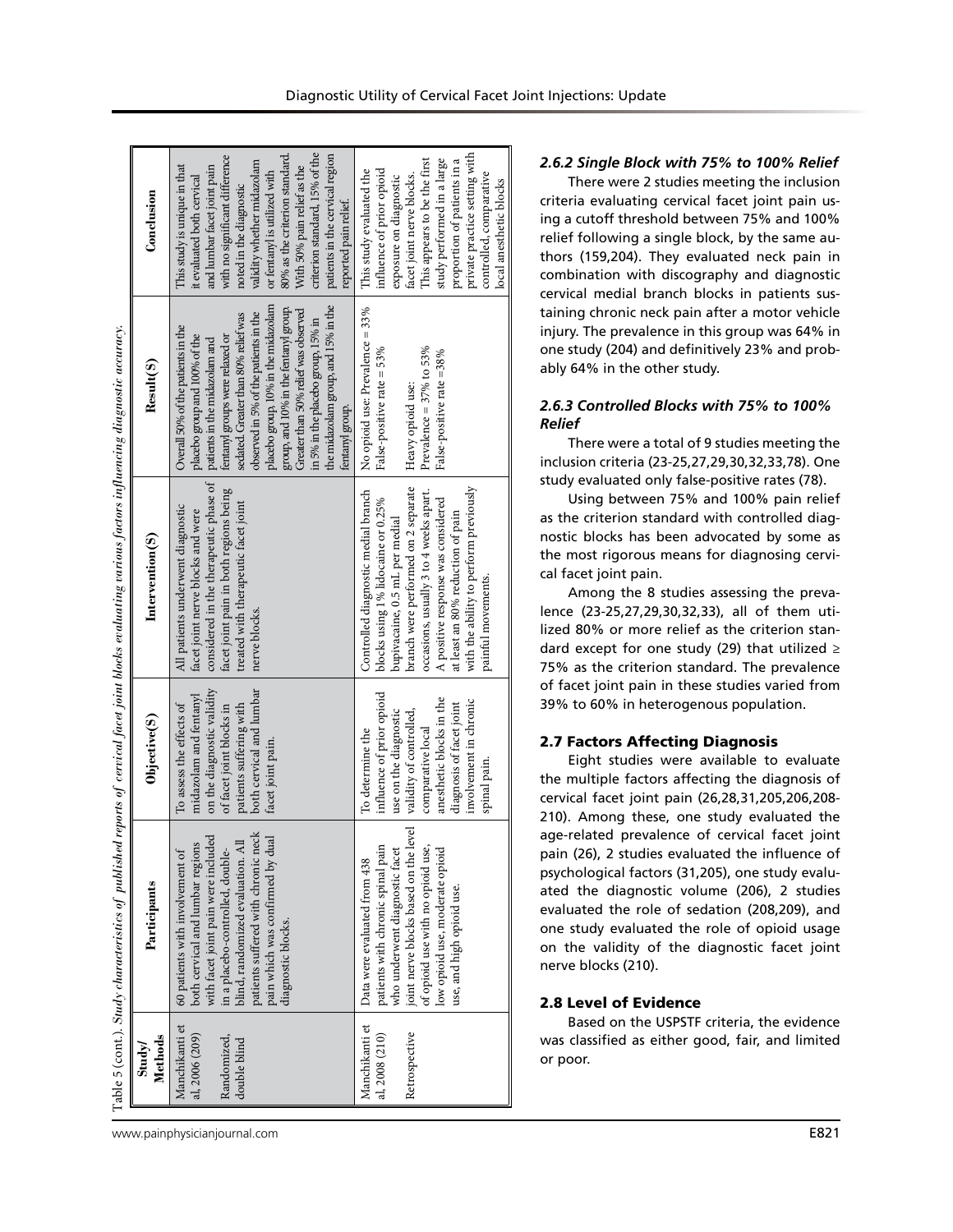| <b>Manuscript Author(s)</b> | A) Patient<br>description | <b>B)</b> Description of<br>interventions and<br>treatment settings | C) Clinically<br>relevant<br>outcomes | D) Clinical<br>importance | E) Benefits<br>versus<br>potential<br>harms | <b>Total</b><br><b>Criteria</b><br>Met |
|-----------------------------|---------------------------|---------------------------------------------------------------------|---------------------------------------|---------------------------|---------------------------------------------|----------------------------------------|
| Yin & Bogduk (23)           | $+$                       | $+$                                                                 | $+$                                   | $+$                       | $+$                                         | 5/5                                    |
| Manchukonda et al (24)      | $+$                       | $+$                                                                 | $+$                                   | $+$                       | $+$                                         | 5/5                                    |
| Manchikanti et al (25)      | $+$                       | $+$                                                                 | $+$                                   | $+$                       | $+$                                         | 5/5                                    |
| Manchikanti et al (26)      | $+$                       | $+$                                                                 | $+$                                   | $+$                       | $+$                                         | 5/5                                    |
| Manchikanti et al (27)      | $+$                       | $+$                                                                 | $+$                                   | $+$                       | $+$                                         | 5/5                                    |
| Manchikanti et al (28)      | $+$                       | $+$                                                                 | $+$                                   | $+$                       | $+$                                         | 5/5                                    |
| Manchikanti et al (29)      | $+$                       | $+$                                                                 | $+$                                   | $+$                       | $+$                                         | 5/5                                    |
| Speldewinde et al (30)      | $+$                       | $+$                                                                 | $+$                                   | $+$                       | $+$                                         | 5/5                                    |
| Manchikanti et al (31)      | $+$                       | $+$                                                                 | $+$                                   | $+$                       | $+$                                         | 5/5                                    |
| Barnsley et al (32)         | $+$                       | $+$                                                                 | $+$                                   | $+$                       | $+$                                         | 5/5                                    |
| Lord et al (33)             | $+$                       | $+$                                                                 | $+$                                   | $+$                       | $+$                                         | 5/5                                    |
| Barnsley et al (78)         | $+$                       | $+$                                                                 | $+$                                   | $+$                       | $+$                                         | 5/5                                    |
| Aprill & Bogduk (159)       | $^{+}$                    | $^{+}$                                                              | $+$                                   | $+$                       | $+$                                         | 5/5                                    |
| Bogduk & Aprill (204)       | $+$                       | $+$                                                                 | $+$                                   | $+$                       | $+$                                         | 5/5                                    |
| Wasan et al (205)           | $+$                       | $+$                                                                 | $\overline{\phantom{a}}$              |                           | ÷,                                          | 2/5                                    |
| Cohen et al (206)           | $+$                       | $+$                                                                 | $\overline{\phantom{a}}$              | ÷,                        | $+$                                         | 3/5                                    |
| Manchikanti et al (208)     | $^{+}$                    | $^{+}$                                                              | $+$                                   | $+$                       | $^{+}$                                      | 5/5                                    |
| Manchikanti et al (209)     | $+$                       | $+$                                                                 | $+$                                   | $+$                       | $+$                                         | 5/5                                    |
| Manchikanti et al (210)     | $+$                       | $+$                                                                 | $+$                                   | $+$                       | $+$                                         | 5/5                                    |

Table 6. *Clinical relevance of included studies.*

 $+$  = positive;  $-$  = negative;  $U$  = unclear

Scoring adapted from Staal JB, et al. Injection therapy for subacute and chronic low-back pain. *Cochrane Database Syst Rev* 2008; 3:CD001824 (192).

#### *2.8.1 Single block with 50% to 74% Relief*

The evidence is limited based on one study with a single block with 50% to 74% pain relief as the criterion standard (206).

#### *2.8.2 Single Block with 75% to 100% Relief*

The evidence for a single block with 75% to 100% relief as the criterion standard is limited based on the results of two studies from the same group of authors (159,204).

## *2.8.3 Dual Blocks with 50% to 74% Relief*

No studies were available in this category.

## *2.8.4 Controlled Blocks with 75% to 100% Relief*

The evidence for controlled diagnostic blocks with 75% to 100% relief as the criterion standard is good based on 9 high-quality studies (23-25,27,29,30,32,33,78) in a heterogeneous group of neck pain patients.

## *2.8.5 Summary of Evidence*

Overall, when 75% or greater relief is utilized as the criterion standard with controlled blocks, the evidence is good based on multiple high quality studies of diagnostic accuracy incorporating prevalence with or without false positive rates. The evidence is limited or not available with all other categories.

## 3.0 Complications

Complications from intraarticular injections, medial branch blocks, or radiofrequency thermoneurolysis in the cervical spine are exceedingly rare (2,34,43,83- 85,88,89,92-96,157-160,211-244). However, serious complications with cervical facet joint injections may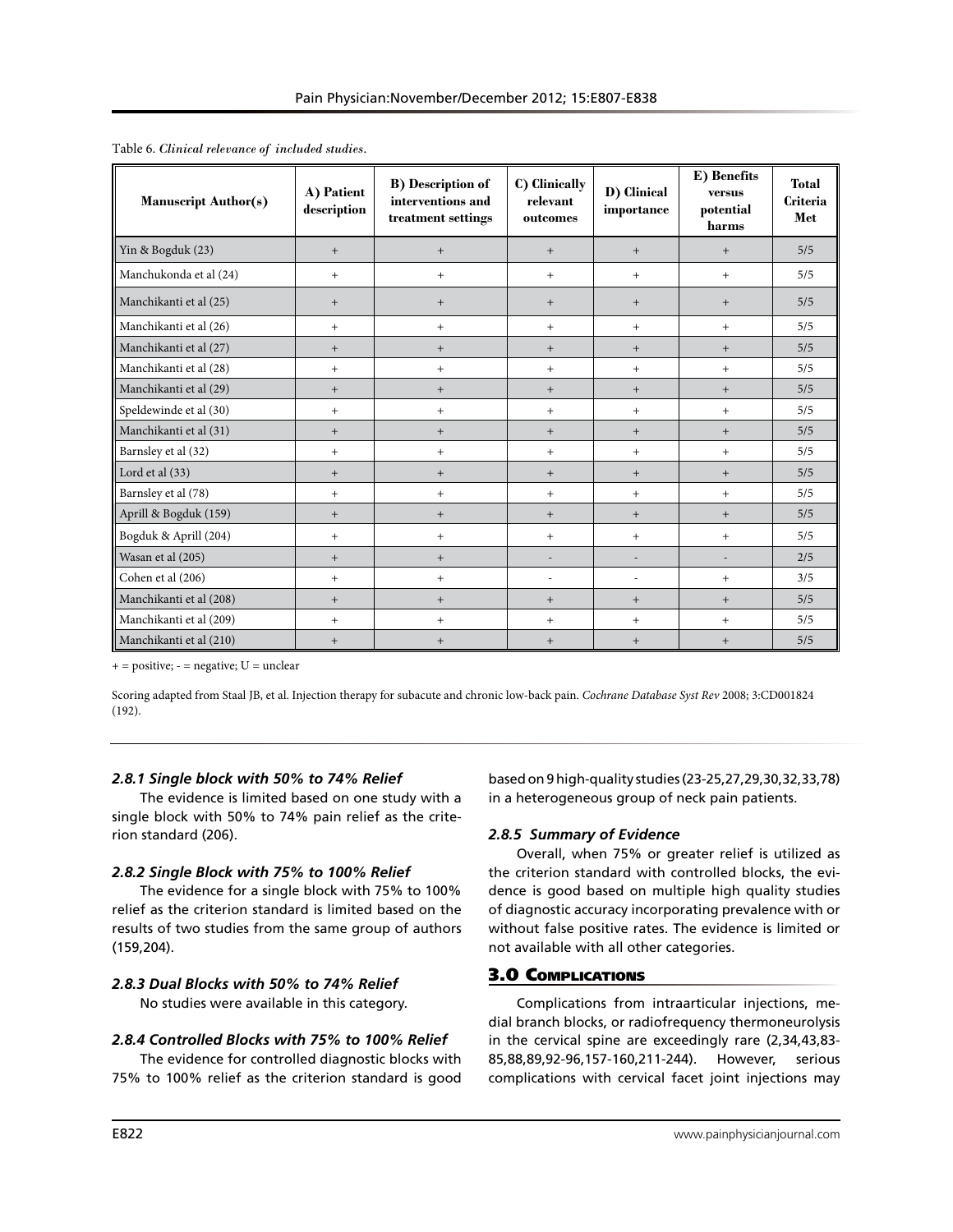|                                                                                                                                                                                                                           | Bogduk<br>Yin and<br>(23) | Manchukonda<br>et al (24) | Manchikanti<br>et al (25) | Manchikanti<br>et al (26) | Manchikanti<br>et al $(27)$ | Manchikanti<br>et al (28) | Manchikanti<br>et al (29) | Speldewinde<br>et al (30) | Manchikanti<br>et al (31) | Barnsley<br>et al (32) | Lord et<br>al $(33)$ |
|---------------------------------------------------------------------------------------------------------------------------------------------------------------------------------------------------------------------------|---------------------------|---------------------------|---------------------------|---------------------------|-----------------------------|---------------------------|---------------------------|---------------------------|---------------------------|------------------------|----------------------|
| spectrum of subjects representative<br>receive the test in dinical practice?<br>of patients who would normally<br>1. Was the test evaluated in a                                                                          | Y                         | ≻                         | Υ                         | Υ                         | Y                           | Σ                         | Y                         | Y                         | Υ                         | Υ                      | Υ                    |
| 2. Was the test performed by<br>perform the test in practice?<br>examiners representative of<br>those who would normally                                                                                                  | ≻                         |                           | Υ                         | ≻                         | ≻                           | ≻                         | ≻                         | ≻                         | ≻                         | Σ                      | Υ                    |
| reference standard for the target<br>3. Were raters blinded to the<br>disorder being evaluated?                                                                                                                           | $\mathsf{z}$              | z                         | z                         | Z                         | z                           | z                         | z                         | z                         | Z                         | $\square$              | z                    |
| findings of other raters during<br>4. Were raters blinded to the<br>the study?                                                                                                                                            | ≻                         | ≻                         | Υ                         | Σ                         | Σ                           | Σ                         | ≻                         | ≻                         | Σ                         | Υ                      | Υ                    |
| own prior outcomes of the test<br>5. Were raters blinded to their<br>under evaluation?                                                                                                                                    | $\mathsf{z}$              | z                         | z                         | $\square$                 | $\mathsf{z}$                | $\square$                 | $\square$                 | z                         | $\square$                 | z                      | z                    |
| 6. Were raters blinded to clinical<br>influenced the test outcome?<br>information that may have                                                                                                                           | Z                         | z                         | z                         | z                         | z                           | z                         | z                         | z                         | z                         | z                      | z                    |
| to form part of the diagnostic<br>additional cues, not intended<br>7. Were raters blinded to<br>test procedure?                                                                                                           | Σ                         |                           | Υ                         | Σ                         | Υ                           | Σ                         | Σ                         | Σ                         | Σ                         | Υ                      | Υ                    |
| 8. Was the order in which raters<br>examined subjects varied?                                                                                                                                                             | Σ                         | ≻                         | ≻                         | ≻                         | Σ                           | Σ                         | ≻                         | ≻                         | ≻                         | Σ                      | Υ                    |
| 9. Were appropriate statistical<br>measures of agreement used?                                                                                                                                                            | Υ                         | Υ                         | Υ                         | Υ                         | Υ                           | Υ                         | Υ                         | Υ                         | Υ                         | Υ                      | Υ                    |
| 10. Was the application and<br>interpretation of the test<br>appropriate?                                                                                                                                                 | Υ                         | ≻                         | Σ                         | Σ                         | Σ                           | Σ                         | Υ                         | ≻                         | ≻                         | Σ                      | Υ                    |
| between measurements suitable<br>in relation to the stability of the<br>variable being measured?<br>11. Was the time interval                                                                                             | Υ                         | ≻                         | Υ                         | Υ                         | Υ                           | Υ                         | Σ                         | Υ                         | Υ                         | Υ                      | Υ                    |
| 12. If there were dropouts from<br>the study, was this less than<br>20% of the sample.                                                                                                                                    | Σ                         | ≻                         | Υ                         | Σ                         | Σ                           | ≻                         | ≻                         | ≻                         | Σ                         | Υ                      | Υ                    |
| TOTAL                                                                                                                                                                                                                     | 9/12                      | 9/12                      | 9/12                      | 9/12                      | 9/12                        | 9/12                      | 9/12                      | 9/12                      | 9/12                      | 9/12                   | 9/12                 |
| Lucas N, Macaskill P, Irwig L, Moran R, Bogduk N. Reliability of physical examination for diagnosis of myofascial trigger points. <i>Clin J Pain 2008</i> ; 25:80-89 (166).<br>Y=yes; N=no; U=unclear; N/A=not applicable |                           |                           |                           |                           |                             |                           |                           |                           |                           |                        |                      |

# Diagnostic Utility of Cervical Facet Joint Injections: Update

www.painphysicianjournal.com **E823**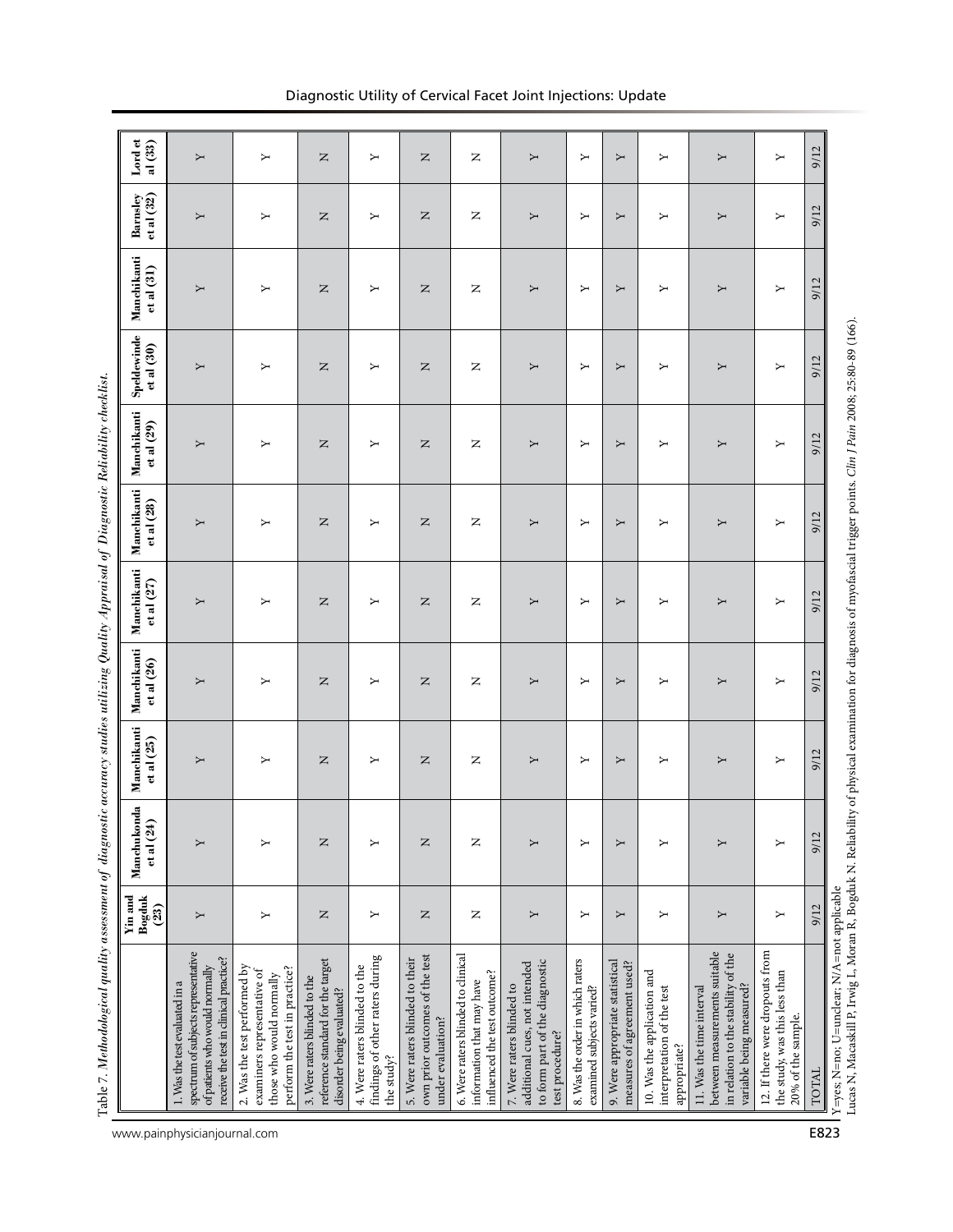| E824                         | Table 7 (cont.). Quality Appraisal of Diagnostic Reliability checklist                                                                                                            |                           |                                |                                |                         |                          |                            |                            |                            |
|------------------------------|-----------------------------------------------------------------------------------------------------------------------------------------------------------------------------------|---------------------------|--------------------------------|--------------------------------|-------------------------|--------------------------|----------------------------|----------------------------|----------------------------|
|                              |                                                                                                                                                                                   | Barnsley<br>et al<br>(78) | Aprill &<br>Bogduk<br>(159)    | $\&$ Aprill<br>Bogduk<br>(204) | Wasan<br>(205)<br>et al | Cohen<br>$\frac{d}{206}$ | Manchikanti<br>et al (208) | Manchikanti<br>et al (209) | Manchikanti<br>et al (210) |
|                              | 1. Was the test evaluated in a spectrum of subjects representative of patients who<br>would normally receive the test in clinical practice?                                       | Υ                         | Υ                              | Υ                              | Σ                       | Υ                        | Υ                          | Υ                          | Υ                          |
|                              | 2. Was the test performed by examiners representative of those who would normally<br>perform the test in practice?                                                                | Σ                         | ≻                              | ≻                              | ≻                       | Σ                        | Σ                          | Y                          | Σ                          |
|                              | for the target disorder being evaluated?<br>3. Were raters blinded to the reference standard                                                                                      | z                         | $\mathsf{z}$                   | $\mathsf{z}$                   | z                       | $\mathsf{z}$             | z                          | $\square$                  | z                          |
|                              | 4. Were raters blinded to the findings of other raters during the study?                                                                                                          | $\blacktriangleright$     | ≻                              | ≻                              | z                       | z                        | ≻                          | ≻                          | Σ                          |
|                              | es of the test under evaluation?<br>5. Were raters blinded to their own prior outcom                                                                                              | $\square$                 | $\square$                      | $\square$                      | $\square$               | $\square$                | $\square$                  | $\square$                  | $\square$                  |
|                              | at may have influenced the test<br>6. Were raters blinded to clinical information that<br>outcome?                                                                                | z                         | z                              | z                              | z                       | z                        | z                          | z                          | z                          |
|                              | 7. Were raters blinded to additional cues, not intended to form part of the diagnostic<br>test procedure?                                                                         | Υ                         | Υ                              | Υ                              | Υ                       | Υ                        | Υ                          | Υ                          | Υ                          |
|                              | 8. Was the order in which raters examined subjects varied?                                                                                                                        | Σ                         | ≻                              | ≻                              | ≻                       | Σ                        | Σ                          | Υ                          | Σ                          |
|                              | 9. Were appropriate statistical measures of agreement used?                                                                                                                       | Υ                         | U                              | U                              | Þ                       | U                        | Y                          | Y                          | Υ                          |
|                              | test appropriate?<br>10. Was the application and interpretation of the                                                                                                            | Υ                         | Σ                              | Σ                              | Y                       | Σ                        | Σ                          | Y                          | Σ                          |
|                              | s suitable in relation to the stability of<br>11. Was the time interval between measurement<br>the variable being measured?                                                       | Υ                         | $\mathsf{z}$                   | $\mathsf{z}$                   | z                       | z                        | z                          | z                          | Υ                          |
|                              | 12. If there were dropouts from the study, was this less than 20% of the sample.                                                                                                  | Υ                         | $\boldsymbol{\mathsf{\Sigma}}$ | $\lesssim$                     | z                       | $\lessapprox$            | Υ                          | ≻                          | Υ                          |
|                              | TOTAL                                                                                                                                                                             | 9/12                      | 6/12                           | 6/12                           | 5/12                    | 5/12                     | 8/12                       | 8/12                       | 9/12                       |
|                              | for diagnosis of myofascial trigger points. Clin J Pain 2008; 25:80-89 (166)<br>Lucas N, et al. Reliability of physical examination<br>Y=yes; N=no; U=unclear; N/A=not applicable |                           |                                |                                |                         |                          |                            |                            |                            |
|                              |                                                                                                                                                                                   |                           |                                |                                |                         |                          |                            |                            |                            |
| www.painphysicianjournal.com |                                                                                                                                                                                   |                           |                                |                                |                         |                          |                            |                            |                            |
|                              |                                                                                                                                                                                   |                           |                                |                                |                         |                          |                            |                            |                            |
|                              |                                                                                                                                                                                   |                           |                                |                                |                         |                          |                            |                            |                            |
|                              |                                                                                                                                                                                   |                           |                                |                                |                         |                          |                            |                            |                            |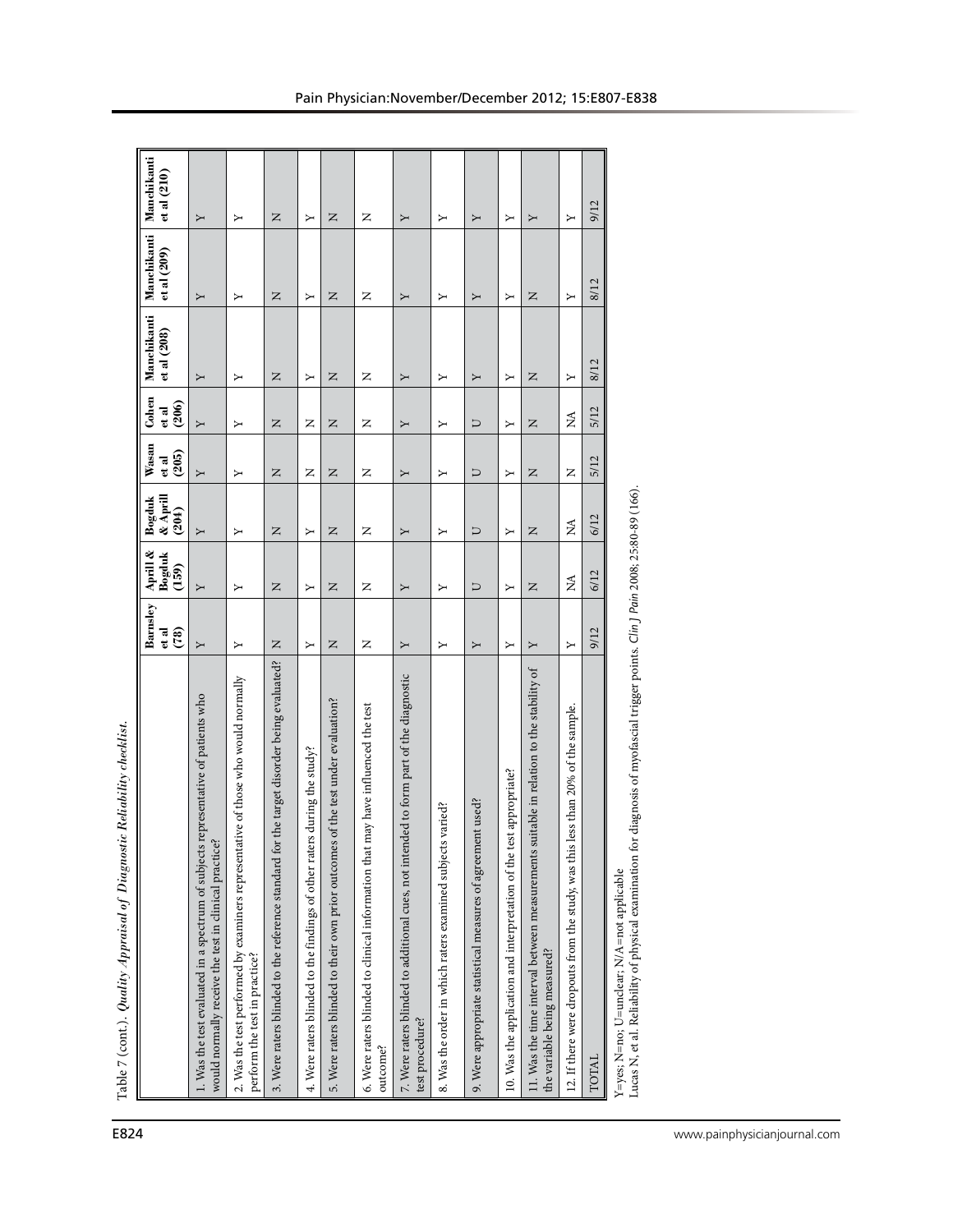| <b>Study</b>                    | % Relief Used | Methodological<br><b>Criteria Score</b> | Number of<br>Subjects | <b>Prevalence Estimates</b><br>with 95% Confidence<br><b>Intervals</b> | <b>False-Positive Rate</b><br>with 95% Confidence<br><b>Intervals</b> |
|---------------------------------|---------------|-----------------------------------------|-----------------------|------------------------------------------------------------------------|-----------------------------------------------------------------------|
| 50% - 74% with Single Block     |               |                                         |                       |                                                                        |                                                                       |
| Cohen et al (206)               | $> 50\%$      | 5/12                                    | 24                    | 55% with low volume and<br>25% with high volume                        | <b>NA</b>                                                             |
| 75%-100% with Single Block      |               |                                         |                       |                                                                        |                                                                       |
| Aprill & Bogduk (159)           | $\geq 90\%$   | 6/12                                    | 318                   | 25%-63%                                                                | <b>NA</b>                                                             |
| Bogduk & Aprill (204)           | $\geq 90\%$   | 6/12                                    | 56                    | 41%-64%                                                                | <b>NA</b>                                                             |
| 75%-100% with Controlled Blocks |               |                                         |                       |                                                                        |                                                                       |
| Yin and Bogduk (23)             | $> 80\%$      | 9/12                                    | 143                   | 55%* (95% CI, 38%, 62%)                                                | <b>NA</b>                                                             |
| Manchukonda et al (24)          | $> 80\%$      | 9/12                                    | 251 of 500            | 39% (95% CI, 32%, 45%)                                                 | 45% (95% CI 37%, 52%)                                                 |
| Manchikanti et al (25)          | $> 80\%$      | 9/12                                    | 255 of 500            | 55% (95% CI, 49%, 61%)                                                 | 63% (95% CI 54%, 72%)                                                 |
| Manchikanti et al (27)          | $> 80\%$      | 9/12                                    | 120                   | 67% (95% CI 58%, 75%)                                                  | 63% (95% CI 48%, 78%)                                                 |
| Manchikanti et al (29)          | >75%          | 9/12                                    | 106                   | 60% % (95% CI, 50%, 70%)                                               | 40% % (95% CI, 34%, 46%)                                              |
| Speldewinde et al (30)          | $> 90\%$      | 9/12                                    | 97                    | 36% (95% CI, 27%, 45%)                                                 | <b>NA</b>                                                             |
| Barnsley et al (32)             | $> 90\%$      | 9/12                                    | 50                    | 54% (95% CI, 40%, 68%)                                                 | <b>NA</b>                                                             |
| Lord et al (33)                 | $> 90\%$      | 9/12                                    | 68                    | 60% (95% CI, 46%, 73%)                                                 | <b>NA</b>                                                             |
| Barnsley et al (78)             | $> 90\%$      | 9/12                                    | 55                    | <b>NA</b>                                                              | 27% (95% CI, 15%, 38%)                                                |

Table 8. *Data of prevalence and false-positive rates of pain of cervical facet joint origin based on diagnostic blocks.* 

 $NA = not available or not applicable; CI = confidence interval; * = adjusted$ 

occur. Complications include those related to placement of the needle, and those related to the administration of various drugs.

The proximity of the needle to the vertebral artery, spinal cord, and nerve root creates risk for injury and makes precise and accurate needle placement exceedingly important. Complications may include dural puncture, spinal cord trauma, subdural injection, neural trauma, injection into the intervertebral foramen and intravertebral arteries; intravascular injection into veins or vertebral arteries; infectious complications including epidural abscess and bacterial meningitis; and side effects related to the administration of steroids, local anesthetics, and other drugs.

Okada (231) showed that in a series of cervical facet joint injections, a communicating pathway existed in 80% of subjects between the facet joint and interlaminar space, the opposite facet joint, extradural space, and interspinous space when volumes in excess of 1 mL were used.

Vertebral artery and ventral ramus damage, along with a risk of embolus resulting in serious neurological sequelae with spinal cord damage and cerebral infarction are exceedingly rare, but are potential complications with cervical facet joint injections.

Other minor complications include lightheadedness, flushing, sweating, nausea, hypotension, syncope, pain at the injection site, and headaches. Side effects related to the administration of steroids are generally attributed to the chemistry or to the pharmacology of the steroids (229). These include suppression of pituitary-adrenal axis, hyperadrenocorticism, Cushing's syndrome, osteoporosis, avascular necrosis of the bone, steroid myopathy, epidural lipomatosis, weight gain, fluid retention, and hyperglycemia.

A study by Manchikanti et al (240) included over 7,500 episodes or 43,000 facet joint nerve blocks performed under fluoroscopic guidance in an ambulatory surgery center by one of 3 physicians. Multiple side effects and complications observed with cervical facet joint nerve blocks included intravascular penetration of 20%, local bleeding in 67%, oozing in 29%, with local hematoma seen only in 2.3% of the patients with profuse bleeding, bruising, soreness, nerve root irritation, and all other effects such as vasovagal reactions observed in 1% or less of the episodes.

A spinal cord trauma or injection can lead to quadriplegia, motor weakness, loss of proprioception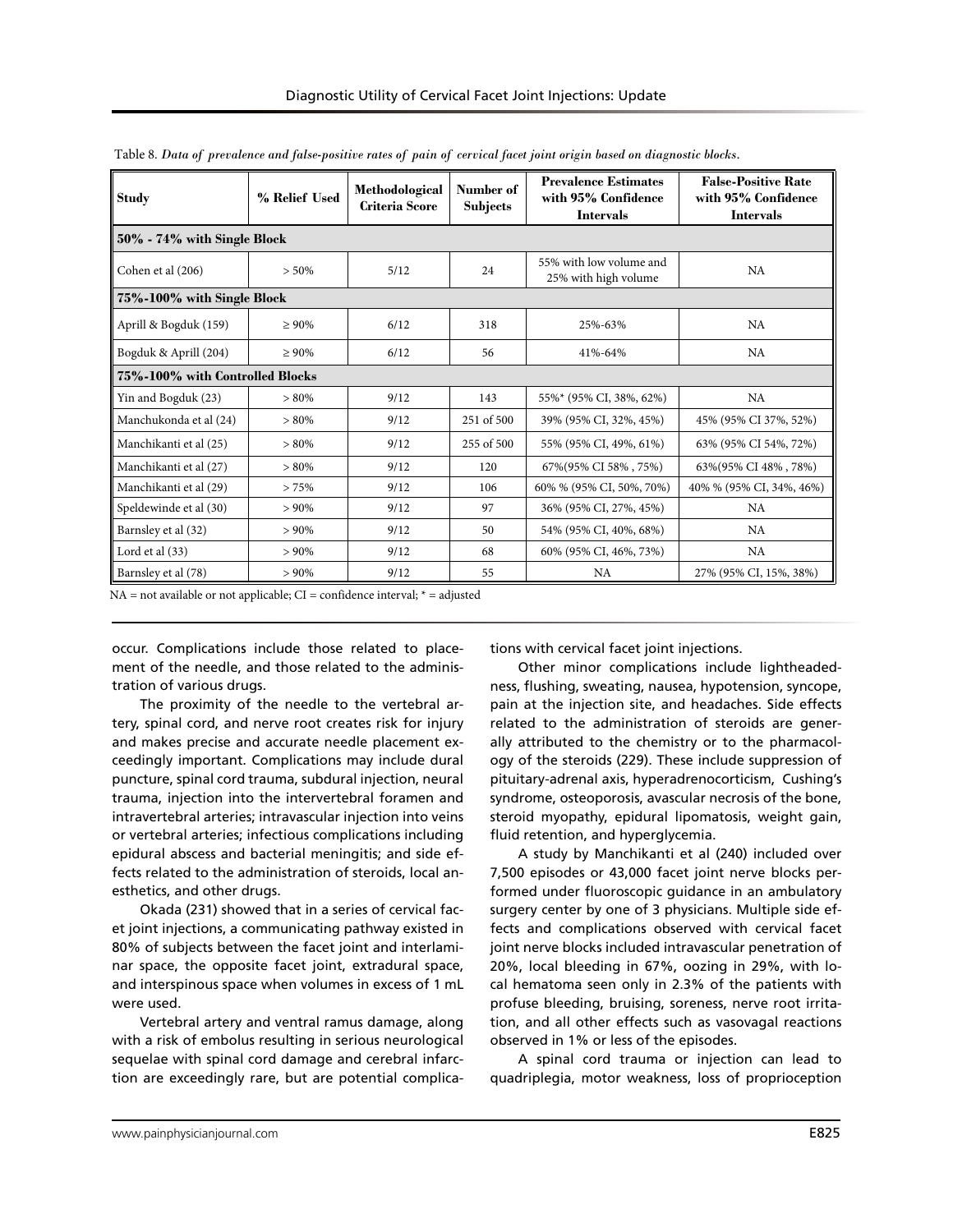and sensory function, bowel and bladder dysfunction, Brown-Sequard syndrome, and spinal cord infarction.

# 4.0 Discussion

This systematic review provides current evidence for the diagnostic accuracy of cervical facet or zygapophysial joint nerve blocks in managing chronic pain of facet joint origin. Based on the results of this evaluation, the evidence for diagnostic facet joint blocks utilizing at least 75% pain relief as the criterion standard with controlled diagnostic blocks is good based on USPSTF criteria. Utilizing 8 high quality studies that met the inclusion criteria, the prevalence of chronic cervical facet joint pain related to neck pain is very common, ranging from 36% to 60% in heterogenous population. The recent and largest study utilizing at least 80% pain relief as the criterion standard (24) has shown a prevalence of 39% in a heterogenous population in a practical setting in the United States. Moreover, this study also showed 95% confidence intervals of 32% to 45%, a narrow interval. In another study by the same group of authors (25), the prevalence was shown as 55%. It appears that as with increasing experience and proper selection, the prevalence may be around 40% rather than 60% as was shown in earlier studies.

In this assessment, good diagnostic evidence was derived from only the studies utilizing at least 75% pain relief as the criterion standard with controlled diagnostic blocks (23-25,27,29,30,32,33,78). This evaluation also shows that the validity of accuracy and reliability were evaluated based on diagnostic accuracy and various studies evaluating the factors influencing diagnostic accuracy (26,28,31,205,206,208-210) In fact, the effect of sedation was insignificant in cases with 80% pain relief as the criterion standard with controlled diagnostic blocks in influencing the diagnosis of facet joint pain, whereas it was significant when 50% pain relief was used as the criterion standard resulting in a much higher positive response and potentially false-positive results.

Manchikanti et al (26) evaluated the age-related prevalence and false-positive rates of facet joint involvement in chronic neck pain using controlled comparative local anesthetic blocks. Patients were divided into 6 groups with Group I from 18 to 30 years, Group II with 31 to 40 years, Group III from 41 to 50 years, Group IV from 51 to 60 years, Group V from 61 to 70 years, and Group VI over 70 years. The prevalence of cervical facet joint pain was 42% with a false-positive rate of 40% in Group I, 35% and 45% in Group II, 40% and 39% in

Group III, 41% and 43% in Group IV, 36% and 58% in Group V, and 33% and 56% in Group VI. Surprisingly, the lowest prevalence was noted in patients over 70 years of age, followed by patients aged 31 to 40 years with 33% and 35%.

Psychological factors were evaluated in 2 studies (31,205). The study by Manchikanti et al (31) assessed the influence of psychopathology (depression, generalized anxiety disorder, somatization disorder individually or in combinations of multiple psychopathologic conditions) on the ability of controlled, comparative local anesthetic blocks to accurately identify facet joint pain and false-positive rates with a single block. In the cervical spine, the prevalence was 28% with a false-positive rate of 58% in patients with no psychopathology, whereas the prevalence was 43% with a false-positive rate of 39% in patients with major depression and 55% in patients without major depression which was statistically significant; 42% prevalence and 40% false-positive rate in patients with generalized anxiety disorder compared to 30% and 55% in patients without generalized anxiety disorder; and prevalence was 38% with a falsepositive rate of 40% in patients with somatization disorder, whereas it was 39% and 46% in patients without somatization disorder. Most importantly, somatization disorder has consistently yielded a greater number of unreliable results. That was not the case in this study. In essence, only the significant differences were noted with prevalence, as well as with false-positive rates in patients with or without major depression (43% vs. 30% and 39% vs. 55%).

The study by Wasan et al (205) was poorly conducted without appropriate controlled diagnostic blocks and outcome parameters. They described patients with low, moderate, or high levels of psychopathology. The facet joint blocks were performed with a single block with high volumes in a small proportion of patients. The low psychopathology group reported a mean of 23% improvement in pain at one month, whereas high psychopathology group reported a worsening of 6% pain. No conclusions could be drawn from this evaluation.

Manchikanti et al (28) also evaluated the prevalence of facet joint pain in postsurgical and non-surgical patients in the cervical spine with controlled comparative local anesthetic blocks. The prevalence of cervical facet joint pain and a false-positive rate of single blocks in postsurgical patients were 36% and 50% compared to 39% and 43% in non-surgical patients. Thus, there was no difference in the prevalence of these patients in the cervical spine. However, the prevalence of facet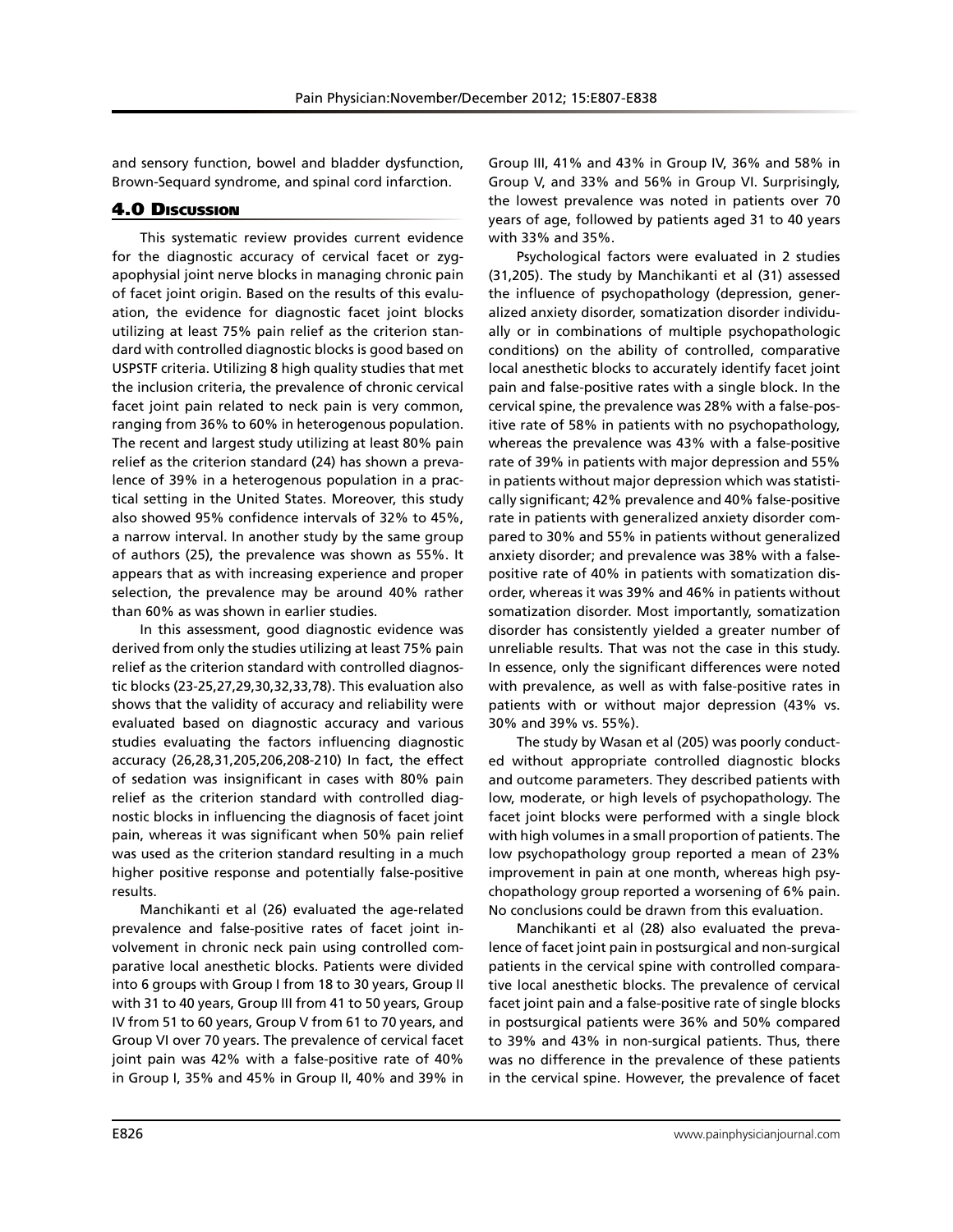joint pain in the lumbar spine in postsurgical patients has been shown to be lower in the lumbar spine compared to non-surgical patients (24,25).

In one study, Cohen et al (206) evaluated the influence of low dose and high dose volumes 0.25 mL or 0.5 mL of bupivacaine in producing the specific blockade. However, the group with 0.5 mL showed a prevalence of cervical facet joint pain with positive results of 25%, whereas the low volume group showed a prevalence of 55% with an injection of 0.25 mL.

Manchikanti et al (210) evaluated the influence of prior opioid exposure on diagnostic facet joint nerve blocks. They assessed patients after categorizing them into 4 groups based on the level of opioid use: Group I with no opioid use, Group II with low opioid use, Group III with moderate opioid use, and Group IV with high opioid use. Controlled, comparative local anesthetic blocks were performed for the diagnosis of facet joint pain. The study showed that prior and current opioid use was not linked to the diagnostic validity of controlled, comparative local anesthetic blocks. In the cervical spine, the prevalence was 33% in the no opioid group with a false-positive rate of 53% in contrast to 40% and 41% in the low opioid group, 37% and 45% in moderate opioid group, and 53% and 38% in the high opioid group. Even though the high opioid group appears to be positive in a larger proportion of patients, there were no significant differences noted among the groups. However, it appears that there is a trend of increased prevalence of facet joint pain or at least the diagnosis of prevalence of facet joint pain in patients receiving high opioid dosages. In an evaluation of the role of sedation, 2 studies were conducted evaluating the effect of sedation in the diagnosis of cervical facet joint pain utilizing 80% pain relief as the criterion standard (208,209). Both studies showed no significant difference when 80% or higher pain relief was utilized as the criterion standard between placebo, midazolam, and fentanyl, however, the differences became significant when a 50% criterion standard was used with a significantly high proportion of patients reporting positive results in the fentanyl group. Thus, it is advisable not to use opioids or narcotics during the diagnosis. However, it appears that with the 80% criterion standard, even fentanyl has no significant influence at the present time based on the present studies (208,209).

Finally, Barnsley et al (245) assessed the utility of randomized, double-blind, controlled, comparative local anesthetic blocks for the diagnosis of cervical zygapophysial joint pain. In this evaluation, the blocks

were performed using either lidocaine or bupivacaine, randomly allocated, and the patients' responses were assessed in a double-blind fashion. Any positive response was subsequently assessed by repeating the block with the complementary anesthetic. Only those patients experiencing a longer period of pain relief from the bupivacaine were considered to have truepositive responses. Consequently, the authors concluded that comparative, diagnostic blocks are a valid technique in the identification of painful zygapophysial joints, and constitute an implementable alternative to normal saline controls. Not surprisingly, a subgroup of 13 of 47 patients experienced unexpected prolonged responses to one or both of the local anesthetics. This systematic review illustrates the role of therapeutic cervical facet joint nerve blocks with fair evidence, which was illustrated initially in some patients in 1993 (245). In addition, Lord et al (246) also assessed the utility of comparative local anesthetic blocks versus placebo-controlled blocks for the diagnosis of cervical facet joint pain. Fifty consecutive patients referred for an assessment of chronic neck pain underwent 3 blocks using 3 different agents – lignocaine, bupivacaine, and normal saline – administered on separate occasions, in random order and under double-blind conditions. The diagnostic decision based on comparative blocks alone was compared with the based on placebo-controlled blocks. The results illustrated that comparative local anesthetic blocks were found to have a specificity of 88%, but only marginal sensitivity with 54%. Thus, comparative blocks result in few false-positive diagnoses, but they also may result in a high proportion of false-negative diagnoses. However, this study also showed that expanding the comparative blocks diagnostic criteria to include all patients with reproducible relief, irrespective of duration, increases sensitivity 100%, but lowers the specificity to 65%.

Assessment, grading the quality of evidence and providing recommendations for diagnostic tests and strategies are important in all branches of medicine, but specifically in interventional pain management (26,28,31,164,165,174,179,180-184,194-203,247). Clinicians often use diagnostic tests as a package or strategy. Interventional pain physicians use a diagnostic strategy that includes signs and symptoms and imaging to identify physiological derangements, establish prognosis, monitor illness, and diagnose (174,175). Consequently, it has been recommended by Schünemann et al (174) that guideline panels considering a diagnostic test or strategy should begin by identifying the patients, diagnostic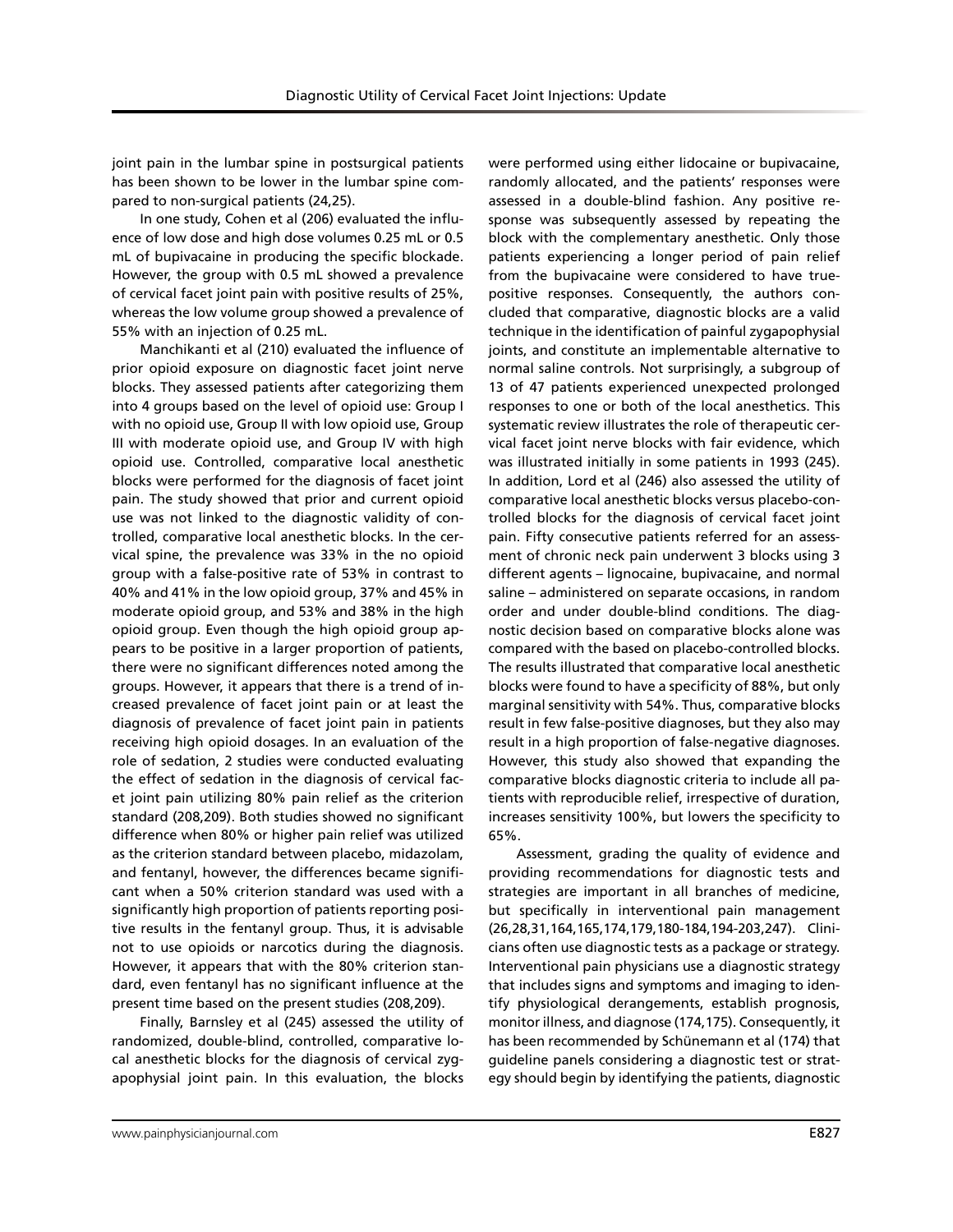intervention (strategy), comparison, and outcomes of interest (176). The accuracy of a diagnostic test based on sensitivity and specificity classifies patients correctly as having or not having a disease. The underlying assumption is, however, that obtaining a better idea of whether a target condition is present or absent will result in an improved outcome. Thus, if a test is already available, a new test presumably with superior accuracy must be tested in a randomized controlled trial (RCT) in which investigators randomize patients to experimental or control diagnostic approaches and measure pain relief, functional status, quality of life improvement, and morbidity (177). To compare the impact of alternative diagnostic strategies on patient-important outcomes, guideline panels can use the Grading of Recommendations Assessment, Development and Evaluation (GRADE) approach (248,249). When such studies are not available, guideline panels must focus on studies of test accuracy and make inferences about the likely impact on patient-important outcomes (178). Thus far in the diagnosis of cervical facet joint pain only one diagnostic strategy is available — controlled diagnostic blocks. This strategy has been proven to be accurate since conventional clinical and radiological techniques, pain patterns, and physical examination findings have been shown to be less than reliable in the diagnosis of facet joint pain (97-142). Even then, controlled comparative local anesthetic blocks have faced significant criticism often based on personal philosophy (97,101)., The effect of placebo and nocebo and controversy arising from these effects continues to be misunderstood and widely misinterpreted (250-258). Furthermore, a therapeutic effect has been illustrated with any solution injected into a closed space, such as an intraarticular space, or epidural space, or over a nerve, and this not been appropriately taken into consideration in interpreting the results. In fact, multiple studies have illustrated a significant effect for sodium chloride solution, either injected into the epidural space, intra-articularly, or over the nerves (181,184,258-261). In addition, a multitude of differences have been published with injection of either sodium chloride solution or dextrose, both considered as placebo (181,184,262-266). Further, the consideration of local anesthetic injections as placebo is also questionable, and published evidence shows a multitude of studies showing long lasting effectiveness of local anesthetics, as well as steroids, with many similarities between them (267-298). Factors that decrease the quality of evidence for studies of diagnostic accuracy include study design and risk of bias. Other

indirect factors include outcomes, patient populations, diagnostic tests, comparison tests and indirect comparisons, important inconsistencies in study results, imprecise evidence, and a high probability of publication bias (164,174,165,181-184). We have attempted in our systematic review to consider all these aspects with the utilization of appropriate and strict inclusion criteria and methodological quality assessment. However, the weakness continues to be with the lack of a criterion standard based on the tissue biopsy. The criterion standard utilized here that has, yielded the best evidence is a controlled diagnostic block with at least 75% pain relief and the ability to perform painful movements. This has been supported by significant improvement in patients when the diagnosis was made appropriately and treatment with either medial branch blocks or radiofrequency neurotomy was provided (34,79,80,94-96).

The diagnosis of facet joint pain by controlled local anesthetic blocks is considered as valid. Controlled diagnostic blocks with 2 local anesthetics with placebo control are the only means of confirming the diagnosis of facet joint pain. The face validity of cervical medial branch blocks has been established by injecting small volumes of local anesthetic and contrast material onto the target points. Construct validity of cervical facet joint blocks is important to eliminate placebo effect as a source of confounding results and to secure truepositive results (23-29,32,33,164,179,183,184). Further, the hypothesis that testing a patient first with lidocaine and subsequently with bupivacaine provides a means of identifying that the placebo responses have been tested (245,246,299).

Controlled comparative local anesthetic blocks are easier to implement in a conventional practice and, therefore, are likely to be preferred and used by physicians unable to perform placebo-controlled blocks specifically in the United States. Moreover, when compared with placebo-controlled blocks, the false-positive rate has been shown to be very low (246). Therefore, a diagnosis based on comparative blocks is unlikely to be wrong. Cohen et al (207), by proposing a single block, only strengthened rather than weakened the value of comparative local anesthetic blocks (300). The lack of influence of psychological variables (205), age (26), opioid exposure (210), previous surgery (28), and sedation (208,209) have been published.

Consequently, we believe that the present systematic review provides good evidence in favor of controlled diagnostic blocks in diagnosing cervical facet joint pain with a criterion standard of 75% pain relief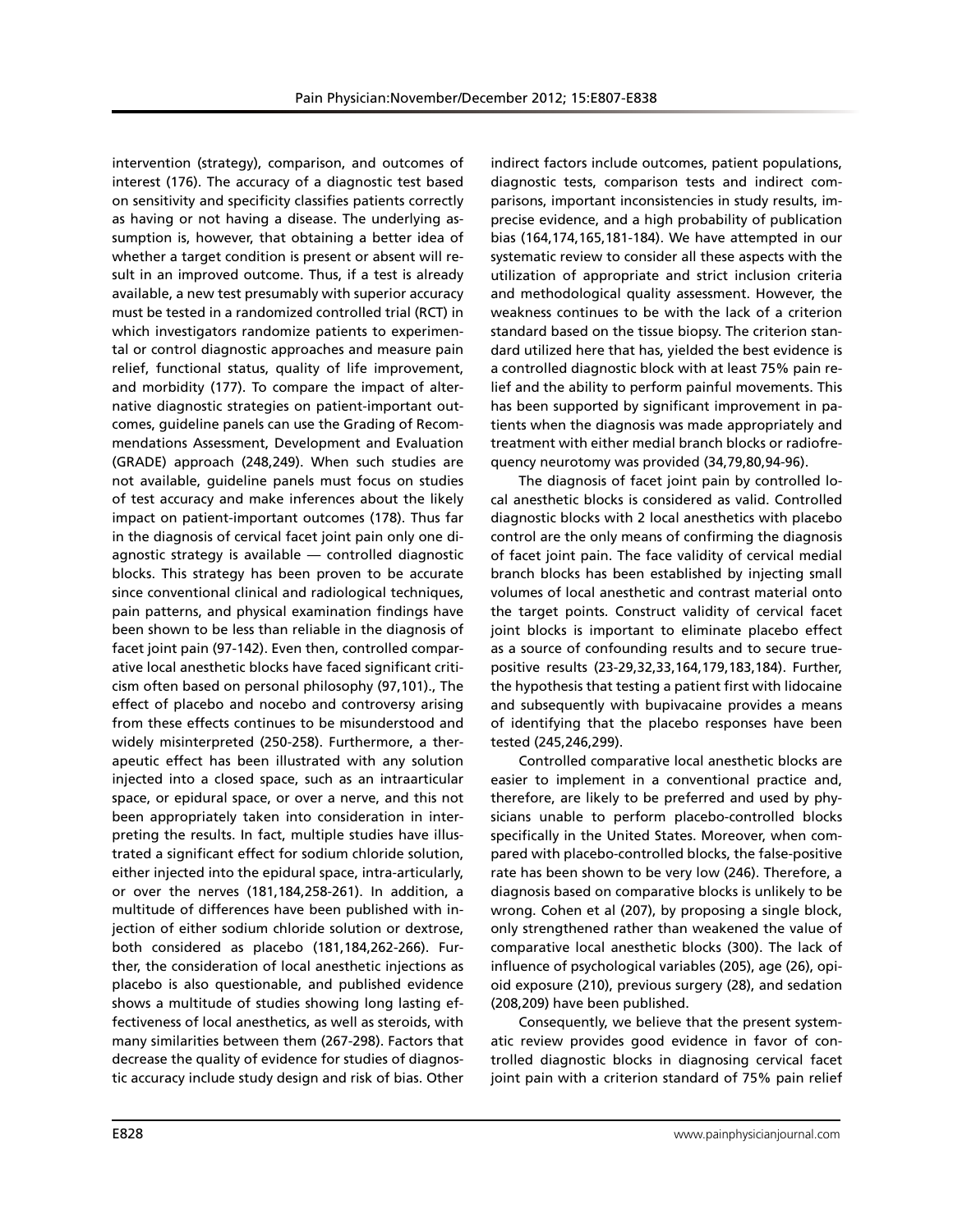and the ability to perform multiple maneuvers which were painful prior to diagnostic blockade.

In conclusion, the evidence is good or strong for accuracy of diagnostic facet joint nerve blocks in the diagnosis of chronic cervical facet joint pain with at least 75% relief with controlled diagnostic blocks.

## 5.0 Conclusion

Diagnostic cervical facet joint nerve blocks are safe, valid, and reliable. Based on the review of available studies that met inclusion criteria, the strength of evidence for diagnostic facet joint nerve blocks is good with at least 75% relief with controlled diagnostic blocks.

#### **ACKNOWLEDGMENTS**

The authors wish to thank Vidyasagar Pampati, MSc, for statistical assistance, Sekar Edem for assistance in the search of the literature, Alvaro F. Gómez, MA, and Bert Fellows, MA, for manuscript review, and Tonie M. Hatton and Diane E. Neihoff, transcriptionists, for their assistance in preparation of this manuscript. The authors also thank *Pain Physician* for permitting to reproduce Falco et al's (34) manuscript from 2009. We would like to thank the editorial board of Pain Physician for review and criticism in improving the manuscript.

## Author Affiliations

Dr. Falco is Medical Director of Mid Atlantic Spine & Pain Physicians, DE; Director, Pain Medicine Fellowship,

Temple University Hospital, Philadelphia, PA and Associate Professor, Department of PM&R, Temple University Medical School, Philadelphia, PA.

Dr. Datta is Medical Director, Laser Spine & Pain Institute, New York, NY, and Professorial Lecturer, Mount Sinai School of Medicine, Department of Anesthesiology, New York, NY.

Dr. Manchikanti is Medical Director of the Pain Management Center of Paducah, Paducah, KY and Clinical Professor, Anesthesiology and Perioperative Medicine, University of Louisville, Louisville, KY.

Dr. Sehgal is Medical Director, Interventional Pain Program, University of Wisconsin School of Medicine and Public Health and Associate Professor, Department of Orthopedics and Rehabilitation Medicine, Madison, WI.

Ms. Geffert is Director of Research and Education and Administrative Assistant at Mid Atlantic Spine & Pain Physicians of Newark, DE and Fellowship Coordinator at Temple University Hospital, Philadelphia, PA.

Dr. Singh is Medical Director, Spine Pain Diagnostics Associates, Niagara, WI.

Dr. Smith is Professor and Academic Director of Pain Management for Albany Medical College Department of Anesthesiology, Albany, NY

Dr. Boswell is Chairman, Department of Anesthesiology and Perioperative Medicine, University of Louisville, Louisville, KY

#### **REFERENCES**

- Hogg-Johnson S, van der Velde G, Carroll LJ, Holm LW, Cassidy JD, Guzman J, Côté P, Haldeman S, Ammendolia C, Carragee E, Hurwitz E, Nordin M, Peloso P, Bone and Joint Decade 2000-2010 Task Force on Neck Pain and Its Associated Disorders. The burden and determinants of neck pain in the general population: Results of the Bone and Joint Decade 2000-2010 Task Force on Neck Pain and Its Associated Disorders. *Spine (Phila Pa 1976)* 2008; 33:S39-S51.
- 2. Manchikanti L, Boswell MV, Singh V, Benyamin RM, Fellows B, Abdi S, Buenaventura RM, Conn A, Datta S, Derby R, Falco FJE, Erhart S, Diwan S, Hayek SM, Helm S, Parr AT, Schultz DM, Smith

HS, Wolfer LR, Hirsch JA. Comprehensive evidence-based guidelines for interventional techniques in the management of chronic spinal pain. *Pain Physician* 2009; 12:699-802.

- 3. Enthoven P, Skargren E, Oberg B. Clinical course in patients seeking primary care for back or neck pain: A prospective 5-year follow-up of outcome and health care consumption with subgroup analysis. *Spine (Phila Pa 1976)* 2004; 29:2458- 2465.
- 4. Gustavsson C, Denison E, von Koch L. Self-management of persistent neck pain: Two-year follow-up of a randomized controlled trial of a multicomponent group intervention in primary

health care. *Spine (Phila Pa 1976)* 2011; 36:2105-2015.

- Guez M, Hildingsson C, Nilsson M, Toolanen G. The prevalence of neck pain: A population-based study from northern Sweden. *Acta Orthop Scand* 2002; 73:455-459.
- 6. Côté P, Cassidy JD, Carroll L. The Saskatchewan Health and Back Pain Survey. The prevalence of neck pain and related disability in Saskatchewan adults. *Spine (Phila Pa 1976)* 1998; 23:1689-1698.
- 7. Peloso PMJ, Gross A, Haines T, Trinh K, Goldsmith CH, Burnie SJ, Cervical Overview Group. Medicinal and injection therapies for mechanical neck disorders. *Cochrane Database Syst Rev*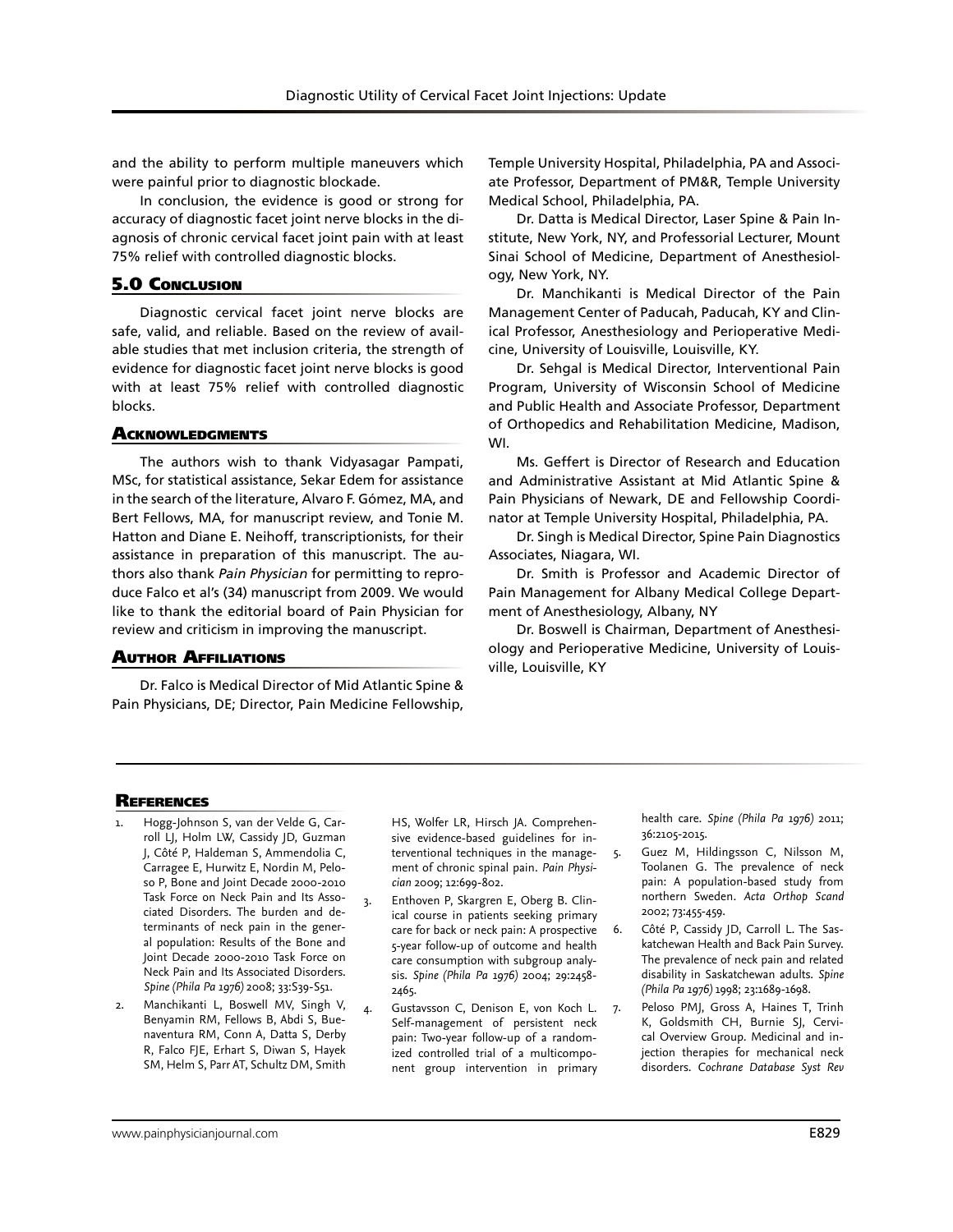2007; 3:CD000319.

- 8. Linton SJ, Hellsing AL, Hallden K. A population based study of spinal pain among 35–45-year old individuals. *Spine (Phila Pa 1976)* 1998; 23:1457-1463.
- Bot SD, van der Waal JM, Terwee CB, van der Windt DA, Schellevis FG, Bouter LM, Dekker J. Incidence and prevalence of complaints of the neck and upper extremity in general practice. *Ann Rheum Dis* 2005; 64:118-123.
- 10. Croft PR, Lewis M, Papageorgiou AC, Thomas E, Jayson MI, Macfarlane GJ, Silman AJ. Risk factors for neck pain: A longitudinal study in the general population. *Pain* 2001; 93:317-325.
- 11. Côté P, Cassidy JD, Carroll LJ, Kristman V. The annual incidence and course of neck pain in the general population: A population-based cohort study. *Pain*  2004; 112:267-273.
- 12. Leboeuf-Yde C, Nielsen J, Kyvik KO, Fejer R, Hartvigsen J. Pain in the lumbar, thoracic or cervical regions: Do age and gender matter? A population-based study of 34,902 Danish twins 20-71 years of age. *BMC Musculoskelet Disord* 2009; 10:39.
- 13. Leboeuf-Yde C, Fejer R, Nielsen J, Kyvik KO, Hartvigsen J. Consequences of spinal pain: do age and gender matter? A Danish cross-sectional populationbased study of 34,902 individuals 20-71 years of age. *BMC Musculoskelet Disord* 2011; 12:39.
- 14. Côté P, Kristman V, Vidmar M, Van Eerd D, Hogg-Johnson S, Beaton D, Smith PM. The prevalence and incidence of work absenteeism involving neck pain: A cohort of Ontario lost-time claimants. *Spine (Phila Pa 1976)* 2008; 33:S192-S198.
- 15. Cassidy JD, Carroll LJ, Côté P, Lemstra M, Berglund A, Nygren A. Effect of eliminating compensation for pain and suffering on the outcome of insurance claims for whiplash injury. *N Engl J Med* 2000; 342:1179-1186.
- 16. Radanov BP, Sturzenegger M, De Stefano G, Schnidrig A. Relationship between early somatic, radiological, cognitive and psychosocial findings and outcome during a one-year follow-up in 117 patients suffering from common whiplash. *Br J Rheumatol* 1994; 33:442-448.
- 17. Bogduk N. The anatomy and pathophysiology of neck pain. *Phys Med Rehabil Clin N Am* 2011; 22:367-382.
- 18. Schoenfeld AJ, George AA, Bader JO, Caram PM Jr. Incidence and epidemiology of cervical radiculopathy in the

United States military: 2000 to 2009. *J Spinal Disord Tech* 2012; 25:17-22.

- 19. Côté P, van der Velde G, Cassidy JD, Carroll LJ, Hogg-Johnson S, Holm LW, Carragee EJ, Haldeman S, Nordin M, Hurwitz EL, Guzman J, Peloso PM, Bone and Joint Decade 2000-2010 Task Force on Neck Pain and Its Associated Disorders. The burden and determinants of neck pain in workers. Results of the Bone and Joint Decade 2000–2010 Task Force on Neck Pain and Its Associated Disorders. *Spine (Phila Pa 1976)* 2008; 33:S60-S74.
- 20. Palmer KT, Walker-Bone K, Griffin MJ, Syddall H, Pannett B, Coggon D, Cooper C. Prevalence and occupational associations of neck pain in the British population. *Scand J Work Environ Health*  2001; 27:49-56.
- 21. Van Zundert J, Harney D, Joosten EA, Durieux ME, Patijn J, Prins MH, Van Kleef M. The role of the dorsal root ganglion in cervical radicular pain: diagnosis, pathophysiology, and rationale for treatment. *Reg Anesth Pain Med* 2006; 31:152-167.
- 22. Howe JF, Loeser JD, Calvin WH. Mechanosensitivity of dorsal root ganglia and chronically injured axons: A physiological basis for the radicular pain of nerve root compression. *Pain* 1977; 3:25-41.
- 23. Yin W, Bogduk N. The nature of neck pain in a private pain clinic in the United States. *Pain Med* 2008; 9:196-203.
- 24. Manchukonda R, Manchikanti KN, Cash KA, Pampati V, Manchikanti L. Facet joint pain in chronic spinal pain: An evaluation of prevalence and false-positive rate of diagnostic blocks. *J Spinal Disord Tech* 2007; 20:539-545.
- 25. Manchikanti L, Boswell MV, Singh V, Pampati V, Damron KS, Beyer CD. Prevalence of facet joint pain in chronic spinal pain of cervical, thoracic, and lumbar regions. *BMC Musculoskelet Disord* 2004; 5:15.
- 26. Manchikanti L, Manchikanti K, Cash KA, Singh V, Giordano J. Age-related prevalence of facet joint involvement in chronic neck and low back pain. *Pain Physician* 2008; 11:67-75.
- 27. Manchikanti L, Singh V, Pampati V, Damron KS, Beyer CD, Barnhill RC. Is there correlation of facet joint pain in lumbar and cervical spine? An evaluation of prevalence in combined chronic low back and neck pain. *Pain Physician* 2002; 5:365-371.
- 28. Manchikanti L, Manchikanti K, Pampa-

ti V, Brandon D, Giordano J. The prevalence of facet joint-related chronic neck pain in postsurgical and non-postsurgical patients: A comparative evaluation. *Pain Pract* 2008; 8:5-10.

- 29. Manchikanti L, Singh V, Rivera J, Pampati V. Prevalence of cervical facet joint pain in chronic neck pain. *Pain Physician* 2002; 5:243-249.
- 30. Speldewinde G, Bashford G, Davidson I. Diagnostic cervical zygapophyseal joint blocks for chronic cervical pain. *Med J Aust* 2001; 174:174-176.
- 31. Manchikanti L, Cash K, Pampati V, Fellows B. Influence of psychological variables on the diagnosis of facet joint involvement in chronic spinal pain. *Pain Physician* 2008; 11:145-160.
- Barnsley L, Lord SM, Wallis BJ, Bogduk N. The prevalence of chronic cervical zygapophyseal joint pain after whiplash. *Spine (Phila Pa 1976)* 1995; 20:20-26.
- 33. Lord SM, Barnsley L, Wallis BJ, Bogduk N. Chronic cervical zygapophysial joint pain with whiplash: A placebo-controlled prevalence study. *Spine (Phila Pa 1976)* 1996; 21:1737-1744.
- 34. Falco FJ, Erhart S, Wargo BW, Bryce DA, Atluri S, Datta S, Hayek SM. Systematic review of diagnostic utility and therapeutic effectiveness of cervical facet joint interventions. *Pain Physician* 2009; 12:323-344.
- 35. Dwyer A, Aprill C, Bogduk N. Cervical zygapophyseal joint pain patterns: A study in normal volunteers. *Spine (Phila Pa 1976)* 1990; 15:453-457.
- 36. Aprill C, Dwyer A, Bogduk N. The prevalence of cervical zygapophyseal joint pain patterns II: A clinical evaluation. *Spine (Phila Pa 1976)* 1990; 15:458-461.
- 37. Fukui S, Ohseto K, Shiotani M, Ohno K, Karasawa H, Naganuma Y, Yuda Y. Referred pain distribution of the cervical zygapophyseal joints and cervical dorsal rami. *Pain* 1996; 68:79-83.
- 38. Pawl RP. Headache, cervical spondylosis, and anterior cervical fusion. *Surg Ann* 1977; 9:391-498.
- 39. Windsor RE, Nagula D, Storm S. Electrical stimulation induced cervical medial branch referral patterns. *Pain Physician*  2003; 6:411-418.
- 40. Bogduk N. The clinical anatomy of the cervical dorsal rami. *Spine (Phila Pa 1976)*  1982; 7:319-330.
- 41. Ohtori S, Takahashi K, Chiba T, Yamagata M, Sameda H, Moriya H. Sensory innervation of the cervical facet joints in rats. *Spine (Phila Pa 1976)* 2001; 26:147-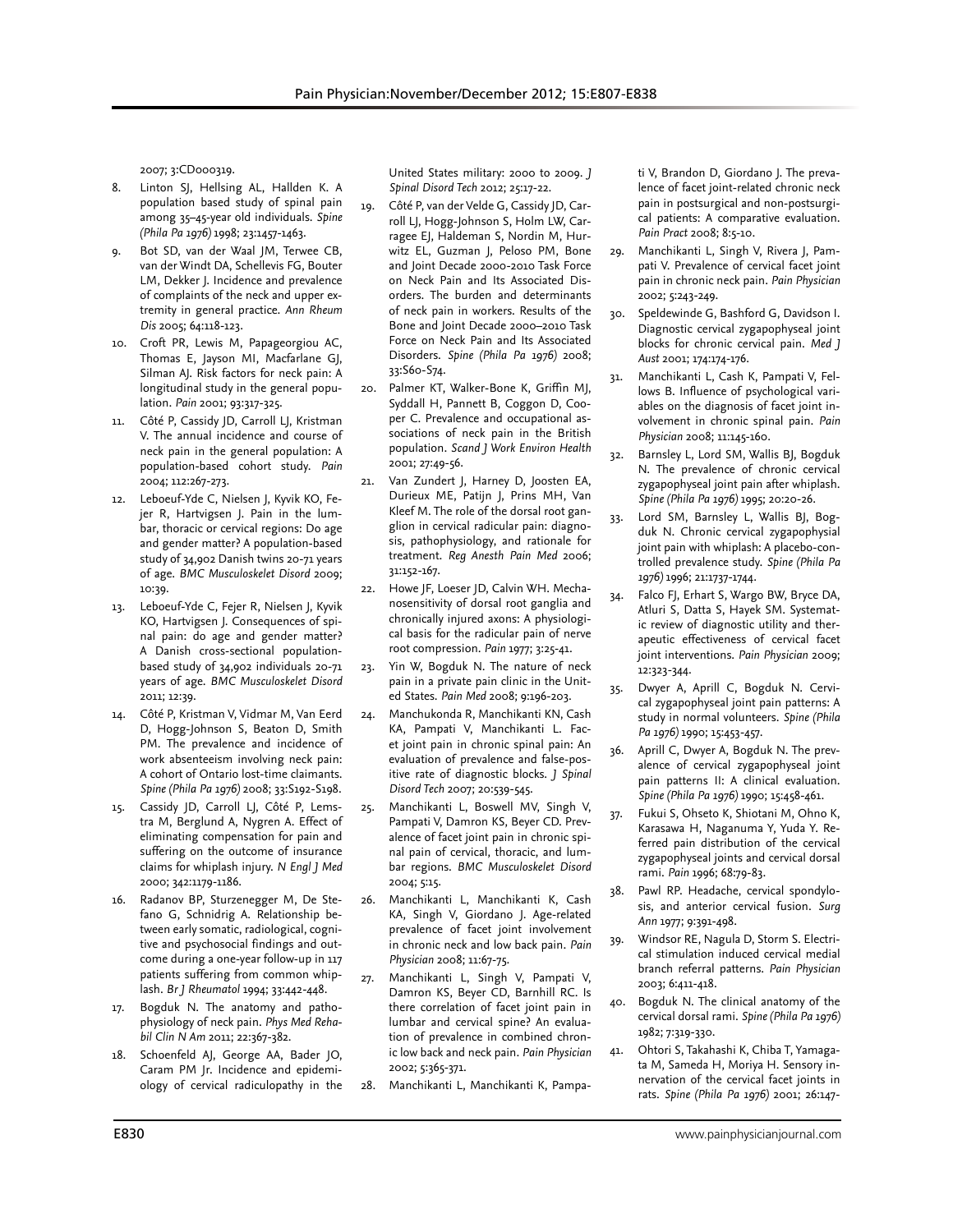150.

- 42. Cavanaugh JM, Lu Y, Chen C, Kallakuri S. Pain generation in lumbar and cervical facet joints. *J Bone Joint Surg Am*  2006; 88:63-67.
- 43. Barnsley L, Bogduk N. Medial branch blocks are specific for the diagnosis of cervical zygapophyseal joint pain. *Reg Anesth* 1993; 18:343-350.
- 44. Zhang J, Tsuzuki N, Hirabayashi S, Saiki K, Fujita K. Surgical anatomy of the nerves and muscles in the posterior cervical spine. *Spine (Phila Pa 1976)* 2003; 1379-1384.
- 45. Siegenthaler A, Schliessbach J, Curatolo M, Eichenberger U. Ultrasound anatomy of the nerves supplying the cervical zygapophyseal joints: An exploratory study. *Reg Anesth Pain Med* 2011; 36:606- 610.
- 46. Kallakuri S, Li Y, Chen C, Cavanaugh JM. Innervation of cervical ventral facet joint capsule: Histological evidence. *World J Orthop* 2012; 3:10-14.
- 47. Chen C, Lu Y, Cavanaugh JM, Kallakuri S, Patwardhan A. Recording of neural activity from goat cervical facet joint capsule using custom-designed miniature electrodes. *Spine (Phila Pa 1976)*  2006; 30:1367-1672.
- 48. Lu Y, Chen C, Kallakuri S. Patwardhan A, Cavanaugh JM. Neurophysiological and biomechanical characterization of goat cervical facet joint capsules. *J Orthop Res*  2005; 30:779-787.
- 49. Inami S, Shiga T, Tsujino A, Yabuki T, Okado N, Ochiai N. Immunohistochemical demonstration of nerve fibers in the synovial fold of the human cervical facet joint. *J Orthop Res* 2001; 19:593- 596.
- 50. Chen C, Lu Y, Kallakuri S, Patwardhan A, Cavanaugh JM. Distribution of A-delta and C-fiber receptors in the cervical facet joint capsule and their response to stretch. *J Bone Joint Surg Am* 2006; 88:1087-1816.
- 51. Kallakuri S, Singh A, Chen C, Cavanaugh JM. Demonstration of substance P, calcitonin gene-related peptide, and protein gene product 9.5 containing nerve fibers in human cervical facet joint capsules. *Spine (Phila Pa 1976)* 2004; 29:1182- 1186.
- 52. McLain RF. Mechanoreceptors ending in human cervical facets joints. *Spine (Phila Pa 1976)* 1994; 5:495-501.
- 53. Winkelstein BA, Santos DG. An intact facet capsular ligament modulates behavioral sensitivity and spinal glial ac-

tivation produced by cervical facet joint tension. *Spine (Phila Pa 1976)*. 2008; 33:856-862.

- 54. Lee KE, Davis MB, Mejilla RM, Winkelstein BA. In vivo cervical facet capsule distraction: Mechanical implications for whiplash and neck pain. *Stapp Car Crash J* 2004; 48:373-395.
- 55. Lee KE, Thinnes JH, Gokhin DS, Winkelstein BA. A novel rodent neck pain model of facet-mediated behavioral hypersensitivity: Implications for persistent pain and whiplash injury. *J Neurosci Methods* 2004; 137:151-159.
- 56. Schneider GM, Smith AD, Hooper A, Stratford P, Schneider KJ, Westaway MD, Frizzell B, Olson L. Minimizing the source of nociception and its concurrent effect on sensory hypersensitivity: An exploratory study in chronic whiplash patients. *BMC Musculoskelet Disord* 2010; 11:29.
- 57. Chua NH, van Suijlekom HA, Vissers KC, Arendt-Nielsen L, Wilder-Smith OH. Differences in sensory processing between chronic cervical zygapophysial joint pain patients with and without cervicogenic headache. *Cephalalgia* 2011; 31:953-963.
- 58. Quinn KP, Dong L, Golder FJ, Winkelstein BA. Neuronal hyperexcitability in the dorsal horn after painful facet joint injury. *Pain* 2010; 151:414-421.
- 59. Dong L, Odeleye AO, Jordan-Sciutto KL, Winkelstein BA. Painful facet joint injury induces neuronal stress activation in the DRG: implications for cellular mechanisms of pain. *Neurosci Lett* 2008; 443:90-94.
- 60. Dong L, Winkelstein BA. Simulated whiplash modulates expression of the glutamatergic system in the spinal cord suggesting spinal plasticity is associated with painful dynamic cervical facet loading. *J Neurotrauma* 2010; 27:163-174.
- 61. Kettler A, Werner K, Wilke HJ. Morphological changes of cervical facet joints in elderly individuals. *Eur Spine J* 2007; 16:987-992.
- 62. Uhrenholt L, Hauge E, Charles AV, Gregersen M. Degenerative and traumatic changes in the lower cervical spine facet joints. *Scand J Rheumatol* 2008; 37:375- 384.
- 63. Abd Latif MJ, Jin Z, Wilcox RK. Biomechanical characterisation of ovine spinal facet joint cartilage. *J Biomech* 2012; 45:1346-1352.
- 64. Wilke HJ, Zanker D, Wolfram U. Inter-

nal morphology of human facet joints: Comparing cervical and lumbar spine with regard to age, gender and the vertebral core. *J Anat* 2012; 220:233-241.

- 65. Webb AL, Rassoulian H, Mitchell BS. Morphometry of the synovial folds of the lateral atlanto-axial joints: The anatomical basis for understanding their potential role in neck pain. *Surg Radiol Anat* 2012; 34:115-124.
- 66. Li J, Muehleman C, Abe Y, Masuda K. Prevalence of facet joint degeneration in association with intervertebral joint degeneration in a sample of organ donors. *J Orthop Res* 2011; 29:1267-1274.
- 67. Webb AL, Collins P, Rassoulian H, Mitchell BS. Synovial folds - a pain in the neck? *Man Ther* 2011; 16:118-124.
- 68. Lee MJ, Riew KD. The prevalence cervical facet arthrosis: An osseous study in a cadveric population. *Spine J* 2009; 9:711- 714.
- 69. Uhrenholt L, Charles AV, Hauge E, Gregersen M. Pathoanatomy of the lower cervical spine facet joints in motor vehicle crash fatalities. *J Forensic Leg Med* 2009; 16:253-260.
- 70. Uhrenholt L, Nielsen E, Charles AV, Gregersen M. Non-fatal injuries to the cervical spine facet joints after a fatal motor vehicle crash: A case report. *Med Sci Law* 2009; 49:218-221.
- 71. Morishita K, Kasai Y, Uchida A. Hypertrophic change of facet joint in the cervical spine. *Med Sci Monit* 2008; 14:CR62- CR64.
- 72. Kallakuri S, Singh A, Lu Y, Chen C, Patwardhan A, Cavanaugh JM. Tensile stretching of cervical facet joint capsule and related axonal changes. *Eur Spine J* 2008; 17:556-563.
- 73. Ivancic PC, Ito S, Tominaga Y, Rubin W, Coe MP, Ndu AB, Carlson EJ, Panjabi MM. Whiplash causes increased laxity of cervical capsular ligament. *Clin Biomech (Bristol, Avon)* 2008; 23:159-165.
- 74. Bogduk N. On cervical zygapophysial joint pain after whiplash. *Spine (Phila Pa 1976)* 2011; 36:S194-S199.
- 75. Curatolo M, Bogduk N, Ivancic PC, McLean SA, Siegmund GP, Winkelstein BA. The role of tissue damage in whiplash-associated disorders: Discussion paper 1. *Spine (Phila Pa 1976)* 2011; 36:S309-S315.
- 76. Hall T, Briffa K, Hopper D. The influence of lower cervical joint pain on range of motion and interpretation of the flexion-rotation test. *J Man Manip Ther* 2010;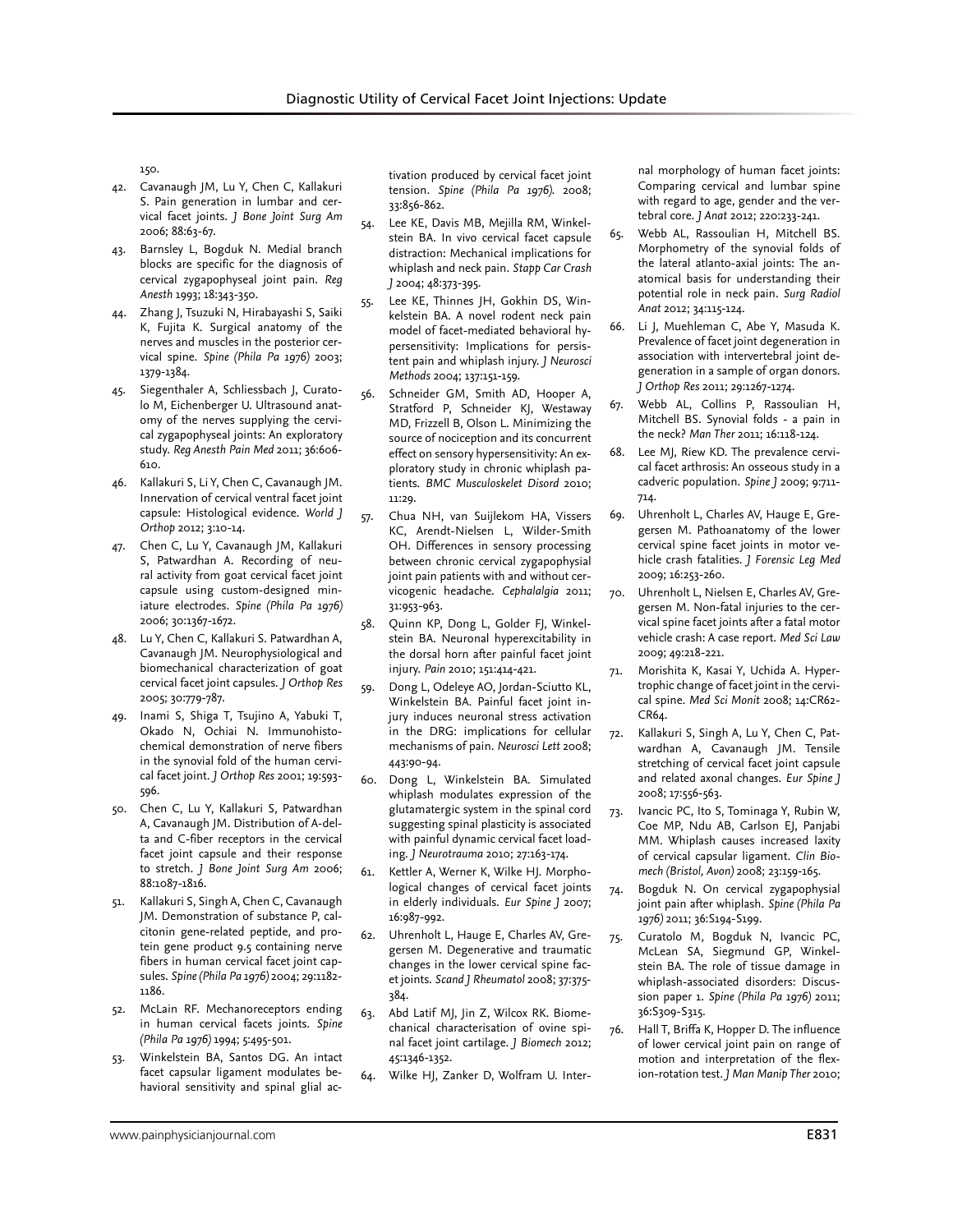18:126-1231.

- 77. Javanshir K, Ortega-Santiago R, Mohseni-Bandpei MA, Miangolarra-Page JC, Fernández-de-Las-Peñas C. Exploration of somatosensory impairments in subjects with mechanical idiopathic neck pain: A preliminary study. *J Manipulative Physiol Ther* 2010; 33:493-499.
- 78. Barnsley L, Lord S, Wallis B, Bogduk N. False-positive rates of cervical zygapophysial joint blocks. *Clin J Pain* 1993; 9:124-130.
- 79. Pampati S, Cash KA, Manchikanti L. Accuracy of diagnostic lumbar facet joint nerve blocks: A 2-year follow-up of 152 patients diagnosed with controlled diagnostic blocks. *Pain Physician* 2009; 12:855-866.
- 80. Manchikanti L, Pampati S, Cash KA. Making sense of the accuracy of diagnostic lumbar facet joint nerve blocks: An assessment of implications of 50% relief, 80% relief, single block or controlled diagnostic blocks. *Pain Physician*  2010; 13:133-143.
- 81. Chua NH, Vissers KC, Arendt-Nielsen L, Wilder-Smith OH. Do diagnostic blocks have beneficial effects on pain processing? *Reg Anesth Pain Med* 2011; 36:317- 321.
- 82. Rubinstein SM, van Tulder M. A best-evidence review of diagnostic procedures for neck and low-back pain. *Best Pract Res Clin Rheumatol* 2008; 22:471-482.
- 83. Geurts JW, van Wijk RM, Stolker RJ, Groen GJ. Efficacy of radiofrequency procedures for the treatment of spinal pain: A systematic review of randomized clinical trials. *Reg Anesth Pain Med* 2001; 26:394-400.
- 84. Niemistö L, Kalso E, Malmivaara A, Seitsalo S, Hurri H, Cochrane Collaboration Back Review Group. Radiofrequency denervation for neck and back pain: A systematic review within the framework of the Cochrane collaboration back review group. *Spine (Phila Pa 1976)* 2003; 28:1877-1888.
- 85. Manchikanti L, Singh V, Vilims BD, Hansen HC, Schultz DM, Kloth DS. Medial branch neurotomy in management of chronic spinal pain: Systematic review of the evidence. *Pain Physician*  2002; 5:405-418.
- 86. Husted DS, Orton D, Schofferman J, Kine G. Effectiveness of repeated radiofrequency neurotomy for cervical facet joint pain. *J Spinal Disord Tech* 2008; 21:406-408.
- 87. Liliang PC, Lu K, Hsieh CH, Kao CY, Wang KW, Chen HJ. Pulsed radiofrequency of cervical medial branches for treatment of whiplash-related cervical zygapophysial joint pain. *Surg Neurol* 2008; 70:S1:50-55; discussion S1:55.
- 88. Lang JK, Buchfelder M. Radiofrequency neurotomy for headache stemming from the zygapophysial joints C2/3 and C3/4. *Cent Eur Neurosurg* 2010; 71:75-79.
- 89. Speldewinde GC. Outcomes of percutaneous zygapophysial and sacroiliac joint neurotomy in a community setting. *Pain Med* 2011; 12:209-218.
- 90. Saayman L, Hay C, Abrahamse H. Chiropractic manipulative therapy and lowlevel laser therapy in the management of cervical facet dysfunction: A randomized controlled study. *J Manipulative Physiol Ther* 2011; 34:153-163.
- 91. Chua NH, Vissers KC, Sluijter ME. Pulsed radiofrequency treatment in interventional pain management: Mechanisms and potential indications-a review. *Acta Neurochir (Wien)* 2011; 153:763- 771.
- 92. Barnsley L, Lord SM, Wallis BJ, Bogduk N. Lack of effect of intra-articular corticosteroids for chronic pain in the cervical zygapophyseal joints. *N Engl J Med*  1994; 330:1047-1050.
- 93. Manchikanti L, Singh V, Falco FJE, Cash KA, Fellows B. Comparative outcomes of a 2-year follow-up of cervical medial branch blocks in management of chronic neck pain: A randomized, double-blind controlled trial. *Pain Physician* 2010; 13:437-450.
- 94. Lord S, Barnsley L, Wallis B, McDonald G, Bogduk N. Percutaneous radiofrequency neurotomy for chronic cervical zygapophyseal-joint pain. *N Engl J Med*  1996; 335:1721-1726.
- 95. Sapir DA, Gorup JM. Radiofrequency medial branch neurotomy in litigant and non-litigant patients with cervical whiplash. *Spine (Phila Pa 1976)* 2001; 26:E268-E273.
- 96. McDonald G, Lord S, Bogduk N. Longterm follow-up of patients treated with cervical radiofrequency neurotomy for chronic spinal pain. *Neurosurgery* 1999; 45:61-67.
- 97. Nordin M, Carragee EJ, Hogg-Johnson S, Weiner SS, Hurwitz EL, Peloso PM, Guzman J, van der Velde G, Carroll LJ, Holm LW, Côté P, Cassidy JD, Haldeman S. Assessment of neck pain and its associated disorders: results of the Bone and Joint Decade 2000-2010 Task Force on

Neck Pain and Its Associated Disorders. *J Manipulative Physiol Ther* 2009; 32:S117- S140.

- 98. Don AS, Carragee EJ. Is the self-reported history accurate in patients with persistent axial pain after a motor vehicle accident? *Spine J* 2009; 9:4-12.
- 99. Carragee EJ. Validity of self-reported history in patients with acute back or neck pain after motor vehicle accidents. *Spine J* 2008; 8:311-319.
- 100. King W, Lau P, Lees R, Bogduk N. The validity of manual examination in assessing patients with neck pain. *Spine J* 2007; 7:22-26.
- 101. Carragee EJ, Haldeman S, Hurwtiz E. The pyrite standard: The Midas touch in the diagnosis of axial pain syndromes. *Spine J* 2007; 7:27-31.
- 102. Siegenthaler A, Eichenberger U, Schmidlin K, Arendt-Nielsen L, Curatolo M. What does local tenderness say about the origin of pain? An investigation of cervical zygapophysial joint pain. *Anesth Analg* 2010; 110:923-927.
- 103. Myburgh C, Larsen AH, Hartvigsen J. A systematic, critical review of manual palpation for identifying myofascial trigger points: Evidence and clinical significance. *Arch Phys Med Rehabil* 2008; 89:1169-1176.
- 104. Pool JJ, Hoving JL, de Vet HC, van Mameren H, Bouter LM. The interexaminer reproducibility of physical examination of the cervical spine. *J Manipulative Physiol Ther* 2004; 27:84-90.
- 105. Ylinen J, Takala EP, Kautiainen H, Nykänen M, Häkkinen A, Pohjolainen T, Karppi SL, Airaksinen O. Association of neck pain, disability and neck pain during maximal effort with neck muscle strength and range of movement in women with chronic non-specific neck pain. *Eur J Pain* 2004; 8:473-478.
- 106. Hoving JL, Pool JJ, van Mameren H, Devillé WJ, Assendelft WJ, de Vet HC, de Winter AF, Koes BW, Bouter LM. Reproducibility of cervical range of motion in patients with neck pain. *BMC Musculoskelet Disord* 2005; 6:59.
- 107. Jordan A, Mehlsen J, Ostergaard K. A comparison of physical characteristics between patients seeking treatment for neck pain and age-matched healthy people. *J Manipulative Physiol Ther* 1997; 20:468-475.
- 108. Olson SL, O'Connor DP, Birmingham G, Broman P, Herrera L. Tender point sensitivity, range of motion, and perceived disability in subjects with neck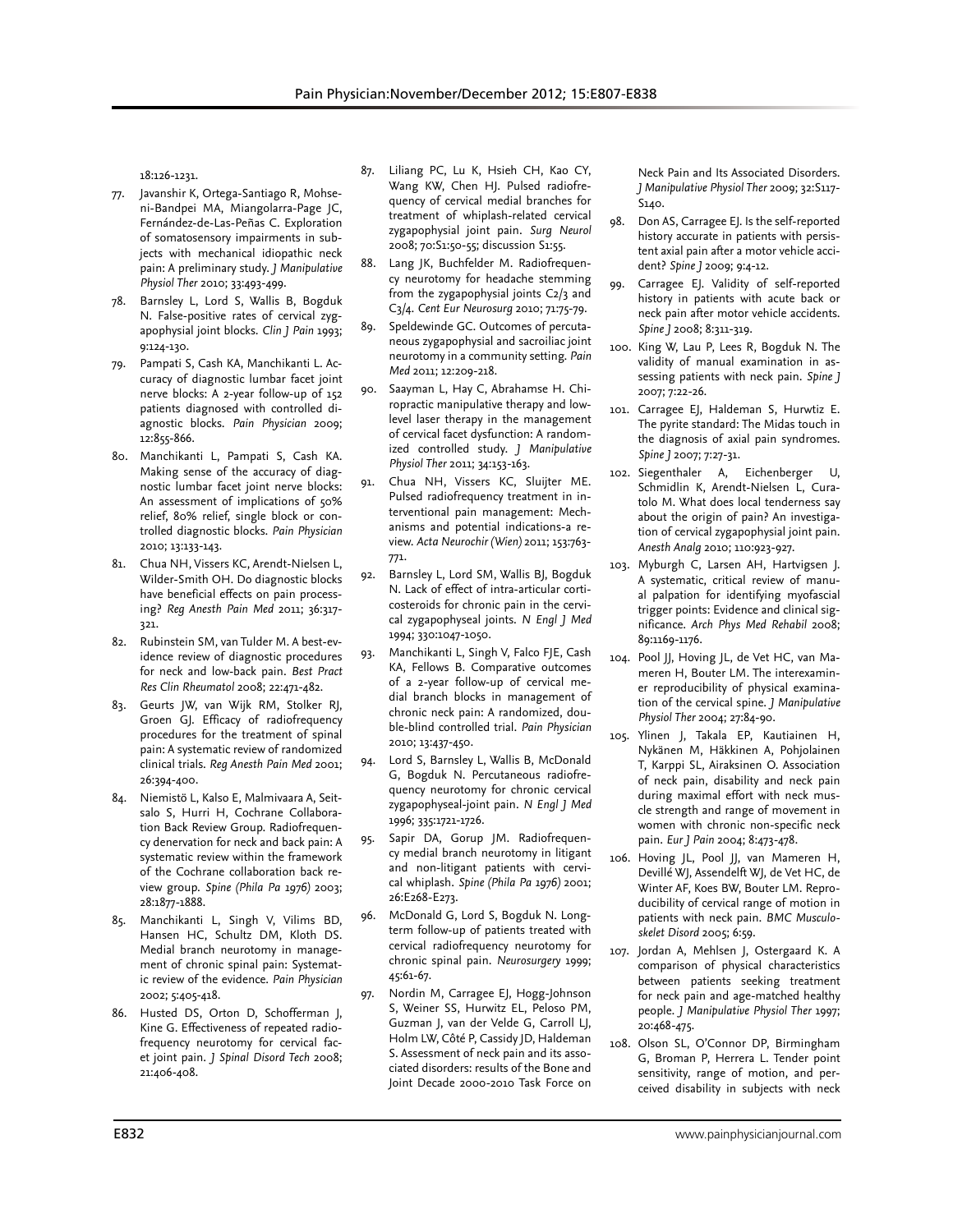pain. *J Orthop Sports Phys Ther* 2000; 30:13-20.

- 109. Wainner RS, Fritz JM, Irrgang JJ, Boninger ML, Delitto A, Allison S. Reliability and diagnostic accuracy of the clinical examination and patient self-report measures for cervical radiculopathy. *Spine (Phila Pa 1976)* 2003; 28:52-62.
- 110. Hagen KB, Harms-Ringdahl K, Enger NO, Hedenstad R, Morten H. Relationship between subjective neck disorders and cervical spine mobility and motionrelated pain in male machine operators. *Spine (Phila Pa 1976)* 1997; 22:1501-1507.
- 111. Larsson B, Björk J, Elert J, Gerdle B. Mechanical performance and electromyography during repeated maximal isokinetic shoulder forward flexions in female cleaners with and without myalgia of the trapezius muscle and in healthy controls. *Eur J Appl Physiol* 2000; 83:257- 267.
- 112. Schneider GM, Jull G, Thomas K, Salo P. Screening of patients suitable for diagnostic cervical facet joint blocks--a role for physiotherapists. *Man Ther* 2012; 17:180-183.
- 113. Kalichman L, Kim DH, Li L, Guermazi A, Hunter DJ. Computed tomographyevaluated features of spinal degeneration: prevalence, intercorrelation, and association with self-reported low back pain. *Spine J* 2010; 10:200-208.
- 114. de Koning CH, van den Heuvel SP, Staal JB, Smits-Engelsman BC, Hendriks EJ. Clinimetric evaluation of active range of motion measures in patients with nonspecific neck pain: A systematic review. *Eur Spine J* 2008; 17:905-921.
- 115. Williams M, Williamson E, Gates S, Lamb S, Cooke M. A systematic literature review of physical prognostic factors for the development of late whiplash syndrome. *Spine (Phila Pa 1976)* 2007; 32:E764-E780.
- 116. Matsumoto M, Fujimura Y, Suzuki N, Nishi Y, Nakamura M, Yabe Y, Shiga H. MRI of cervical intervertebral discs in asymptomatic subjects. *J Bone Joint Surg Br* 1998; 80:19-24.
- 117. Boden SD, McCowin PR, Davis DO, Dina TS, Mark AS, Wiesel S. Abnormal magnetic-resonance scans of the cervical spine in asymptomatic subjects. A prospective investigation. *J Bone Joint Surg Am* 1990; 72:1178-1184.
- 118. Siivola SM, Levoska S, Tervonen O, Ilkko E, Vanharanta H, Keinänen-Kiukaanniemi S. MRI changes of cervical spine in

asymptomatic and symptomatic young adults. *Eur Spine J* 2002; 11:358-363.

- 119. Kato F, Yukawa Y, Suda K, Yamagata M, Ueta T. Normal morphology, age-related changes and abnormal findings of the cervical spine. Part II: Magnetic resonance imaging of over 1,200 asymptomatic subjects. *Eur Spine J* 2012; 21:1499-1507.
- 120. Kerkovský M, Bednarík J, Dušek L, Sprláková-Puková A, Urbánek I, Mechl M, Válek V, Kadanka Z. Magnetic resonance diffusion tensor imaging in patients with cervical spondylotic spinal cord compression: Correlations between clinical and electrophysiological findings. *Spine (Phila Pa 1976)* 2012; 37:48-56.
- 121. Okada E, Matsumoto M, Fujiwara H, Toyama Y. Disc degeneration of cervical spine on MRI in patients with lumbar disc herniation: Comparison study with asymptomatic volunteers. *Eur Spine J* 2011; 20:585-591.
- 122. Yukawa Y, Kato F, Suda K, Yamagata M, Ueta T. Age-related changes in osseous anatomy, alignment, and range of motion of the cervical spine. Part I: Radiographic data from over 1,200 asymptomatic subjects. *Eur Spine J* 2012; 21:1492-1498.
- 123. Morishita Y, Naito M, Hymanson H, Miyazaki M, Wu G, Wang JC. The relationship between the cervical spinal canal diameter and the pathological changes in the cervical spine. *Eur Spine J* 2009; 18:877-883.
- 124. Okada E, Matsumoto M, Ichihara D, Chiba K, Toyama Y, Fujiwara H, Momoshima S, Nishiwaki Y, Hashimoto T, Ogawa J, Watanabe M, Takahata T. Aging of the cervical spine in healthy volunteers: A 10-year longitudinal magnetic resonance imaging study. *Spine (Phila Pa 976)* 2009; 34:706-712.
- 125. Fryer G, Adams JH. Magnetic resonance imaging of subjects with acute unilateral neck pain and restricted motion: A prospective case series. *Spine J* 2011; 11:171-176.
- 126. Uhrenholt L, Nielsen E, Charles AV, Hauge E, Gregersen M. Imaging occult lesions in the cervical spine facet joints. *Am J Forensic Med Pathol* 2009; 30:142- 147.
- 127. Grauer JN, Vaccaro AR, Lee JY, Nassr A, Dvorak MF, Harrop JS, Dailey AT, Shaffrey CI, Arnold PM, Brodke DS, Rampersaud R. The timing and influence of MRI on the management of patients with cervical facet dislocations remains

highly variable: A survey of members of the Spine Trauma Study Group. *J Spinal Disord Tech* 2009; 22:96-99.

- 128. Barboza R, Fox JH, Shaffer LE, Opalek JM, Farooki S. Incidental findings in the cervical spine at CT for trauma evaluation. *AJR Am J Roentgenol* 2009; 192:725- 729.
- 129. Kaabar W, Daar E, Gundogdu O, Jenneson PM, Farquharson MJ, Webb M, Jeynes C, Bradley DA. Metal deposition at the bone-cartilage interface in articular cartilage. *Appl Radiat Isot* 2009; 67:475-479.
- 130. Coskun O, Ucler S, Karakurum B, Atasoy HT, Yildirim T, Ozkan S, Inan LE. Magnetic resonance imaging of patients with cervicogenic headache. *Cephalalgia* 2003; 23:842-845.
- 131. Makki D, Khazim R, Zaidan AA, Ravi K, Toma T. Single photon emission computerized tomography (SPECT) scanpositive facet joints and other spinal structures in a hospital-wide population with spinal pain. *Spine J* 2010; 10:58-62.
- 132. Kim KY, Wang MY. Magnetic resonance image-based morphological predictors of single photon emission computed tomography-positive facet arthropathy in patients with axial back pain. *Neurosurgery* 2006; 59:147-156; discussion 147- 156.
- 133. Holder LE, Machin JL, Asdourian PL, Links JM, Sexton CC. Planar and highresolution SPECT bone imaging in the diagnosis of facet syndrome. *J Nucl Med* 1995; 36:37-44.
- 134. McDonald M, Cooper R, Wang MY. Use of computed tomography-single-photon emission computed tomography fusion for diagnosing painful facet arthropathy. Technical note. *Neurosurg Focus* 2007; 22:E2.
- 135. Hephzibah J, Theodore B, Oommen R, David K, Moses V, Shah S, Panicker J. Use of single-photon emission computed tomography/low-resolution computed tomography fusion imaging in detecting an unusually presenting osteoid osteoma of the lumbar vertebra. *Am J Orthop (Belle Mead NJ)* 2009; 38:117-119.
- 136. Gamie S, El-Maghraby T. The role of PET/CT in evaluation of Facet and Disc abnormalities in patients with low back pain using (18)F-Fluoride. *Nucl Med Rev Cent East Eur* 2008; 11:17-21.
- 137. Chung CT, Wang CF, Chou CS, Wang SJ, Kao CH, Lan HC. Single photon emission computed tomography (SPECT) for low back pain induced by extension with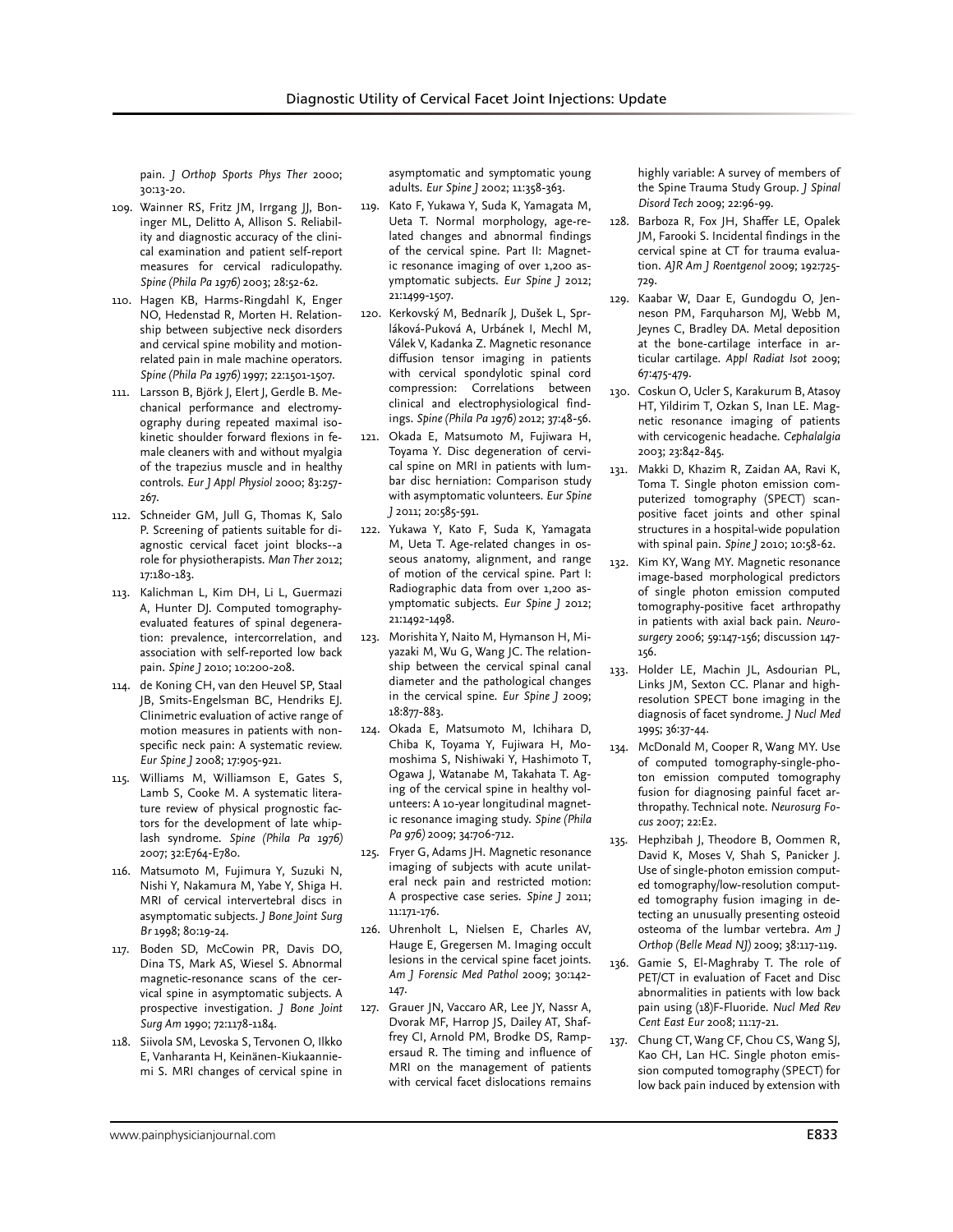no root sign. *J Chin Med Assoc* 2004; 67:349-354.

- 138. Chiu TT, Lam TH, Hedley AJ. Psychometric properties of a generic health measure in patients with neck pain. *Clin Rehabil* 2005; 19:505-513.
- 139. Wlodyka-Demaille S, Poiraudeau S, Catanzariti JF, Rannou F, Fermanian J, Revel M. The ability to change of three questionnaires for neck pain. *Spine (Phila Pa 1976)* 2004; 71:317-326.
- 140. Bicer A, Yazici A, Camdeviren H, Erdogan C. Assessment of pain and disability in patients with chronic neck pain: reliability and construct validity of the Turkish version of the neck pain and disability scale. *Disabil Rehabil* 2004; 26:959- 962.
- 141. Pinfold M, Niere KR, O'Leary EF, Hoving JL, Green S, Buchbinder R. Validity and internal consistency of a whiplashspecific disability measure. *Spine (Phila Pa 1976)* 2004; 29:263-268.
- 142. Salt E, Wright C, Kelly S, Dean A. A systematic literature review on the effectiveness of non-invasive therapy for cervicobrachial pain. *Man Ther* 2011; 16:53- 65.
- 143. Flórez-García M, Ceberio-Balda F, Morera-Domínguez C, Masramón X, Pérez M. Effect of pregabalin in the treatment of refractory neck pain: Cost and clinical evidence from medical practice in orthopedic surgery and rehabilitation clinics. *Pain Pract* 2011; 11:369- 380.
- 144. Patil PG, Turner DA, Pietrobon R. National trends in surgical procedures for degenerative cervical spine disease: 1990-2000. *Neurosurgery* 2005; 57:753- 758.
- 145. Manchikanti L, Ailinani H, Koyyalagunta D, Datta S, Singh V, Eriator I, Sehgal N, Shah RV, Benyamin RM, Vallejo R, Fellows B, Christo PJ. A systematic review of randomized trials of long-term opioid management for chronic non-cancer pain. *Pain Physician* 2011; 14:91-121.
- 146. Manchikanti L, Fellows B, Ailinani H, Pampati V. Therapeutic use, abuse, and nonmedical use of opioids: A ten-year perspective. *Pain Physician* 2010; 13:401- 435.
- 147. Manchikanti L, Hirsch JA. Medicare physician payment rules for 2011: A primer for the neurointerventionalist. *AJNR Am J Neuroradiol* 2011; 32:E101-E104.
- 148. Manchikanti L, Caraway DL, Parr AT, Fellows B, Hirsch JA. Patient Protection and Affordable Care Act of 2010: Re-

forming health care reform for the new decade. *Pain Physician* 2011; 14:35-E67.

- 149. Manchikanti L, Parr AT, Singh V, Fellows B. Ambulatory surgery centers and interventional techniques: A look at long-term survival. *Pain Physician* 2011; 14:E177-E215.
- 150. Manchikanti L, Pampati V, Falco FJE, Hirsch JA. Growth of spinal interventional pain management techniques: Analysis of utilization trends and medicare expenditures 2000 to 2008. *Spine (Phila Pa 1976)* 2012 July 11 [Epub ahead of print].
- 151. Manchikanti L, Pampati V, Singh V, Boswell MV, Smith HS, Hirsch JA. Explosive growth of facet joint interventions in the Medicare population in the United States: A comparative evaluation of 1997, 2002, and 2006 data. *BMC Health Serv Res* 2010; 10:84.
- 152. Manchikanti L, Hirsch JA. Medicare physician payment rules for 2011: A primer for the neurointerventionalist. *J Neurointervent Surg* 2011; 3:399-402.
- 153. Manchikanti L, Pampati V, Boswell MV, Smith HS, Hirsch JA. Analysis of the growth of epidural injections and costs in the Medicare population: A comparative evaluation of 1997, 2002, and 2006 data. *Pain Physician* 2010; 13:199-212.
- 154. Abbott ZI, Nair KV, Allen RR, Akuthota VR. Utilization characteristics of spinal interventions. *Spine J* 2012; 1:35-43.
- 155. White AP, Arnold PM, Norvell DC, Ecker E, Fehlings MG. Pharmacologic management of chronic low back pain: Synthesis of the evidence. *Spine (Phila Pa 1976)* 2011; 36:S131-S143.
- 156. US Department of Health and Human Services. Office of Inspector General (OIG). Medicare Payments for Facet Joint Injection Services (OEI-05-07- 00200). September 2008. www.oig.hhs. gov/oei/reports/oei-05-07-00200.pdf
- 157. Barnsley L. Percutaneous radiofrequency neurotomy for chronic neck pain: Outcomes in a series of consecutive patients. *Pain Med* 2005; 6:282-286.
- 158. Park SC, Kim KH. Effect of adding cervical facet joint injections in a multimodal treatment program for long-standing cervical myofascial pain syndrome with referral pain patterns of cervical facet joint syndrome. *J Anesth* 2012 May 31. [Epub ahead of print]
- 159. Aprill C, Bogduk N. The prevalence of cervical zygapophyseal joint pain. A first approximation. *Spine (Phila Pa 1976)* 1992; 17:744-747.
- 160. Park SW, Park YS, Nam TK, Cho TG. The effect of radiofrequency neurotomy of lower cervical medial branches on cervicogenic headache. *J Korean Neurosurg Soc* 2011; 50:507-511.
- 161. Shojania KG, Sampson M, Ansari MT, Ji J, Doucette S, Moher D. How quickly do systematic reviews go out of date? A survival analysis. *Ann Intern Med* 2007; 147:224-233.
- 162. Sampson M, Shojania KG, Garritty C, Horsley T, Ocampo M, Moher D. Systematic reviews can be produced and published faster. *J Clin Epidemiol* 2008; 61:531-536.
- 163. Hancock MJ, Maher CG, Latimer J, Spindler MF, McAuley JH, Laslett M, Bogduk N: Systematic review of tests to identify the disc, SIJ or facet joint as the source of low back pain. *Eur Spine J* 2007; 16:1539-1550.
- 164. Manchikanti L, Datta S, Derby R, Wolfer LR, Benyamin RM, Hirsch JA. A critical review of the American Pain Society clinical practice guidelines for interventional techniques: Part 1. Diagnostic interventions. *Pain Physician* 2010; 13:E141- E174.
- 165. Manchikanti L, Datta S, Gupta S, Munglani R, Bryce DA, Ward SP, Benyamin RM, Sharma ML, Helm II S, Fellows B, Hirsch JA. A critical review of the American Pain Society clinical practice guidelines for interventional techniques: Part 2. Therapeutic interventions. *Pain Physician* 2010; 13:E215-E264.
- 166. Lucas N, Macaskill P, Irwig L, Moran R, Bogduk N. Reliability of physical examination for diagnosis of myofascial trigger points: A systematic review of the literature. *Clin J Pain* 2009; 25:80-89.
- 167. Lucas NP, Macaskill P, Irwig L, Bogduk N. The development of a quality appraisal tool for studies of diagnostic reliability (QAREL). *J Clin Epidemiol* 2010; 63:854-861.
- 168. Manchikanti L, Derby R, Wolfer LR, Singh V, Datta S, Hirsch JA. Evidencebased medicine, systematic reviews, and guidelines in interventional pain management: Part 5. Diagnostic accuracy studies. *Pain Physician* 2009; 12:517-540.
- 169. Manchikanti L, Derby R, Wolfer LR, Singh V, Datta S, Hirsch JA. Evidencebased medicine, systematic reviews, and guidelines in interventional pain management: Part 7: Systematic reviews and meta-analyses of diagnostic accuracy studies. *Pain Physician* 2009; 12:929-963.
- 170. Bossuyt PM, Reitsma JB, Bruns DE,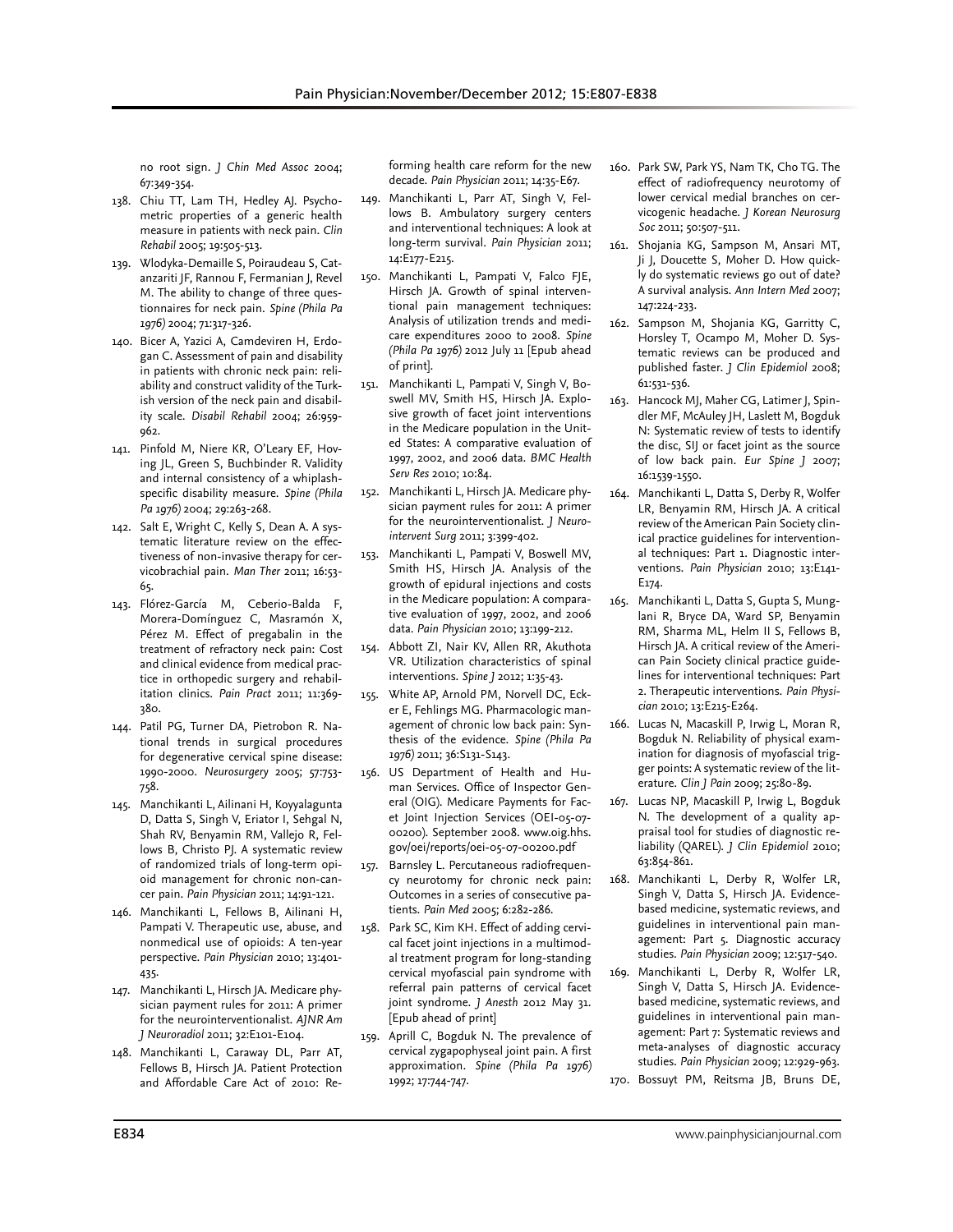Gatsonis CA, Glasziou PP, Irwig LM, Lijmer JG, Moher D, Rennie D, de Vet HC; STARD Group. Towards complete and accurate reporting of studies of diagnostic accuracy: The STARD Initiative. *Ann Intern Med* 2003; 138:40-44.

- 171. Whiting P, Rutjes AW, Reitsma JB, Bossuyt PM, Kleijnen J. The development of QUADAS: A tool for the quality assessment of studies of diagnostic accuracy included in systematic reviews. *BMC Med Res Methodol* 2003; 3:25.
- 172. Liberati A, Altman DG, Tetzlaff J, Mulrow C, Gøtzsche PC, Ioannidis JP, Clarke M, Devereaux PJ, Kleijnen J, Moher D. The PRISMA statement for reporting systematic reviews and meta-analyses of studies that evaluate health care interventions: Explanation and elaboration. *Ann Intern Med* 2009; 151:W65-W94.
- 173. Whiting PF, Rutjes AW, Westwood ME, Mallett S, Deeks JJ, Reitsma JB, Leeflang MM, Sterne JA, Bossuyt PM; QUADAS-2 Group. QUADAS-2: A revised tool for the quality assessment of diagnostic accuracy studies. *Ann Intern Med* 2011; 155:529- 536.
- 174. Schünemann HJ, Oxman AD, Brozek J, Glasziou P, Jaeschke R, Vist GE, Williams JW Jr, Kunz R, Craig J, Montori VM, Bossuyt P, Guyatt GH, GRADE Working Group. Grading quality of evidence and strength of recommendations for diagnostic tests and strategies. *BMJ* 2008; 336:1106-1110.
- 175. Deeks JJ. Systematic reviews in health care: Systematic reviews of evaluations of diagnostic and screening tests. *BMJ*  2001; 323:157-162.
- 176. Mulrow C, Linn WD, Gaul MK, Pugh JA. Assessing quality of a diagnostic test evaluation. *J Gen Intern Med* 1989; 4:288- 295.
- 177. Bossuyt PM, Lijmer JG, Mol BW. Randomised comparisons of medical tests: Sometimes invalid, not always efficient. *Lancet* 2000; 356:1844-1847.
- 178. Lord SJ, Irwig L, Simes RJ. When is measuring sensitivity and specificity sufficient to evaluate a diagnostic test, and when do we need randomized trials? *Ann Intern Med* 2006; 144:850-855.
- 179. Chou R, Huffman L. *Guideline for the Evaluation and Management of Low Back Pain: Evidence Review*. American Pain Society, Glenview, IL, 2009. www.ampainsoc.org/pub/pdf/LBPEvidRev.pdf
- 180. Saal JS. General principles of diagnostic testing as related to painful lumbar

spine disorders. *Spine (Phila Pa 1976)*  2002; 27:2538-2545.

- 181. Manchikanti L, Falco FJE, Boswell MV, Hirsch JA. Facts, fallacies, and politics of comparative effectiveness research: Part 1. Basic considerations. *Pain Physician* 2010; 13:E23-E54.
- 182. Manchikanti L, Falco FJE, Boswell MV, Hirsch JA. Facts, fallacies, and politics of comparative effectiveness research: Part 2. Implications for interventional pain management. *Pain Physician* 2010; 13:E55-E79.
- 183. Chou R, Atlas SJ, Loeser JD, Rosenquist RW, Stanos SP. Guideline warfare over interventional therapies for low back pain: Can we raise the level of discourse? *J Pain* 2011; 12:833-839.
- 184. Manchikanti L, Benyamin RM, Falco FJE, Caraway DL, Datta S, Hirsch JA. Guidelines warfare over interventional techniques: Is there a lack of discourse or straw man? *Pain Physician* 2012; 15:E1- E26.
- 185. Gemmell H, Miller P. Interexaminer reliability of multidimensional examination regimens used for detecting spinal manipulable lesions: A systematic review. *Clin Chiropractic* 2005; 8:199-204.
- 186. Hestboek L, Leboeuf-Yde C. Are chiropractic tests for the lumbo-pelvic spine reliable and valid? A systematic critical literature review. *J Manipulative Physiol Ther* 2000; 23:258–275.
- 187. Hollerwoger D. Methodological quality and outcomes of studies addressing manual cervical spine examinations: A review. *Man Ther* 2006; 11:93-98.
- 188. May S, Littlewook C, Bishop A. Reliability of procedures used in the physical examination of non-specific low back pain: A systematic review. *Aust J Physiother* 2006; 52:91-102.
- 189. Stochkendahl MJ, Christensen HW, Hartvigsen J, Vach W, Haas M, Hestbaek L, Adams A, Bronfort G. Manual examination of the spine: A systematic critical literature review of reproducibility. *J Manipulative Physiol Ther* 2006; 29:475-485, 485.e1–10.
- 190. van Trijffel E, Anderegg Q, Bossuyt PM, Lucas C. Inter-examiner reliability of passive assessment of intervertebral motion in the cervical and lumbar spine: A systematic review. *Man Ther* 2005; 10:256-269.
- 191. van Tulder M, Furlan A, Bombardier C, Bouter L; Editorial Board of the Cochrane Collaboration Back Review Group. Updated method guidelines for

systematic reviews in the Cochrane Collaboration Back Review Group. *Spine (Phila Pa 1976)* 2003; 28:1290-1299.

- 192. Staal JB, de Bie R, de Vet HC, Hildebrandt J, Nelemans P. Injection therapy for subacute and chronic low-back pain. *Cochrane Database Syst Rev* 2008; 3:CD001824.
- 193. Harbord R, Higgins J. METAREG: Stata module to perform meta-analysis regression. Boston College Department of Economics, Boston, MA. http://econpapers.repec.org/software/bocbocode/ s446201.htm
- 194. Harris RP, Helfand M, Woolf SH, Lohr KN, Mulrow CD, Teutsch SM, Atkins D; Methods Work Group, Third US Preventive Services Task Force. Current methods of the US Preventive Services Task Force. *Am J Prevent Med* 2001; 20:21-35.
- 195. Chou R, Huffman L. *Use of Chronic Opioid Therapy in Chronic Noncancer Pain: Evidence Review*. American Pain Society; Glenview, IL: 2009.

www.ampainsoc.org/library/pdf/Opioid\_Final\_Evidence\_Report.pdf

- 196. Simopoulos TT, Manchikanti L, Singh V, Gupta S, Hameed H, Diwan S, Cohen SP. A systematic evaluation of prevalence and diagnostic accuracy of sacroiliac joint interventions. *Pain Physician*  2012; 15:E305-E344.
- 197. Atluri S, Singh V, Datta S, Geffert S, Sehgal N, Falco FJE. Diagnostic accuracy of thoracic facet joint nerve blocks: An update of the assessment of evidence. *Pain Physician* 2012; 15:E483-E496.
- 198. Falco FJE, Manchikanti L, Datta S, Sehgal N, Geffert S, Onyewu O, Singh V, Bryce DA, Benyamin RM, Simopoulos TT, Vallejo R, Gupta S, Ward SP, Hirsch JA. An update of systematic assessment of diagnostic accuracy of lumbar facet joint nerve blocks. *Pain Physician* 2012; 15:E868-E908.
- 199. Singh V, Manchikanti L, Onyewu O, Benyamin RM, Datta S, Geffert S, Parr AT, Falco FJE. An update of appraisal of accuracy of thoracic discography as a diagnostic test for chronic spinal pain. *Pain Physician* 2012; 15:E757-E775.
- 200. Manchikanti L, Benyamin RM, Singh V, Falco FJE, Hameed H, Derby R, Wolfer LR, Helm II S, Calodney AK, Datta S, Snook LT, Caraway DL, Hirsch JA, Cohen SP. An update of systematic appraisal of accuracy of utility of lumbar discography in chronic low back pain. *Pain Physician* 2012; In Press.
- 201. Onyewu O, Manchikanti L, Singh V, Gef-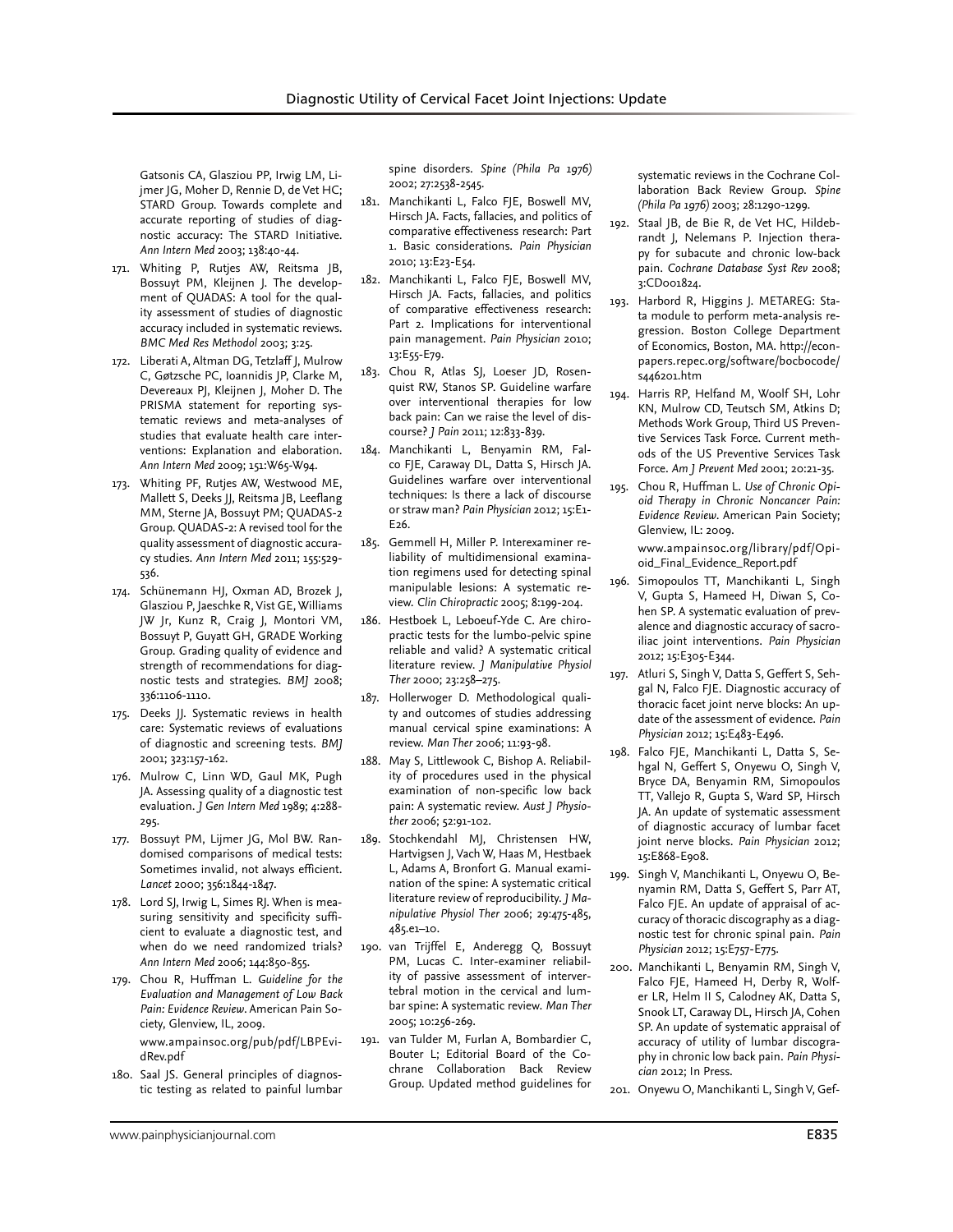fert S, Helm II S, Hameed M, Falco FJE. An update of appraisal of accuracy and utility of cervical discography in chronic neck pain. *Pain Physician* 2012;15:E777- E806.

- 202. Simopoulos TT, Manchikanti L, Singh V, Gupta S, Hameed H, Diwan S, Cohen SP. A systematic evaluation of prevalence and diagnostic accuracy of sacroiliac joint interventions. *Pain Physician*  2012; 15:E305-E344.
- 203. Atluri S, Singh V, Datta S, Geffert S, Sehgal N, Falco FJE. Diagnostic accuracy of thoracic facet joint nerve blocks: An update of the assessment of evidence. *Pain Physician* 2012; 15:E483-E496.
- 204. Bogduk N, Aprill C. On the nature of neck pain, discography and cervical zygapophysial joint blocks. *Pain* 1993; 54:213-217.
- 205. Wasan AD, Jamison RN, Pham L, Tipirneni N, Nedeljkovic SS, Katz JN. Psychopathology predicts the outcome of medial branch blocks with corticosteroid for chronic axial low back or cervical pain: A prospective cohort study. *BMC Musculoskelet Disord* 2009; 10:22.
- 206. Cohen SP, Strassels SA, Kurihara C, Forsythe A, Buckenmaier CC 3rd, McLean B, Riedy G, Seltzer S. Randomized study assessing the accuracy of cervical facet joint nerve (medial branch) blocks using different injectate volumes. *Anesthesiology* 2010; 112:144-152.
- 207. Cohen SP, Bajwa ZH, Kraemer JJ, Dragovich A, Williams KA, Stream J, Sireci A, McKnight G, Hurley RW. Factors predicting success and failure for cervical facet radiofrequency denervation: A multi-center analysis. *Reg Anesth Pain Med* 2007; 32:495-503.
- 208. Manchikanti L, Pampati V, Damron KS, McManus CD, Jackson SD, Barnhill RC, Martin JC. A randomized, prospective, double-blind, placebo-controlled evaluation of the effect of sedation on diagnostic validity of cervical facet joint pain. *Pain Physician* 2004; 7:301-309.
- 209. Manchikanti L, Pampati V, Damron KS, McManus CD, Jackson SD, Barnhill RC, Martin JC. The effect of sedation on diagnostic validity of facet joint nerve blocks: An evaluation to assess similarities in population with involvement in cervical and lumbar regions (ISRCTNo: 76376497). *Pain Physician* 2006; 9:47-52.
- 210. Manchikanti L, Boswell MV, Manchukonda R, Cash KA, Giordano J. Influence of prior opioid exposure on diagnostic facet joint nerve blocks. *J Opioid Manage*

2008; 4:351-360.

- 211. Scanlon GC, Moeller-Bertram T, Romanowsky SM, Wallace MS. Cervical transforaminal epidural steroid injections. More dangerous than we think? *Spine (Phila Pa 1976)* 2007; 32:1249-1256.
- 212. Magee M, Kannangara S, Dennien B, Lonergan R, Emmett L, Van der Wall H. Paraspinal abscess complicating facet joint injection. *Clin Nucl Med* 2000; 25:71-73.
- 213. Marks RC, Semple AJ. Spinal anaesthesia after facet joint injection. *Anaesthesia*  1988; 43:65-66.
- 214. Kim SY, Han SH, Jung MW, Hong JH. Generalized infection following facet joint injection -A case report-. *Korean J Anesthesiol* 2010; 58:401-404.
- 215. Ghosh PS, Loddenkemper T, Blanco MB, Marks M, Sabella C, Ghosh D. Holocord spinal epidural abscess. *J Child Neurol* 2009; 24:768-771.
- 216. Hoelzer BC, Weingarten TN, Hooten WM, Wright RS, Wilson WR, Wilson PR. Paraspinal abscess complicated by endocarditis following a facet joint injection. *Eur J Pain* 2008; 12:261-265.
- 217. Park MS, Moon SH, Hahn SB, Lee HM. Paraspinal abscess communicated with epidural abscess after extra-articular facet joint injection. *Yonsei Med J* 2007; 48:711-714.
- 218. Weingarten TN, Hooten WM, Huntoon MA. Septic facet joint arthritis after a corticosteroid facet injection. *Pain Med*  2006; 7:52-56.
- 219. Dizdar O, Alyamaç E, Onal IK, Uzun O. Group B streptococcal facet joint arthritis: case report. *Spine (Phila Pa 1976)*  2005; 30:E414-E416.
- 220. Lima RM, Navarro LH, Carness JM, Barros GA, Marques ME, Solanki D, Ganem EM. Clinical and histological effects of the intrathecal administration of methylprednisolone in dogs. *Pain Physician* 2010; 13:493-501.
- 221. Kapoor R, Liu J, Devasenapathy A, Gordin V. Gadolinium encephalopathy after intrathecal gadolinium injection. *Pain Physician* 2010; 13:E321-E326.
- 222. Kim KH, Choi SH, Shin SW, Kim CH, Kim JI. Cervical facet joint injections in the neck and shoulder pain. *J Korean Med Sci* 2005; 20:659-662.
- 223. Weinstein RS. Glucocorticoid-induced bone disease. *New Engl J Med* 2011; 365:62-70.
- 224. Folman Y, Livshitz A, Shabat S, Gepstein R. Relief of chronic cervical pain after se-

lective blockade of zygapophyseal joint. *Harefuah* 2004; 143:339-341, 391.

- 225. Heckmann JG, Maihofner C, Lanz S, Rauch C, Neundorfer B. Transient tetraplegia after cervical facet joint injection for chronic neck pain administered without imaging guidance. *Clin Neurol Neurosurg* 2006; 108:709-711.
- 226. Manchikanti L, Cash KA, Moss TL, Pampati V. Effectiveness of protective measures in reducing risk of radiation exposure in interventional pain management: a prospective evaluation. *Pain Physician* 2003; 6:301-305.
- 227. Manchikanti L, Cash KA, Moss TL, Pampati V. Radiation exposure to the physician in interventional pain management. *Pain Physician* 2002; 5:385-393.
- 228. Manchikanti L, Cash K, Moss T, Rivera JJ, Pampati V. Risk of whole body radiation exposure and protective measures in fluoroscopically guided interventional techniques: A prospective evaluation. *BMC Anesthesiol* 2003; 3:2.
- 229. Manchikanti L. Role of neuraxial steroids in interventional pain management. *Pain Physician* 2002; 5:182-199.
- 230. Manchikanti L, Pampati V, Beyer C, Damron KS, Cash KA, Moss TL. The effect of neuraxial steroids on weight and bone mass density: A prospective evaluation. *Pain Physician* 2000; 3:357-366.
- 231. Okada K. Studies on the cervical facet joints using arthrography of the cervical facet joint. *J Jpn Orthop Assoc* 1981; 55:563-580.
- 232. Sebesta P, Stulík J, Kryl J, Vyskocil T. Purulent arthritis of the spinal facet joint. *Acta Chir Orthop Traumatol Cech* 2005; 72:387-389.
- 233. Takeno K, Kobayashi S, Miyazaki T, Shimada S, Kubota M, Meir A, Urban J, Baba H. Lidocaine cytotoxicity to the zygapophysial joints in rabbits: Changes in cell viability and proteoglycan metabolism in vitro. *Spine (Phila Pa 1976)* 2009; 34:E945-E951.
- 234. Alcock E, Regaard A, Browne J. Facet joint injection: A rare form cause of epidural abscess formation. *Pain* 2003; 103:209-210.
- 235. Dayer MJ, Gransden W, Goldsmith DJ. Facet joint osteomyelitis in a patient on long-term hemodialysis. *Am J Kidney Dis*  2000; 36:1041-1044.
- 236. Bouchez B, Arnott G, Delfosse JM. Acute spinal epidural abscess. *J Neurol* 1985; 231:343-344.
- 237. Cook NJ, Hanrahan P, Song S. Paraspinal abscess following facet joint injec-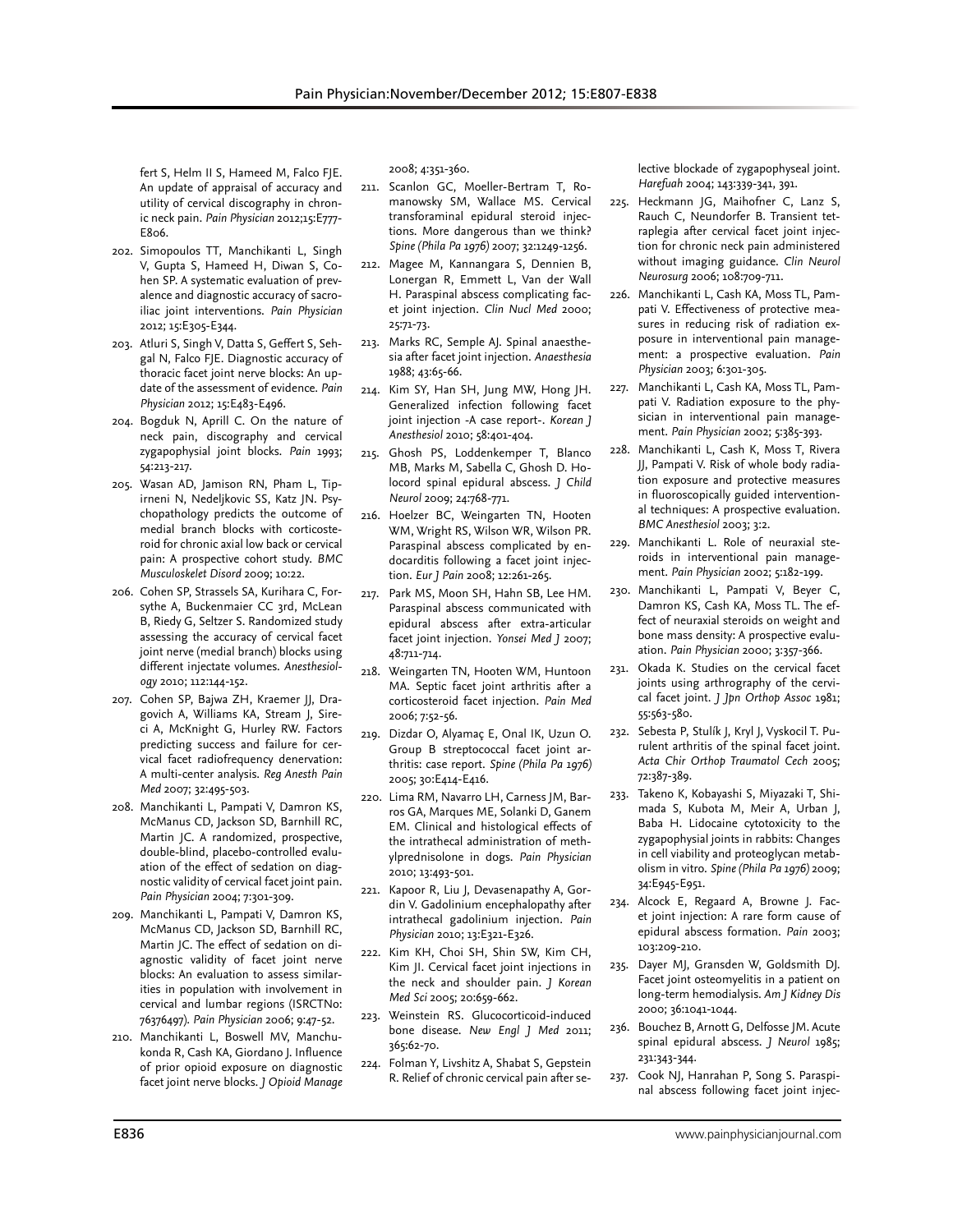tion. *Clin Rheumatol* 1999; 18:52-53.

- 238. Verrills P, Mitchell B, Vivian D, Nowesenitz G, Lovell B, Sinclair C. The incidence of intravascular penetration in medial branch blocks: Cervical, thoracic, and lumbar spines. *Spine (Phila Pa 1976)*  2008; 33:E174-E177.
- 239. Edlow BL, Wainger BJ, Frosch MP, Copen WA, Rathmell JP, Rost NS: Posterior circulation stroke after C1-C2 intraarticular facet steroid injection: Evidence for diffuse microvascular injury. *Anesthesiology* 2010; 112:1532–1535.
- 240. Manchikanti L, Malla Y, Wargo BW, Cash KA, Pampati V, Fellows B. Complications of fluoroscopically directed facet joint nerve blocks: A prospective evaluation of 7,500 episodes with 43,000 nerve blocks. *Pain Physician* 2012; 15:E143-E150.
- 241. Manchikanti L, Malla Y, Wargo BW, Fellows B. Infection control practices (safe injection and medication vial utilization) for interventional techniques: Are they based on relative risk management or evidence? *Pain Physician* 2011; 14:425- 434.
- 242. Manchikanti L, Malla Y, Wargo BW, Cash KA, McManus CD, Damron KS, Jackson SD, Pampati V, Fellows B. A prospective evaluation of bleeding risk of interventional techniques in chronic pain. *Pain Physician* 2011; 14:317-329.
- 243. Manchikanti L, Malla Y, Wargo BW, Fellows B. Preoperative fasting before interventional techniques: Is it necessary or evidence-based? *Pain Physician* 2011; 14:459-467.
- 244. Datta S, Manchikanti L. It is time to abandon atlanto-axial joint injections: Do no harm! *Anesthesiology* 2011; 114:222-224.
- 245. Barnsley L, Lord S, Bogduk N. Comparative local anesthetic blocks in the diagnosis of cervical zygapophysial joints pain. *Pain* 1993; 55:99-106.
- 246. Lord SM, Barnsley L, Bogduk N. The utility of comparative local anesthetic blocks versus placebo-controlled blocks for the diagnosis of cervical zygapophysial joint pain. *Clin J Pain* 1995; 11:208- 213.
- 247. Reid MC, Lachs MS, Feinstein AR. Use of methodological standards in diagnostic test research. Getting better but still not good. *JAMA* 1995; 274:645-651.
- 248. Guyatt GH, Oxman AD, Kunz R, Falck-Ytter Y, Vist GE, Liberati A, Schünemann HJ, GRADE Working Group. Going from evidence to recommendations. *BMJ* 2008; 336:1049-1051.
- 249. Guyatt GH, Oxman AD, Kunz R, Vist GE, Falck-Ytter Y, Schünemann HJ, GRADE Working Group. What is "quality of evidence" and why is it important to clinicians? *BMJ* 2008, 336:995-998.
- 250. Louhiala P, Puustinen R. Rethinking the placebo effect. *J Med Ethics* 2008; 34:107- 109.
- 251. Louhiala P. The ethics of the placebo in clinical practice revisited. *J Med Ethics* 2009; 35:407-409.
- 252. Quill TE, Holloway RG. Evidence, preferences, recommendations--finding the right balance in patient care. *N Engl J Med* 2012; 366:1653-1655.
- 253. Gelijns AC, Gabriel SE. Looking beyond translation--integrating clinical research with medical practice. *N Engl J Med* 2012; 366:1659-1661.
- 254. Blease C. The principle of parity: The "placebo effect" and physician communication. *J Med Ethics* 2012; 38:199-203.
- 255. Häuser W, Bartram C, Bartram-Wunn E, Tölle T. Adverse events attributable to nocebo in randomized controlled drug trials in fibromyalgia syndrome and painful diabetic peripheral neuropathy: Systematic review. *Clin J Pain* 2012; 28:437-451.
- 256. Lyby PS, Forsberg JT, Asli O, Flaten MA. Induced fear reduces the effectiveness of a placebo intervention on pain. *Pain* 2012; 153:1114-1121.
- 257. Manchikanti L, Pampati V, Damron KS. The role of placebo and nocebo effects of perioperative administration of sedatives and opioids in interventional pain management. *Pain Physician* 2005; 8:349-355.
- 258. Manchikanti L, Giordano J, Fellows B, Hirsch JA. Placebo and nocebo in interventional pain management: A friend or a foe - or simply foes? *Pain Physician* 2011; 14:E157-E175.
- 259. Iversen T, Solberg TK, Romner B, Wilsgaard T, Twisk J, Anke A, Nygaard O, Hasvold T, Ingebrigtsen T. Effect of caudal epidural steroid or saline injection in chronic lumbar radiculopathy: Multicentre, blinded, randomised controlled trial. *BMJ* 2011; 343:d5278.
- 260. Carette S, Marcoux S, Truchon R, Grondin C, Gagnon J, Allard Y, Latulippe M. A controlled trial of corticosteroid injections into facet joints for chronic low back pain. *N Engl J Med* 1991; 325:1002- 1007.
- 261. Carette S, Leclaire R, Marcoux S, Morin F, Blaise GA, St-Pierre A, Truchon R,

Parent F, Levesque J, Bergeron V, Montminy P, Blanchette C. Epidural corticosteroid injections for sciatica due to herniated nucleus pulposus. *N Engl J Med*  1997; 336:1634-1640.

- 262. Indahl A, Kaigle A, Reikerås O, Holm S. Electromyographic response of the porcine multifidus musculature after nerve stimulation. *Spine (Phila Pa 1976)* 1995; 20:2652-2658.
- 263. Indahl A, Kaigle AM, Reikeräs O, Holm SH. Interaction between the porcine lumbar intervertebral disc, zygapophysial joints, and paraspinal muscles. *Spine (Phila Pa 1976)* 1997; 22:2834-2840.
- 264. Pham Dang C, Lelong A, Guilley J, Nguyen JM, Volteau C, Venet G, Perrier C, Lejus C, Blanloeil Y. Effect on neurostimulation of injectates used for perineural space expansion before placement of a stimulating catheter: Normal saline versus dextrose 5% in water. *Reg Anesth Pain Med* 2009; 34:398-403.
- 265. Tsui BC, Kropelin B, Ganapathy S, Finucane B. Dextrose 5% in water: Fluid medium maintaining electrical stimulation of peripheral nerve during stimulating catheter placement. *Acta Anaesthesiol Scand* 2005; 49:1562-1565.
- 266. Kang YM, Choi WS, Pickar JG. Electrophysiologic evidence for an intersegmental reflex pathway between lumbar paraspinal tissues. *Spine (Phila Pa 1976)* 2002; 27:E56-E63.
- 267. Pasqualucci A, Varrassi G, Braschi A, Peduto VA, Brunelli A, Marinangeli F, Gori F, Colò F, Paladini A, Mojoli F. Epidural local anesthetic plus corticosteroid for the treatment of cervical brachial radicular pain: single injection versus continuous infusion. *Clin J Pain* 2007; 23:551-557.
- 268. Lavoie PA, Khazen T, Filion PR. Mechanisms of the inhibition of fast axonal transport by local anesthetics. *Neuropharmacology* 1989; 28:175-181.
- 269. Bisby MA. Inhibition of axonal transport in nerves chronically treated with local anesthetics. *Exp Neurol* 1975; 47:481-489.
- 270. Katz WA, Rothenberg R. Section 3: The nature of pain: pathophysiology. *J Clin Rheumatol* 2005; 11:S11-S15.
- 271. Cassuto J, Sinclair R, Bonderovic M. Anti-inflammatory properties of local anesthetics and their present and potential clinical implications. *Acta Anaesthesiol Scand* 2006; 50:265-282.
- 272. Arnér S, Lindblom U, Meyerson BA, Molander C. Prolonged relief of neuralgia after regional anesthetic blocks. A call